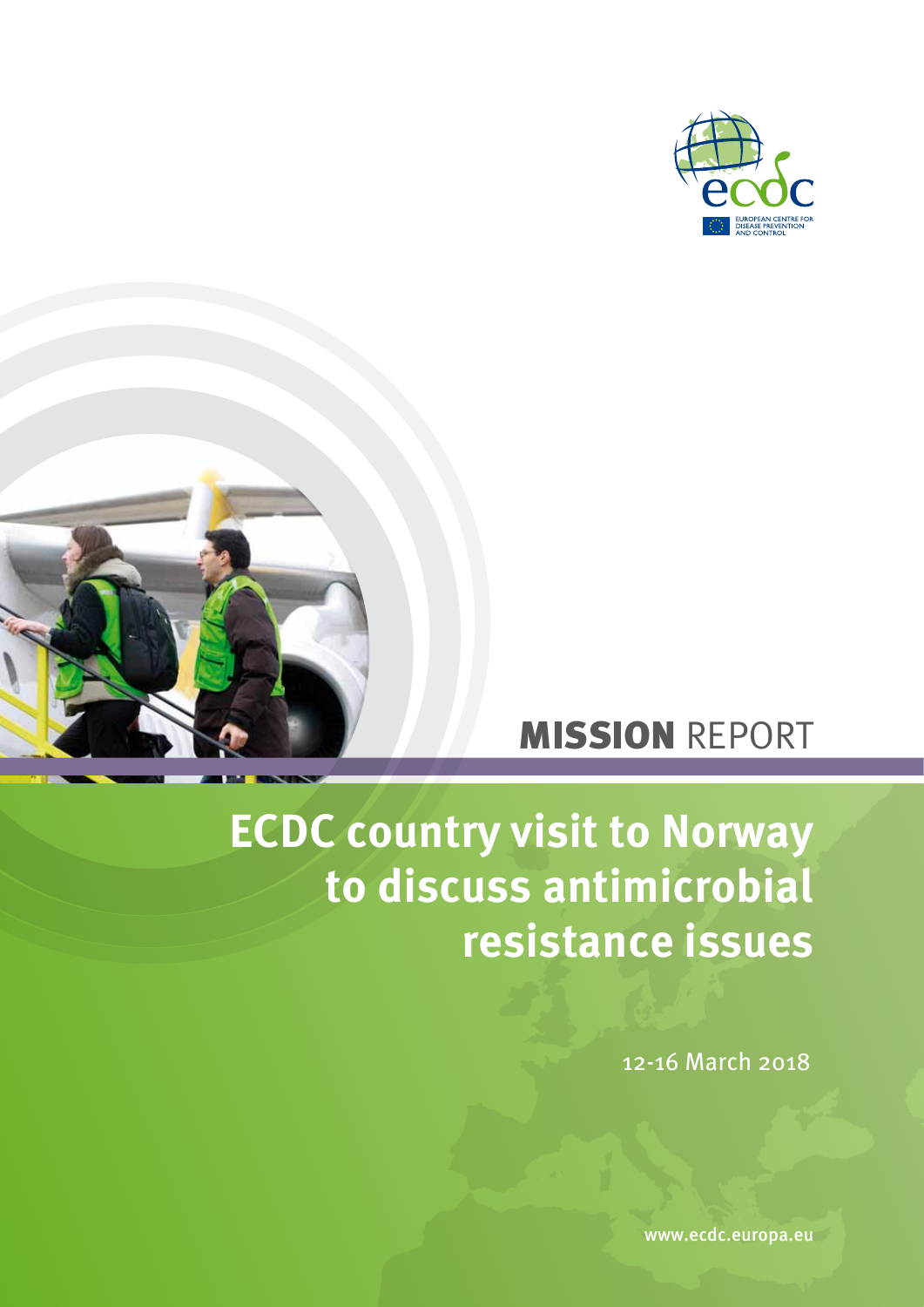**ECDC** MISSION REPORT

# **ECDC country visit to Norway to discuss antimicrobial issues**

12–16 March 2018

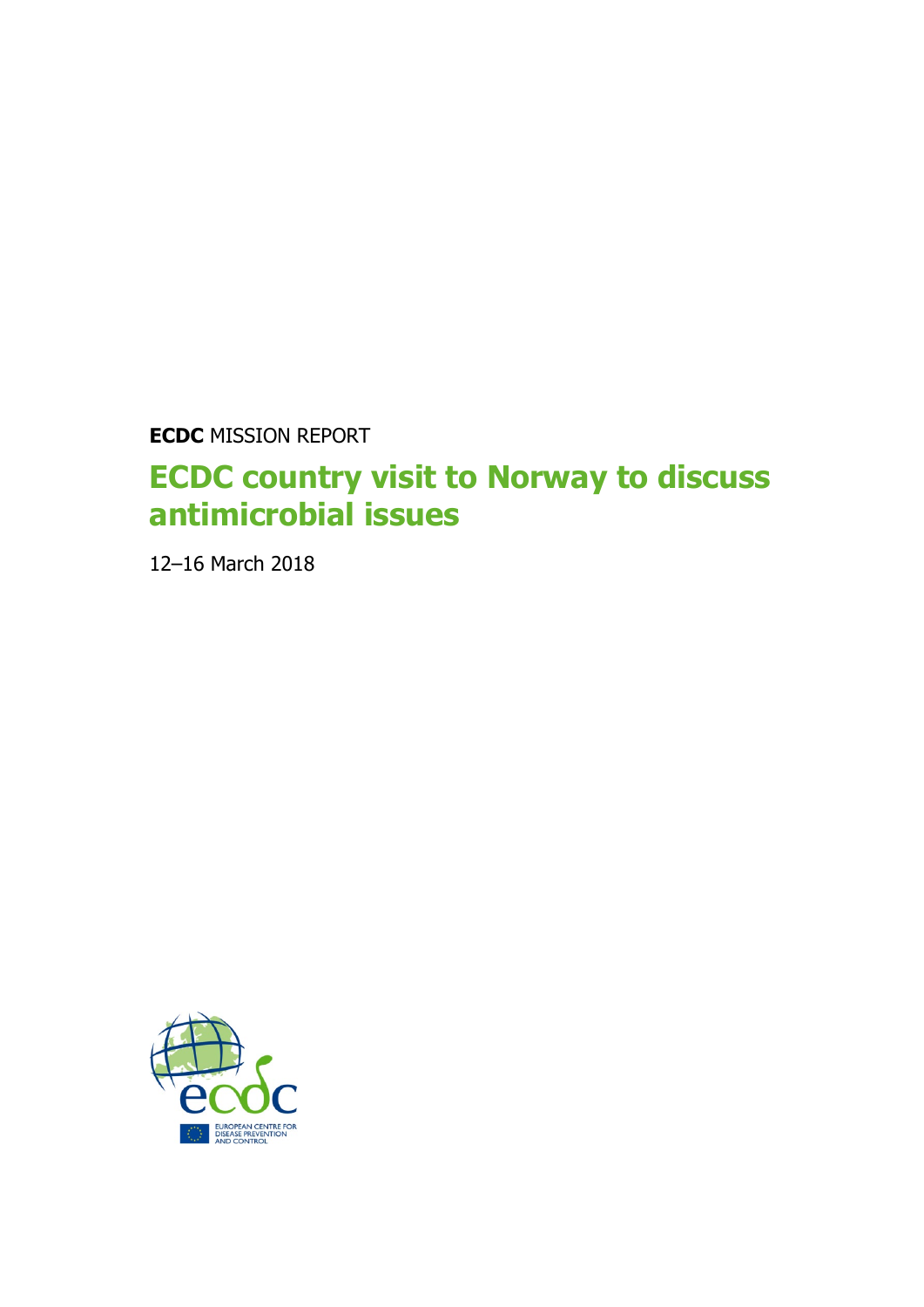This report of the European Centre for Disease Prevention and Control (ECDC) was coordinated by Alessandro Cassini, Expert, Antimicrobial Resistance and Healthcare-Associated Infections, ECDC.

#### Contributing authors

Alessandro Cassini (ECDC), Dominique L. Monnet (ECDC), Andrea Nilsson (ECDC), Michael Borg (Malta), Ute Wolff Sönksen (Denmark) and Walter Zingg (United Kingdom).

This report was sent for consultation to the Royal Norwegian Ministry of Health and Care Services.

#### **Acknowledgements**

The ECDC team would like to thank Karl-Olaf Wathne and Torstein Lindstad (Royal Norwegian Ministry of Health and Care Services) for arranging the visit.

Suggested citation: European Centre for Disease Prevention and Control. ECDC country visit to Norway to discuss antimicrobial issues 12–16 March 2018. Stockholm: ECDC; 2019.

Stockholm, January 2019

ISBN 978-92-9498-295-7 doi: 10.2900/342180 Catalogue number TQ-07-18-096-EN-N

© European Centre for Disease Prevention and Control, 2019

Reproduction is authorised, provided the source is acknowledged.

For any use or reproduction of photos or other material that is not under the EU copyright, permission must be sought directly from the copyright holders.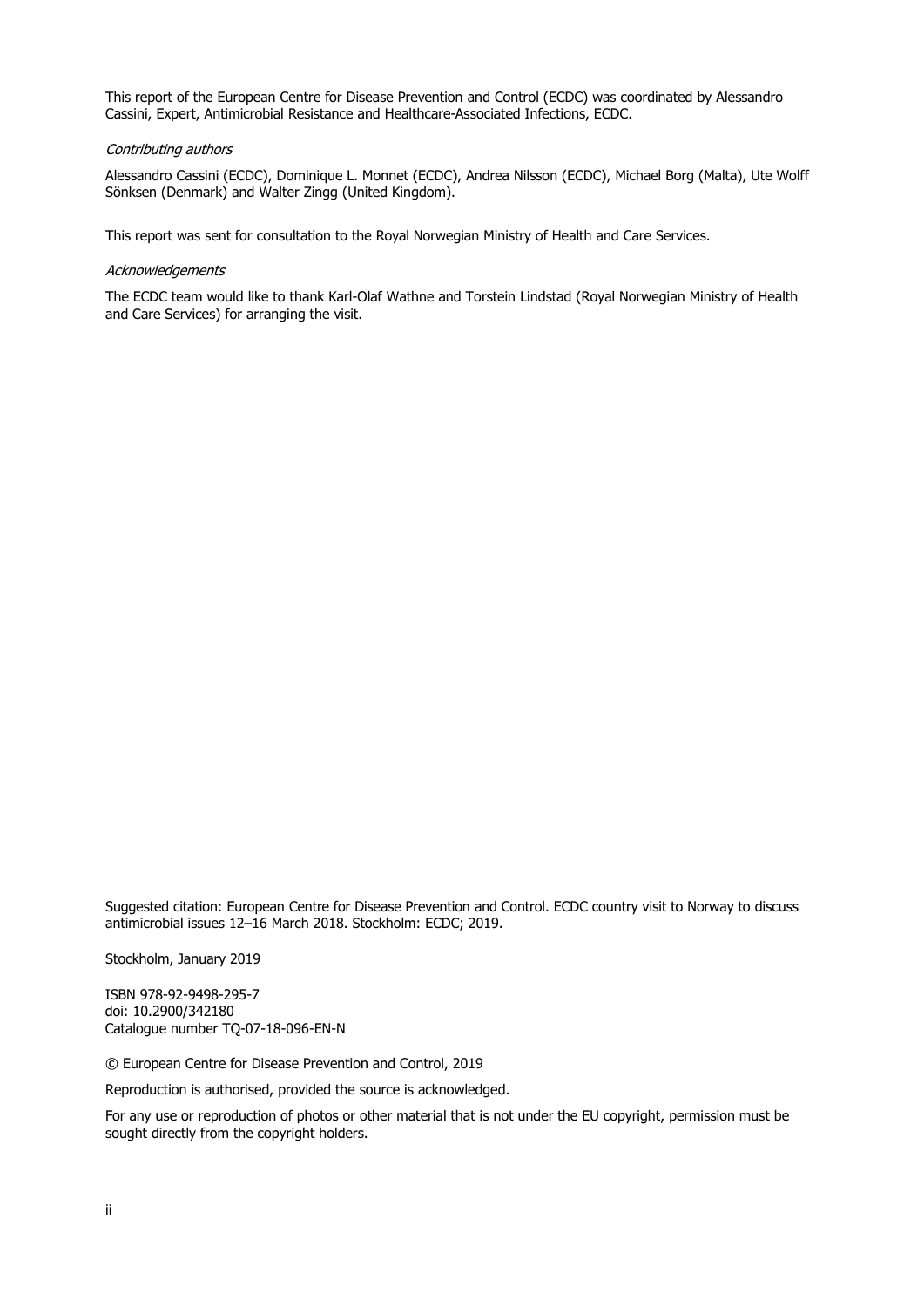# **Contents**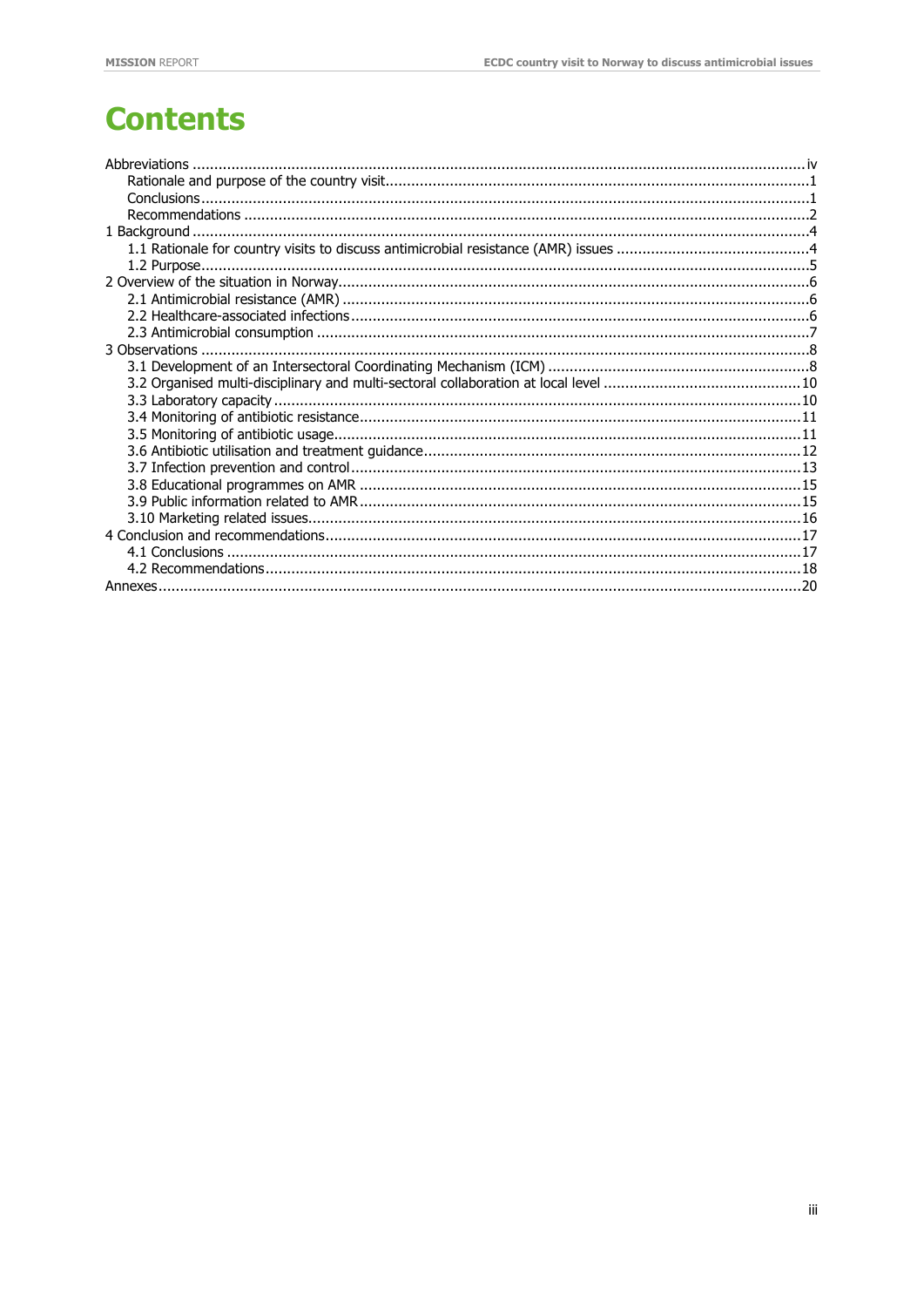# <span id="page-4-0"></span>**Abbreviations**

| <b>AMR</b>      | antimicrobial resistance                                                        |
|-----------------|---------------------------------------------------------------------------------|
| ARHAI           | Antimicrobial Resistance and Healthcare-Associated Infections Disease Programme |
| <b>ASP</b>      | Norwegian Antibiotic Centre for Primary Care                                    |
| <b>ATC</b>      | Anatomical, Therapeutic and Chemical (classification system)                    |
| <b>CME</b>      | continuous medical education                                                    |
| <b>CPE</b>      | carbapenemase-producing Enterobacteriaceae                                      |
| <b>CRE</b>      | carbapenemase-resistant Enterobacteriaceae                                      |
| <b>DDD</b>      | defined daily doses                                                             |
| EAAD            | European Antibiotics Awareness Day                                              |
| <b>EARS-Net</b> | European Antimicrobial Resistance Surveillance Network                          |
| EС              | European Commission                                                             |
| <b>ECTS</b>     | European Credit Transfer and Accumulation System                                |
| <b>ESBL</b>     | extended spectrum beta-lactamase                                                |
| <b>ESCMID</b>   | European Society of Clinical Microbiology and Infectious Diseases               |
| <b>EUCAST</b>   | European Committee on Antimicrobial Susceptibility Testing                      |
| <b>EuSCAPE</b>  | European Survey on Carbapenemase-Producing Enterobacteriaceae                   |
| EU/EEA          | European Union/European Economic Area                                           |
| <b>EULabCap</b> | EU Laboratory Capability Monitoring System                                      |
| <b>GMO</b>      | genetically modified organisms                                                  |
| GP              | general practitioner                                                            |
| HAI             | healthcare-associated infection                                                 |
| <b>ICM</b>      | <b>Intersectoral Coordinating Mechanism</b>                                     |
| ICU             | intensive care units                                                            |
| <b>IPC</b>      | infection prevention and control                                                |
| <b>KAS</b>      | Norwegian National Centre for Antibiotic Use in Hospitals                       |
| КS              | Norwegian Association of Local and Regional Authorities                         |
| <b>KUPP</b>     | knowledge-based update visits (academic detailing)                              |
| LA-MRSA         | livestock-associated MRSA                                                       |
| <b>LTCF</b>     | long-term care facilities                                                       |
| <b>MRSA</b>     | meticilin-resistant Staphylococcus aureus                                       |
| <b>NDM</b>      | New Delhi metallo-beta-lactamase                                                |
| <b>NFSA</b>     | Norwegian Food Safety Authority                                                 |
| <b>NIPH</b>     | Norwegian Institute of Public Health                                            |
| <b>NORM</b>     | Norwegian Surveillance System for Antimicrobial Drug Resistance                 |
| <b>NorPD</b>    | Norwegian Prescription Database                                                 |
| <b>MSIS</b>     | National Notification System for Infectious Diseases                            |
| <b>NRC</b>      | national reference centre                                                       |
| <b>PPS</b>      | point prevalence survey                                                         |
| <b>RELIS</b>    | Norway's regional medicine information and pharmacovigilance centres            |
| <b>RKS</b>      | Norway's regional resource centres for infection control                        |
| <b>SSI</b>      | surgical site infections                                                        |
| TВ              | tuberculosis                                                                    |
| <b>VRE</b>      | vancomycin-resistant Enterococcus faecium                                       |
| <b>WAAW</b>     | World Antibiotic Awareness Week                                                 |
| WGS             | whole genome sequencing                                                         |
| <b>WHO</b>      | World Health Organization                                                       |
|                 |                                                                                 |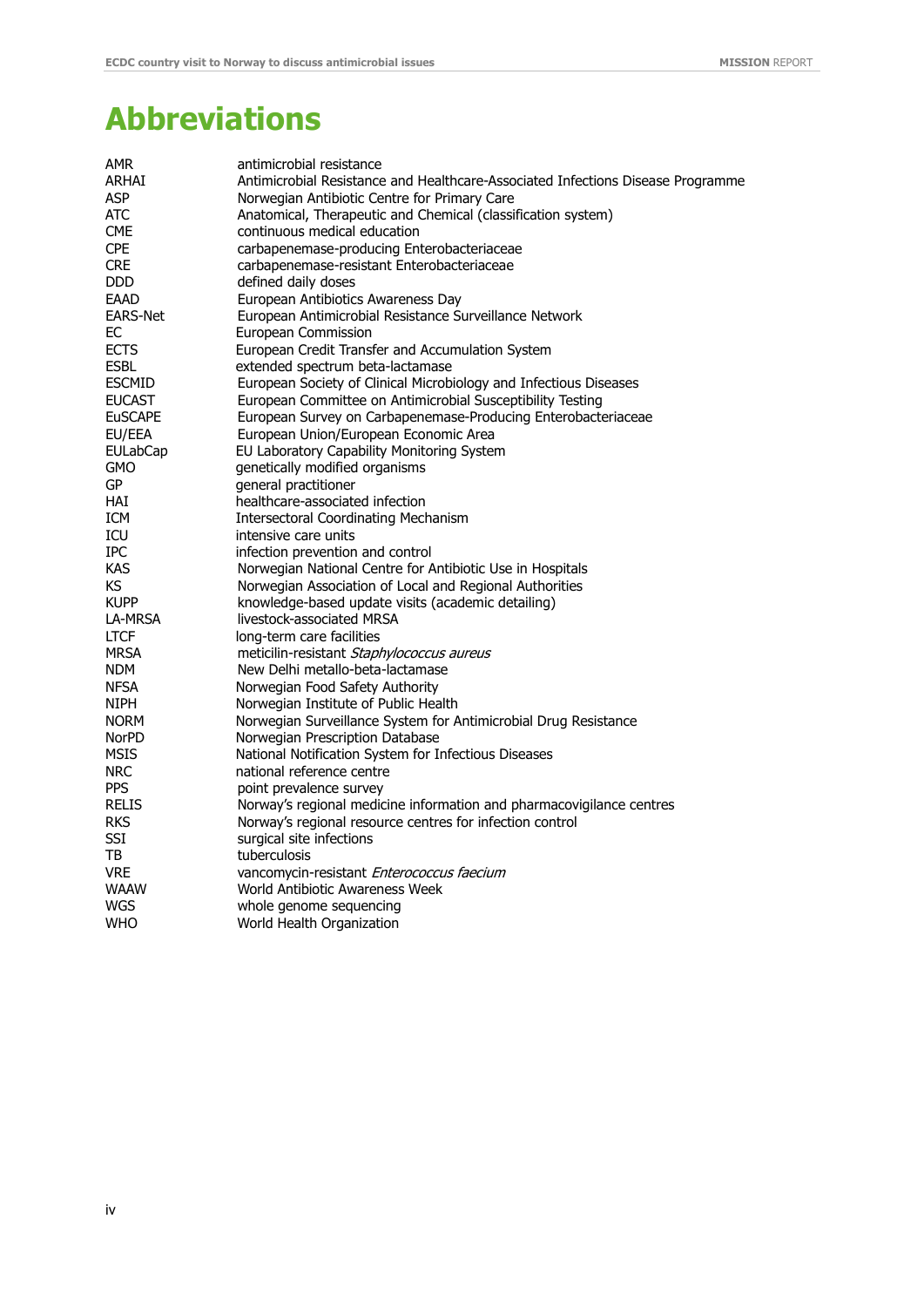# **Executive Summary**

# <span id="page-5-0"></span>**Rationale and purpose of the country visit**

Council Recommendation of 15 November 2001 on the prudent use of antimicrobial agents in human medicine (2002/77/EC) outlines the threat that AMR poses to human health and advocates for a range of actions to be taken for its prevention and control. Council Conclusions on antimicrobial resistance (AMR) of 10 June 2008 reiterated this call for action.

To assist Member States in implementing the Council Recommendation, ECDC has developed a process for and is carrying out, upon invitation from national authorities, country visits to specifically discuss and assess the situation of the country regarding prevention and control of AMR through prudent use of antibiotics and infection control. These country visits also help document how Member States have approached this implementation and deployed national activities and they support the European Commission in evaluating the implementation.

The main output of the visit is a report from the ECDC team provided to the inviting national authority. To help the ECDC team ensure consistency of the visits and follow-up of progress of countries, an assessment tool has been developed. The assessment tool includes ten topics. These topics are regarded as core areas for successful prevention and control of AMR and are based on Council Recommendation 2002/77/EC and on Council Conclusions of 10 June 2008. The assessment tool is used as a guide for discussions during the visit.

Following the official invitation by Director General Geir Stene-Larsen and Special Advisor Karl-Olaf Wathne, Royal Norwegian Ministry of Health and Care Services (10 November 2017), an ECDC country visit team conducted an assessment mission during the period 12–16 March 2018 to discuss antimicrobial resistance (AMR) issues in Norway. The overall objective of the mission was to provide an observation-based assessment of the situation in Norway regarding prevention and control of AMR through prudent use of antibiotics and infection control. This country visit also focused on the implementation of the 'National Strategy against Antibiotic Resistance 2015–2020', with the aim of providing useful comments for its monitoring and evaluation.

# <span id="page-5-1"></span>**Conclusions**

Data from the European Antimicrobial Resistance Surveillance Network (EARS-Net) show that the proportion of AMR in bacteria from bloodstream infections in Norwegian patients is consistently below the EU/EEA average and often among the lowest in Europe. Nevertheless, although considerably below the EU/EEA average, resistance to broad-spectrum antibiotics such as third-generation cephalosporins has been increasing over the past 10 years. This is the result of emergence of strains that produce an extended-spectrum beta-lactamase (ESBL), combined with increasing consumption of broad-spectrum antibiotics in healthcare.

Norway's consumption of antibiotics is below the EU/EEA average, both in the community (i.e. outside of hospitals) and in the hospital sector. Nevertheless, faced with a steadily increasing antibiotic consumption in the community since 2000, Norway first published a first cross-sectoral action plan to prevent antibiotic resistance (2000–2004), and then a 'National strategy for prevention of infections in the health service and antibiotic resistance (2008– 2012)'. Finally, in 2015 Norway published its 'National strategy against antibiotic resistance 2015–2020' which took a 'One-Health' perspective, with sector-specific goals to be reached by 2020. These goals included substantial reductions of antibiotic consumption in human medicine and maintenance of the already low antibiotic consumption rate on the animal side, with specific initiatives for fisheries and turkey production. The national strategy also included AMR targets in food-producing animals, such as ensuring that livestock-associated meticillinresistant Staphylococcus aureus (LA-MRSA) does not establish itself in the Norwegian pig population.

In 2016, the Norwegian Ministry of Health and Care Services published an 'Action plan against antibiotic resistance in the Norwegian health services with the aim of reducing the use of antibiotics in the Norwegian population by 30 percent by year-end 2020'. This included 20 measures, mainly covered by the existing budgetary framework at various levels. One notable exception is specific funding allocated to the establishment of a national steering committee and reference group to strengthen the Antibiotic Centre for Primary Care (ASP) and carry out academic detailing<sup>[1](#page-5-2)</sup> for antibiotics in primary care (KUPP). This renewed momentum has already resulted in decreasing antibiotic consumption and it is likely that, if these actions are sustained, Norway will reach or even go below the antibiotic reduction targets in humans that it has set for 2020. It is currently too early to assess whether these reductions have had an effect on decreasing AMR.

Compared with many other European countries, Norway has a long-standing history of increased awareness of AMR issues, with a focus on controlling the spread of MRSA. The recent success towards eradication of LA-MRSA

ī

<span id="page-5-2"></span> $1$  University or non-commercial-based educational outreach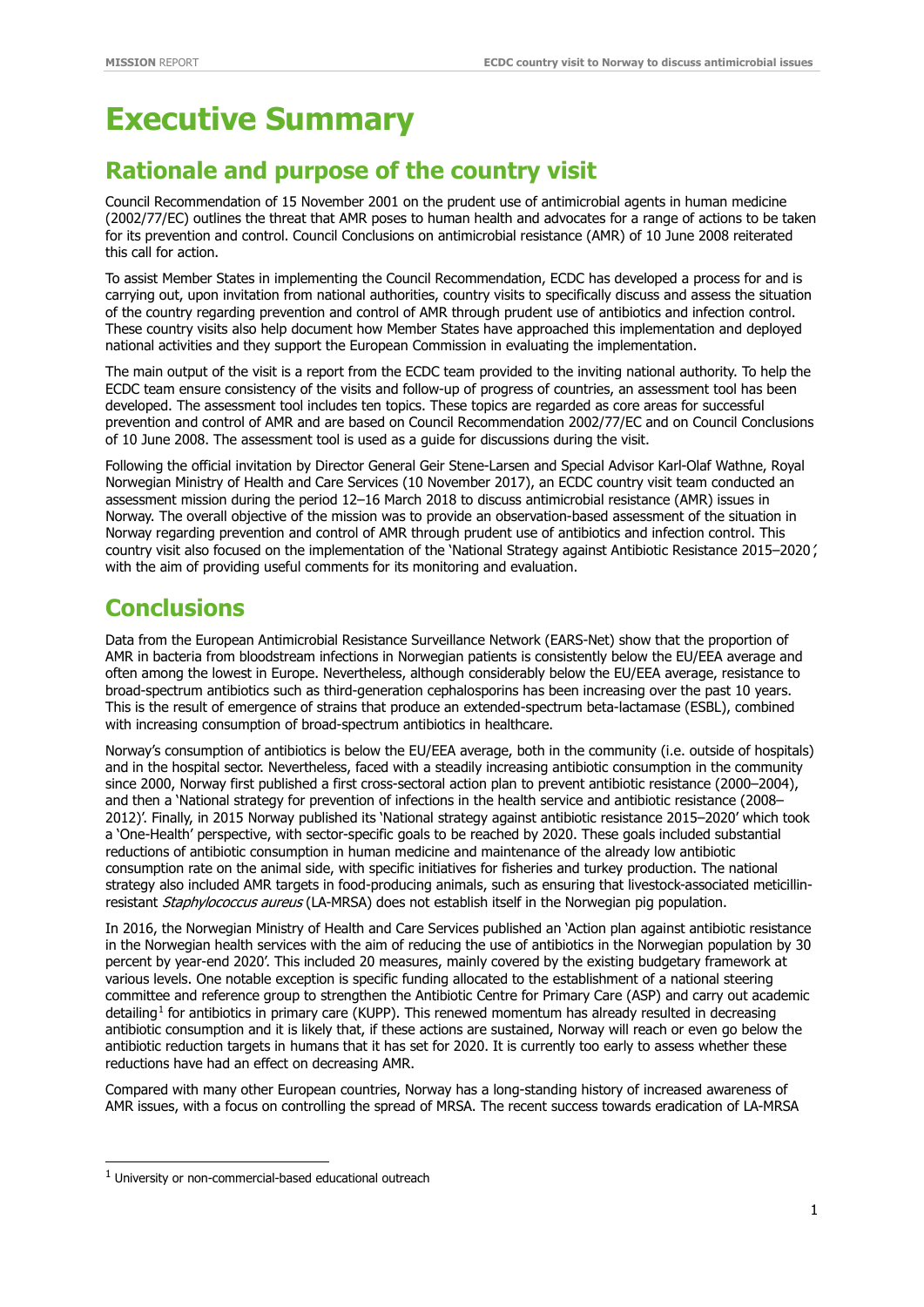from Norwegian pig herds, through 'One Health' collaboration, is another example of how targets, such as those in the National Strategy, and clear responsibilities result in rapid change.

Since 2010, many hospitals in Norway have experienced cases and sometimes substantial outbreaks of vancomycin-resistant Enterococcus faecium (VRE) by Norwegian standards. One university hospital is now facing an endemic situation. In addition, an increasing number of cases of carbapenem-resistant Enterobacteriaceae (CRE) have been reported in the country in recent years, particularly since 2015. These are sometimes referred to as ESBL<sub>CARBA</sub> although they are more resistant than the usual ESBL-producing strains. CRE are highly drug-resistant bacteria, that are even resistant to the safest last-line antibiotics - i.e. carbapenems - and options for the treatment of CRE-infected patients are even more limited.

According to the data that were presented to us, most CRE cases were related to hospitalisation abroad and/or international travel. However, a substantial proportion of cases could not be accounted for via this route of transmission and therefore there is a concern that patient-to-patient transmission in Norway has occurred, causing at least one outbreak.

Examples from other European countries show that if spread of VRE and CRE is not tackled at an early stage, these multidrug-resistant bacteria will inevitably spread within the affected hospitals, between hospitals and long-term care facilities (LTCFs) in affected regions, and ultimately between hospitals in different regions of the country. While Norway has been and continues to be quite successful at controlling MRSA, these new developments show that the control of VRE has not been equally successful. Once introduced into the healthcare system, CRE is even more difficult to control and the clinical consequences result in greater patient mortality and morbidity. There is concern that once this happens, the existing system for detection and control of CRE may fail, as has happened in some hospitals with VRE.

Thanks to its existing structures and the large number of experts, Norway is still in a good position to reverse these new trends in AMR. However, VRE, CRE and other emerging multidrug-resistant bacteria each require the implementation of a new set of well-coordinated, specific actions over and above the current sustained efforts to reduce antibiotic consumption in humans. The focus must be a rapid step-up of infection prevention and control in the country. This is essential if Norway wants to retain its good international position regarding AMR and secure the safety of its patients in healthcare.

# <span id="page-6-0"></span>**Recommendations**

**Continue with the actions that are part of the current action plan against antibiotic resistance** in the Norwegian health service which have already proven successful in reducing the consumption of broad-spectrum antibiotics.

**Step-up hand hygiene and standard precautions in hospitals and all other healthcare settings,** through a campaign that focuses on raising awareness. Process indicators relevant to infection prevention and control need to be established, including effective hand hygiene, through audits in all hospitals.

**Increase all healthcare professionals' knowledge of VRE and CRE and the measures necessary to detect, prevent and control their spread**. This can be achieved by various means such as awareness campaigns, training courses in hospitals and even academic detailing for VRE and CRE prevention and control measures. This, in turn, will require adequate numbers of professionals formally trained in infection prevention and control and would require establishing a career path in infection prevention and control. The current heterogeneity in the numbers of infection control nurses and doctors – as well as their background training – should be addressed by establishing clear complement requirements (e.g. a ratio of infection control nurses per bed), based on hospital type and size and indicating the basic level of training needed.

#### **Support and coordinate control of VRE and CRE at national level by**

- formally appointing one reference laboratory for VRE and CRE (this can be the same laboratory);
- ensuring that a strong epidemiological team at the Norwegian Institute of Public Health (NIPH) coordinates collection of data on VRE and CRE at national level and that these data are translated into support and field investigation where necessary (cases with unknown or unclear mode of transmission should be considered for root-cause analysis);
- ensuring a robust coordinating role and the regular link between these reference laboratories and the epidemiological team at NIPH;
- strengthening the department undertaking infection prevention and control at NIPH so that it can be more pro-active in providing standardised guidance to hospitals, as well as providing expert support in outbreaks, especially when they have the potential to involve different regions, hospitals and municipalities.

**Control VRE and CRE at hospital level by ensuring** (a) that the currently recommended screening programmes are properly applied and possibly expanded, (b) that the results are communicated rapidly, and (c) that the necessary control measures involving the infection control team are implemented. Norway could consider audits on preparedness for prevention and control of VRE and CRE in all hospitals. Ultimately, this could be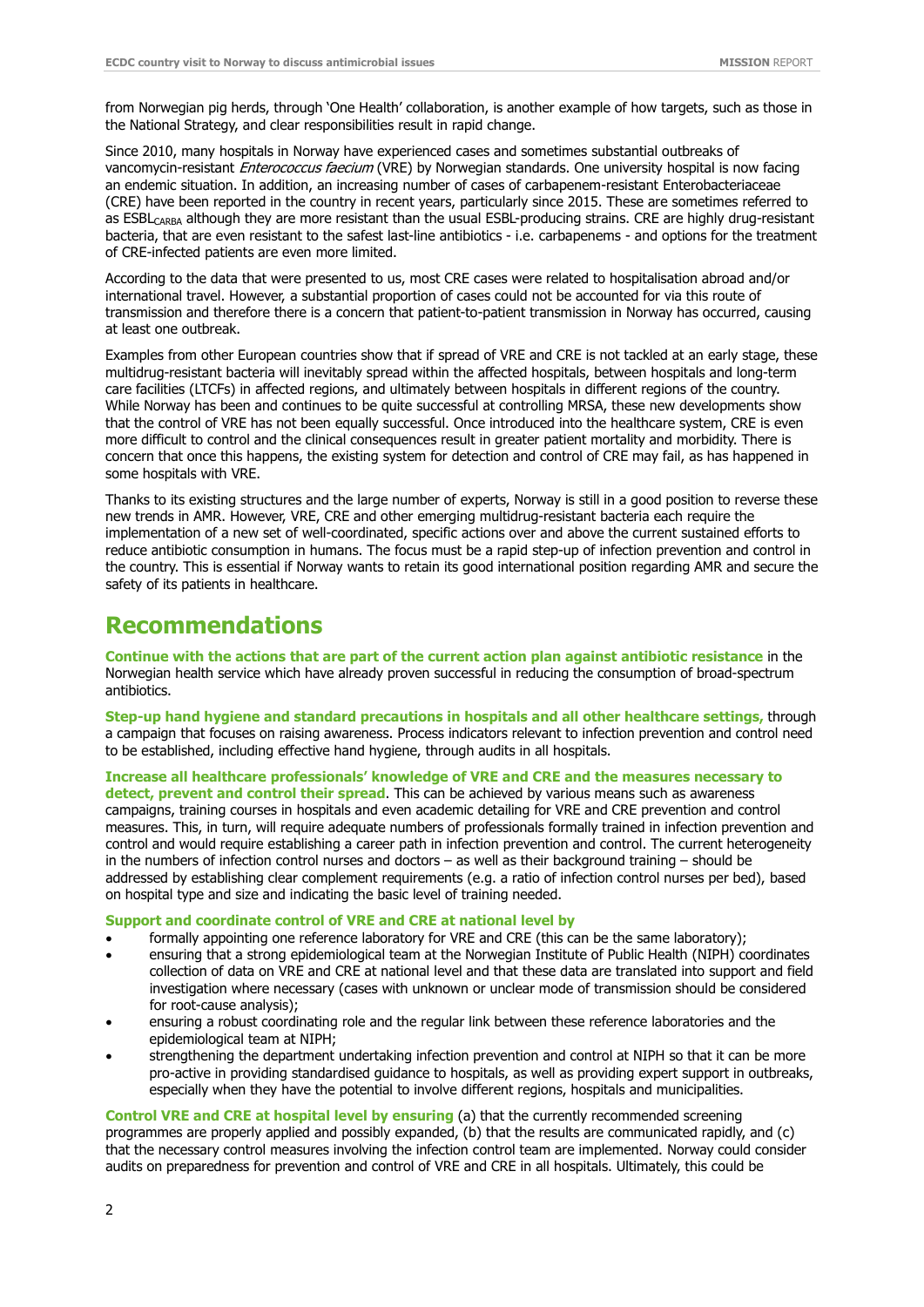extended to other healthcare settings and in particular to LTCFs. To ensure the good use of available local data, Norway should consider training infection control teams on how to make sense of surveillance data and how to investigate outbreaks.

**At AMR reference laboratories, phenotypic testing is essential to identify resistance due to currently unknown genes**. At present this cannot be achieved by only performing next generation sequencing. In addition, AMR reference laboratories that do phenotypic testing can continue to provide advice and support to local clinical microbiology laboratories. It is essential for Norway that phenotypic testing for AMR is maintained at reference laboratories.

**The actions on prevention and control of VRE and CRE would most probably need to be combined in an** Action Plan for the prevention and control of multidrug-resistant organisms in Norwegian healthcare applicable to hospitals, LTCF and other settings, such as primary care.

**Norway should consider including targets in this new action plan** since in the current action plan the activities related to antibiotic reduction that have been successful are those with clear targets. In addition, specific funding should be allocated for the above-mentioned activities – or at least a mechanism should be put in place to ensure that national agencies and regions are prioritising these activities.

**The national antibiotic guidelines for hospitals should be reviewed and revised where necessary**. One particular issue that will need to be considered is situations where the current first-line regimen of penicillin/ampicillin + gentamicin should no longer be recommended because of increasing proportions of AMR.

Academic detailing on prudent use of antibiotics for GPs and in LTCFs has proven successful and, if the resources for continued national deployment are not available, **Norway should consider focusing on the prescribers of the highest numbers of antibiotics as this would provide the best value for money**.

In primary care, the introduction of electronic prescriptions represents an opportunity to collect, analyse and routinely feed back detailed information on antibiotic use by prescriber, type of patient and indication, without the need for the prescriber to have to request such information. **This data should routinely be fed back to prescribers whenever academic detailing is undertaken**.

**In hospitals, the focus on reducing consumption of broad-spectrum antibiotics should continue**. In addition, regions and hospitals should investigate the reasons for the high consumption of third-generation cephalosporins, for example by performing audits on prescription and giving feedback to prescribers. Behaviour change interventions should be introduced, aimed specifically at third-generation cephalosporins and carbapenems. These are already undertaken in some hospitals and include restricted laboratory reporting and the need for authorisation by an infectious diseases/microbiology expert before these antibiotics can be dispensed.

Finally, we would like to express concern that the operation of the WHO Collaborating Centre for Drug Statistics Methodology is currently at risk due to budget reduction. This centre is hosted at NIPH and financed by Norway. The Centre provides services and advice to WHO on the ATC/DDD<sup>[2](#page-7-0)</sup> index which is the classification and metric used to perform surveillance of consumption of antibiotics and of other medicines. This system is used at WHO and worldwide and Norway is recognised globally for this contribution.

<span id="page-7-0"></span><sup>&</sup>lt;sup>2</sup> ATC/DDD - anatomical, therapeutic and chemical (classification system)/defined daily dose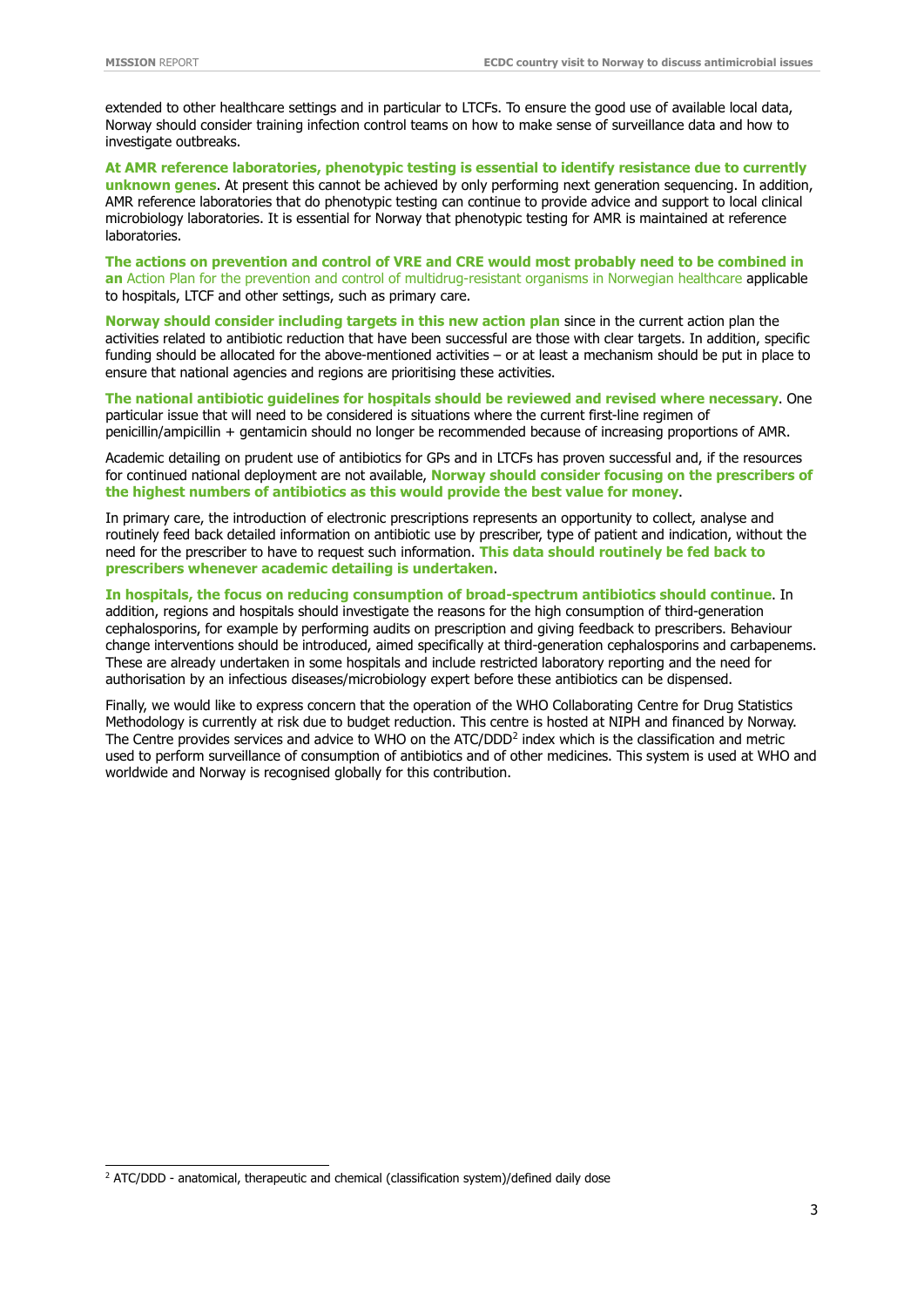# <span id="page-8-0"></span>**1 Background**

# <span id="page-8-1"></span>**1.1 Rationale for country visits to discuss antimicrobial resistance (AMR) issues**

After the introduction of antibiotics in the 1940s, it soon became clear that antibiotic usage promoted the rise of antibiotic-resistant bacterial strains in common bacteria such as Staphylococcus aureus and Mycobacterium tuberculosis (TB). In the decades which followed, the increasing number of antibiotic-resistant strains could be managed thanks to the continuous availability of new antibiotics providing new means of treating patients infected with resistant bacteria. However, from the 1990s onwards, development of new antibiotics decreased and at the same time, the emergence of bacteria resistant to multiple antibiotics became an ever-increasing problem in clinical medicine. Treatment guidelines had to be rewritten and the need to take bacteriological samples for antibiotic susceptibility testing became essential.

Once a resistant bacterium has developed, it will spread from a colonised person to another person if appropriate hygienic precautions (e.g. hand hygiene, isolation) are not taken. The risk of resistant bacteria spreading is higher in crowded environments and even greater when people in the surrounding area are receiving antibiotics - a common situation in hospitals and other healthcare facilities.

Today, bacteria that are totally (or almost totally) resistant to antibiotics (i.e. untreatable with antibiotics) are spreading in Europe. This represents a patient safety issue.

In 1998, the Chief Medical Officers of the EU Member States recognised this evolving problem and took the initiative to arrange the first major conference on AMR, which resulted in the Copenhagen Recommendations (Report from the Invitational EU Conference on the Microbial Threat, Copenhagen, Denmark, 9–10 September 1998).

In November 2001, the EU Health Ministers adopted a **[Council Recommendation on the prudent use of](http://eur-lex.europa.eu/LexUriServ/LexUriServ.do?uri=OJ:L:2002:034:0013:0016:EN:PDF)  [antimicrobial agents in human medicine \(2002/77/EC\)](http://eur-lex.europa.eu/LexUriServ/LexUriServ.do?uri=OJ:L:2002:034:0013:0016:EN:PDF)**, which covers most topics of importance for the prevention and control of AMR. The Commission has to report back to the Council on progress in implementing the Council Recommendation.

In 2005, the European Commission reported to the Council on progress in Member States in the Report from the Commission to the Council on the basis of Member States reports on the implementation of the Council recommendation (2002/77/EC) on the prudent use of antimicrobial agents in human medicine (COM (2005) 0684). This states that 'ECDC should be able to assist the Commission in the future preparation of implementation reports and of recommendation proposals.'

In June 2008, EU Health Ministers adopted Council Conclusions on antimicrobial resistance (AMR) that reiterated the call for action to contain antimicrobial resistance and called upon Member States 'to ensure that structures and resources for the implementation of the Council recommendation on the prudent use of antimicrobial agents in human medicine are in place and to continue with the implementation of specific strategies targeted towards the containment of the antimicrobial resistance'.

In June 2009, EU Health Ministers adopted a **[Council Recommendation on patient safety, including the](http://ec.europa.eu/health/patient_safety/docs/council_2009_en.pdf)  [prevention and control of healthcare-associated infections \(2009/C 151/01\)](http://ec.europa.eu/health/patient_safety/docs/council_2009_en.pdf)**, which further stresses the importance of combating AMR as a patient safety issue.

In April 2010, the European Commission published its second report from the Commission to the Council on the basis of Member States' reports on the implementation of the Council Recommendation (2002/77/EC) on the prudent use of antimicrobial agents in human medicine. While acknowledging that Member States have made significant progress since 2003, this report highlights many areas where implementation is not optimal and identifies directions for future work.

In November 2011, the European Commission published a new five-year **action [plan against the rising threats](http://ec.europa.eu/dgs/health_consumer/docs/communication_amr_2011_748_en.pdf)  [from antimicrobial resistance](http://ec.europa.eu/dgs/health_consumer/docs/communication_amr_2011_748_en.pdf)** with the aim of addressing AMR by implementing a coordinated approach in all those sectors concerned (public health, animal health, food safety, environment, etc.) and strengthening and further developing EU initiatives against AMR and healthcare-associated infections (HAI) at EU and international levels.

The new cross-sectorial approach has been further strengthened with the adoption of the **[Council Conclusions](http://www.consilium.europa.eu/uedocs/cms_data/docs/pressdata/en/lsa/131126.pdf)  [on antimicrobial resistance of 22 June 2012](http://www.consilium.europa.eu/uedocs/cms_data/docs/pressdata/en/lsa/131126.pdf)** and the **[Council conclusions on the next steps under a](http://www.consilium.europa.eu/press-releases-pdf/2016/6/47244642809_en.pdf)  'One Health' [approach to combat antimicrobial resistance of 17 June 2016](http://www.consilium.europa.eu/press-releases-pdf/2016/6/47244642809_en.pdf)**.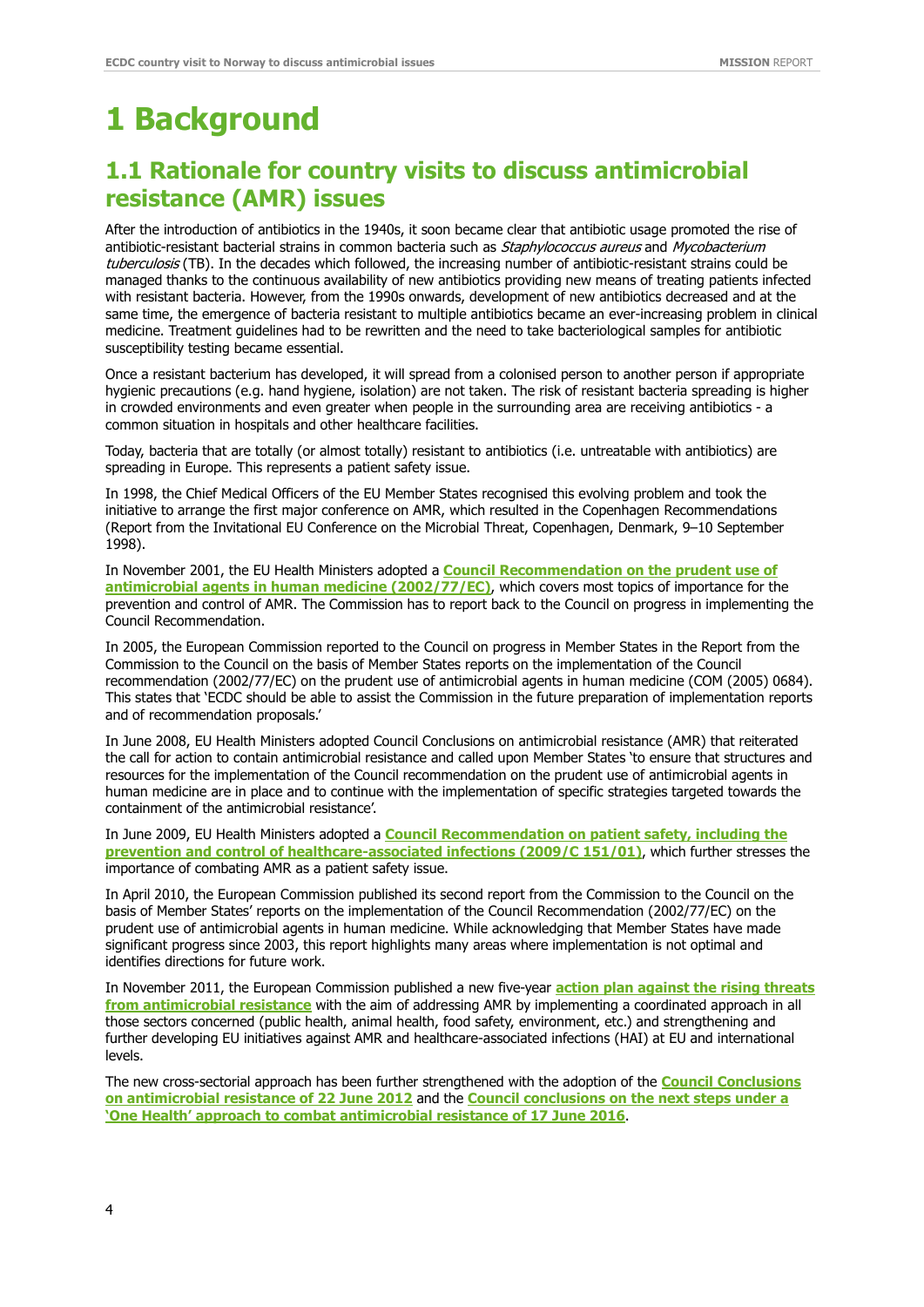On 29 June 2017, the European Commission published a new European One Health Action Plan against Antimicrobial Resistance (AMR)<sup>[3](#page-9-1)</sup> containing concrete actions and offering EU added value that the European Commission will develop and strengthen as appropriate for a more integrated, comprehensive and effective approach to combating AMR.

ECDC's mission, as part of its **[Founding Regulation No 851/2004](http://ecdc.europa.eu/en/aboutus/Key%20Documents/0404_KD_Regulation_establishing_ECDC.pdf)**, is (i) to identify, assess and communicate current and emerging threats to human health from communicable diseases; (ii) in the case of other outbreaks of illness of unknown origin which may spread within or to the Community, the Centre shall act on its own initiative until the source of the outbreak is known; and (iii) in the case of an outbreak which clearly is not caused by a communicable disease, the Centre shall act only in cooperation with the competent authority upon request from that authority. As part of this mission, ECDC may be requested, by the European Commission, a Member State, or another country to provide scientific or technical assistance in any field within its mission.

# <span id="page-9-0"></span>**1.2 Purpose**

Council Recommendation of 15 November 2001 on the prudent use of antimicrobial agents in human medicine (2002/77/EC) outlines the threat posed by AMR to human health and advocates for a range of actions to be taken for its prevention and control. Council Conclusions on antimicrobial resistance (AMR) of 10 June 2008 reiterated this call for action.

To assist Member States in implementing the Council Recommendation, ECDC has developed a process for country visits. At the invitation of the national authorities, these visits are undertaken to specifically discuss and assess the national situation regarding prevention and control of AMR through prudent use of antibiotics and infection control. The country visits also help document how Member States have approached implementation and deployed national activities and they support the European Commission in evaluating implementation.

The main output of the visit is a report from the ECDC Team provided to the inviting national authority. To help the ECDC Team ensure consistency of the visits and follow-up of progress of countries, **an assessment tool** has been developed (see Annex 5.2 of this Report). The assessment tool includes ten topics. These topics are regarded as core areas for successful prevention and control of AMR and are based on Council Recommendation 2002/77/EC and on Council Conclusions of 10 June 2008. The assessment tool is used as a guide for discussions during the visit.

The ECDC country visit team consisted of Alessandro Cassini, ECDC Expert Antimicrobial Resistance and Healthcare-associated Infections (ARHAI), who led the mission, Dominique L. Monnet, Head of ECDC's ARHAI Disease Programme and three experts from EU/EEA countries: Michael Borg (Malta), Ute Wolff Sönksen (Denmark) and Walter Zingg (United Kingdom), as well as Andrea Nilsson (ECDC communication expert, only 12–13 March 2018). At national level, the visit was organised and coordinated by Karl-Olaf Wathne and Torstein Lindstad (Ministry of Health and Care Services). For the full list of national experts met during the ECDC country visit, please refer to Annex 5.1 of this report.

<span id="page-9-1"></span> <sup>3</sup> [https://ec.europa.eu/health/amr/sites/amr/files/amr\\_action\\_plan\\_2017\\_en.pdf](https://ec.europa.eu/health/amr/sites/amr/files/amr_action_plan_2017_en.pdf)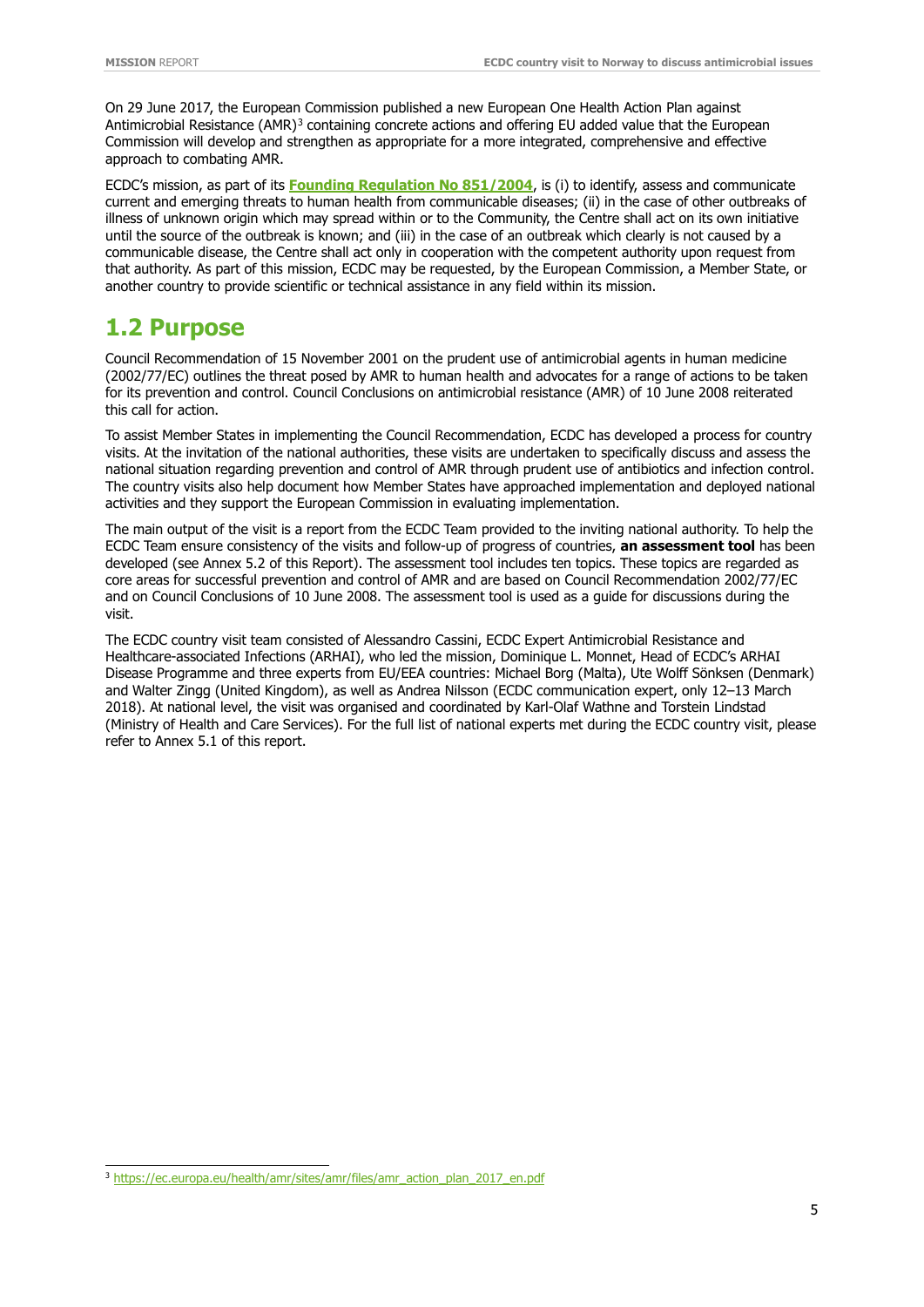# <span id="page-10-0"></span>**2 Overview of the situation in Norway[4](#page-10-3)**

# <span id="page-10-1"></span>**2.1 Antimicrobial resistance (AMR)**

Data on AMR in invasive bacterial isolates - mainly from bloodstream infections - are available from the European Antimicrobial Resistance Surveillance Network (EARS-Net), which Norway has participated in since 2000. Overall, the proportions of resistant isolates for the bacteria under surveillance by EARS-Net in 2016 were consistently below the EU/EEA average, often among the lowest in the EU/EEA.

However, according to data reported to EARS-Net, the proportions of resistant isolates increased for several bacteria under surveillance. The proportion of third-generation cephalosporin-resistant Klebsiella pneumoniae, although well below the EU/EEA average of 25.7%, increased from 1.5% in 2006 to 5.8% in 2016. The proportion of third-generation cephalosporin-resistant Escherichia coli was below 1% until 2006 and has since increased to reach 5.6% in 2016 (EU/EEA average: 12.4%). For Streptococcus pneumoniae, the proportion of isolates with penicillin resistance increased from 0.2% in 2007 to 1.2% in 2016, and the proportion of isolates with combined resistance to penicillin and macrolides increased from 0.5% in 2007 to 2.8% in 2016. The proportion of meticillinresistant Staphylococcus aureus (MRSA) remained below 1% until 2012, when it increased to 1.3%, and in 2016 it was 1.2%.

Reports of carbapenem-resistant bacteria have been occasional and the proportions of carbapenem-resistant isolates are always much lower than the EU/EEA average, mostly occurring in Pseudomonas aeruginosa (6.7% in 2016) and in Acinetobacter spp. in 2014 (2.9%) and 2015 (9.4%). A publication from the European Survey on Carbapenemase-Producing Enterobacteriaceae (EuSCAPE) noted that: 'In Norway, the occurrence of carbapenemase-producing Enterobacteriaceae (CPE), KPC-, OXA-48- and NDM<sup>5</sup>-producing Enterobacteriaceae, has remained sporadic, with a small number of CPE cases (around 10 cases per year, including colonisation) since 2013. The majority of the identified cases had a link with foreign travel.' Another publication from the same project found that the prevalence of carbapenemase-producing K. pneumoniae and E. coli per 10 000 hospital admissions in Norway was the lowest of all participating European countries.

Occasional increases in the proportion of vancomycin-resistant Enterococcus faecium have been observed in Norway - in 2011 (1.8%), 2013 (2.4%), 2014 (1.8%) and 2016 (1.9%).

# <span id="page-10-2"></span>**2.2 Healthcare-associated infections**

In May–June 2012, Norway participated in the first ECDC point prevalence survey (PPS) of healthcare-associated infections (HAIs) and antimicrobial use in European acute care hospitals. A total of seven hospitals performed the PPS and country representativeness of the data was considered poor. The percentage of patients with at least one HAI (7.8%) on a given day in Norwegian hospitals was above the EU/EEA average (5.7%). In November 2017, Norway participated in the second ECDC PPS, although with a slightly different protocol for reporting the prevalence of HAIs (ECDC protocol for structure and process indicators at hospital level, as well the same definition for HAIs; however, the Norwegian PPS does not include all infection and antimicrobial use data as per ECDC protocol). Therefore comparisons with other EU/EEA countries should be made with caution. A total of 58 hospitals participated and 9 791 patients were assessed; country representativeness was considered to be good to optimal.

Norway contributes to the ECDC-coordinated surveillance of surgical site infections (HAI-Net SSI) through the national network for surveillance of surgical site infections (SSIs), coordinated by the NOIS programme [\(https://www.fhi.no/hn/helseregistre-og-registre/nois/\)](https://www.fhi.no/hn/helseregistre-og-registre/nois/) at the NIPH. In 2016, Norway reported data on more than 30 000 surgical procedures of five different types and from 60 hospitals. In 2016, the incidences of SSIs were 3.9% for coronary artery bypass graft, 3.4% for cholecystectomy, 10.8% for colon surgery, 3.8% for caesarean section and 2.3% for hip prosthesis. The Norwegian SSI surveillance system uses semi-automated data collection, can be considered well-representative of the country, and is characterised by comprehensive SSI case finding after hospital discharge, which results in increased sensitivity compared to most other EU/EEA countries.

Norway does not participate in the ECDC-coordinated surveillance of HAIs in intensive care units (HAI-Net ICU) or in the ECDC-coordinated surveillance of *Clostridium difficile* infections (HAI-Net CDI).

ī

<span id="page-10-3"></span><sup>&</sup>lt;sup>4</sup> Chapter 2 is completed in preparation of the country visit and based on available data sources at EU/EEA level.

<span id="page-10-4"></span><sup>5</sup> New Delhi metallo-beta-lactamase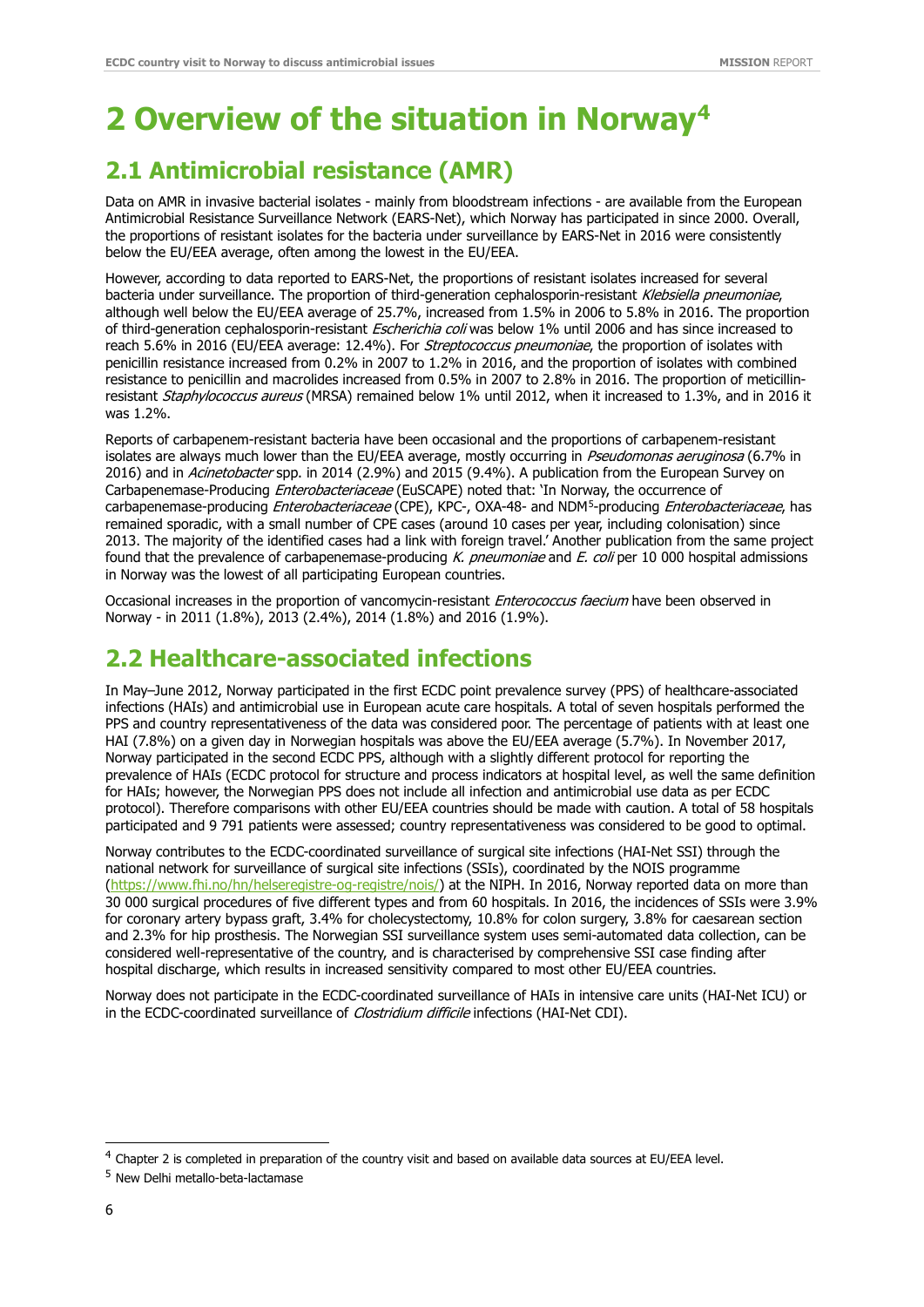# <span id="page-11-0"></span>**2.3 Antimicrobial consumption**

In 2016, antibacterial consumption for systemic use (ATC group J01) in the community in Norway was 15.2 defined daily dose (DDD) per 1 000 inhabitants per day, which was lower than the EU/EEA average of 21.9 DDD per 1 000 inhabitants per day, and significantly decreased from 16.9 DDD per 1 000 inhabitants per day in 2012. Quality indicators for consumption show that, in 2016, the majority of antibiotics prescribed in the community in Norway were beta-lactamase-sensitive penicillins (ATC group J01CE) (20.4% versus 2.3% in EU/EEA) and the ratio of broad-to-narrow-spectrum antibacterials in 2016 was among the lowest of all EU/EEA countries: 0.2 versus 13.4 (EU/EEA). It should be noted that in 2016 Norway had the highest consumption of methenamine (an antibacterial agent indicated for urinary tract infections, prophylactically and for longer treatments) of all EU/EEA countries. Norway is not included in the European Commission's Eurobarometer surveys on AMR.

Consumption of a number of commonly used antimicrobials in the community decreased between 2011 and 2016: fluoroquinolone consumption decreased from 0.56 to 0.41 DDD per 1 000 inhabitants per day, macrolide consumption decreased from 1.76 to 0.93 DDD per 1 000 inhabitants per day, and consumption of first-generation cephalosporins decreased from 0.11 to 0.06 DDD per 1 000 inhabitants per day. On the other hand, consumption of sulfonamides and trimethoprim combinations increased from 0.25 to 0.34 DDD per 1 000 inhabitants per day and consumption of combinations of penicillins, including beta-lactamase inhibitors, while remaining low, increased from 0.002 to 0.013 DDD per 1 000 inhabitants per day between 2011 and 2016.

In hospitals, consumption of antibacterials for systemic use (ATC group J01) was 1.38 DDD per 1 000 inhabitants per day in 2016 and remained stable under the EU/EEA average of 2.06 DDD per 1 000 inhabitants per day. It should be noted that consumption of carbapenems increased from 0.0141 DDD per 1 000 inhabitants per day in 2001 to 0.0397 DDD per 1 000 inhabitants per day in 2016, although there was a significant decrease in 2015 (from 0.0473 in 2014 to 0.0386 DDD per 1 000 inhabitants per day). In 2016, consumption of carbapenems was below the EU/EEA average of 0.052 DDD per 1 000 inhabitants per day. Consumption of polymyxins was 0.0007 DDD per 1 000 inhabitants per day in 2016 and remained stable under the EU/EEA average of 0.016 DDD per 1 000 inhabitants per day.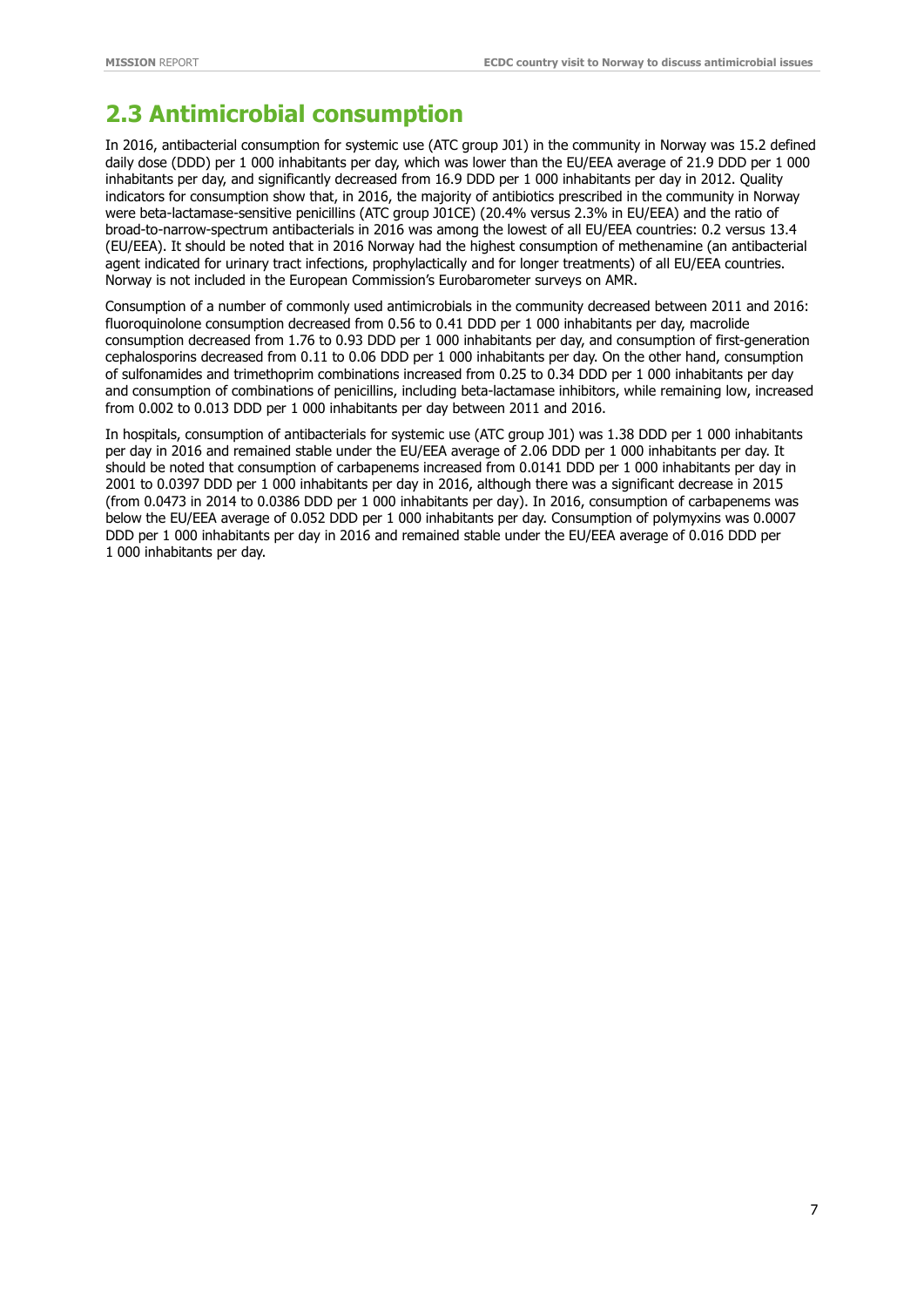# <span id="page-12-0"></span>**3 Observations**

# <span id="page-12-1"></span>**3.1 Development of an Intersectoral Coordinating Mechanism (ICM)**

### **National strategy**

The first 'National strategy for prevention of infections in the health service and antibiotic resistance (2008–2012)' was published in 2008 and was a multi-disciplinary strategy resulting from the cooperation of the Ministry of Labour and Social Inclusion, the Ministry of Fisheries and Coastal Affairs, the Ministry of Agriculture and Food, the Ministry of the Environment and the Ministry of Health and Care Services.

A knowledge gap exercise was undertaken between 2012 and 2015 and a 'National Strategy against Antibiotic Resistance 2015-2020' was published in 2015 by the Ministry of Fisheries, the Ministry of Agriculture and Food, the Ministry of Climate and Environment and the Ministry of Health and Care Services. The consultation process and development of the national strategy, together with its scope, goals and activities represent a rare example of a 'One Health' effort to combat AMR, combining human and animal health, research, environment and international relations. Moreover, the theme of AMR is high on the national agenda, together with the general public's increasing awareness. Norway's investments in ensuring that AMR remains an important international topic are substantial. The main goals of the national strategy are to reduce total antibiotic consumption, to enhance more appropriate use of antibiotics, to increase the body of scientific knowledge on what drives the development and spread of antibiotic resistance and to be an international mobiliser against AMR. These are completed by 14 ambitious, sector-specific goals. The national strategy is implemented through inter-ministerial meetings (at times also referred to as the 'Strategy Group') three times per year, but contacts between the various contributors to the strategy are reported to be more frequent.

The national strategy also lays out the following animal health and agricultural sector-specific goals, which are revised every six months:

- to monitor AMR in relevant animal populations and plants used in food production, as well as possible reservoirs of AMR, through the NORM-VET system;
- to stop the circulation of LA-MRSA in Norwegian swine production, using a One-Health approach to ensure this.;
- to reduce extended-spectrum beta-lactamase (ESBL)-producing bacteria in Norwegian poultry to a minimum, given that most recent outbreaks have originated in imported poultry. This activity is based on the assumption that the industry will continue to be involved and help through pro-active testing and monitoring. Between 2011 and 2014, the proportion of isolates producing an ESBL has been reduced from 30% to 10%;
- to reduce antibiotic consumption in animals for food production by at least 10% compared to 2013;
- to reduce antibiotic consumption in pets by at least 30% compared to 2013 (given that use of cephalosporins in pets is already very low);
- to stop the use of narasin and other coccidiostats in poultry production, in the knowledge that an increased use of vaccines will be crucial to achieving this goal.

The national strategy's goal for the fishing industry is to maintain or reduce the level of antibiotic consumption. In Norway, the low antibiotic consumption in fish farming is the result of successful vaccination campaigns.

The national strategy's goals in relation to the environment are to contribute to the body of knowledge (funding of NOK 2.5 million has been provided to the Norwegian Environment Agency, which is professionally independent, to achieve results in the area of AMR in the environment, AMR in the soil and AMR in genetically-modified organisms (GMOs) by 2021) and to increase international collaboration on environmental issues related to AMR.

Technical activities with international components concerning human and animal health, the environment and research are led by the relevant ministries and agencies, without input or coordination from the Ministry of Foreign Affairs. The latter is involved in the effort to combat AMR by focusing on increasing international awareness (e.g. earmarked funds and secondments to WHO); providing international cooperation to help other countries develop their own national action plans; offering support to other countries for the development of AMR surveillance; funding food security topics involving AMR and funding World Bank work on knowledge gaps.

## **National action plan**

In 2015, the Ministry of Health and Care Services developed and published the 'Action plan against antibiotic resistance in the Norwegian health service – with the aim of reducing the use of antibiotics in the Norwegian population by 30 percent by year-end 2020'. A National Steering Committee was appointed to oversee the implementation of the action plan and this Committee meets twice a month. It is composed of the Norwegian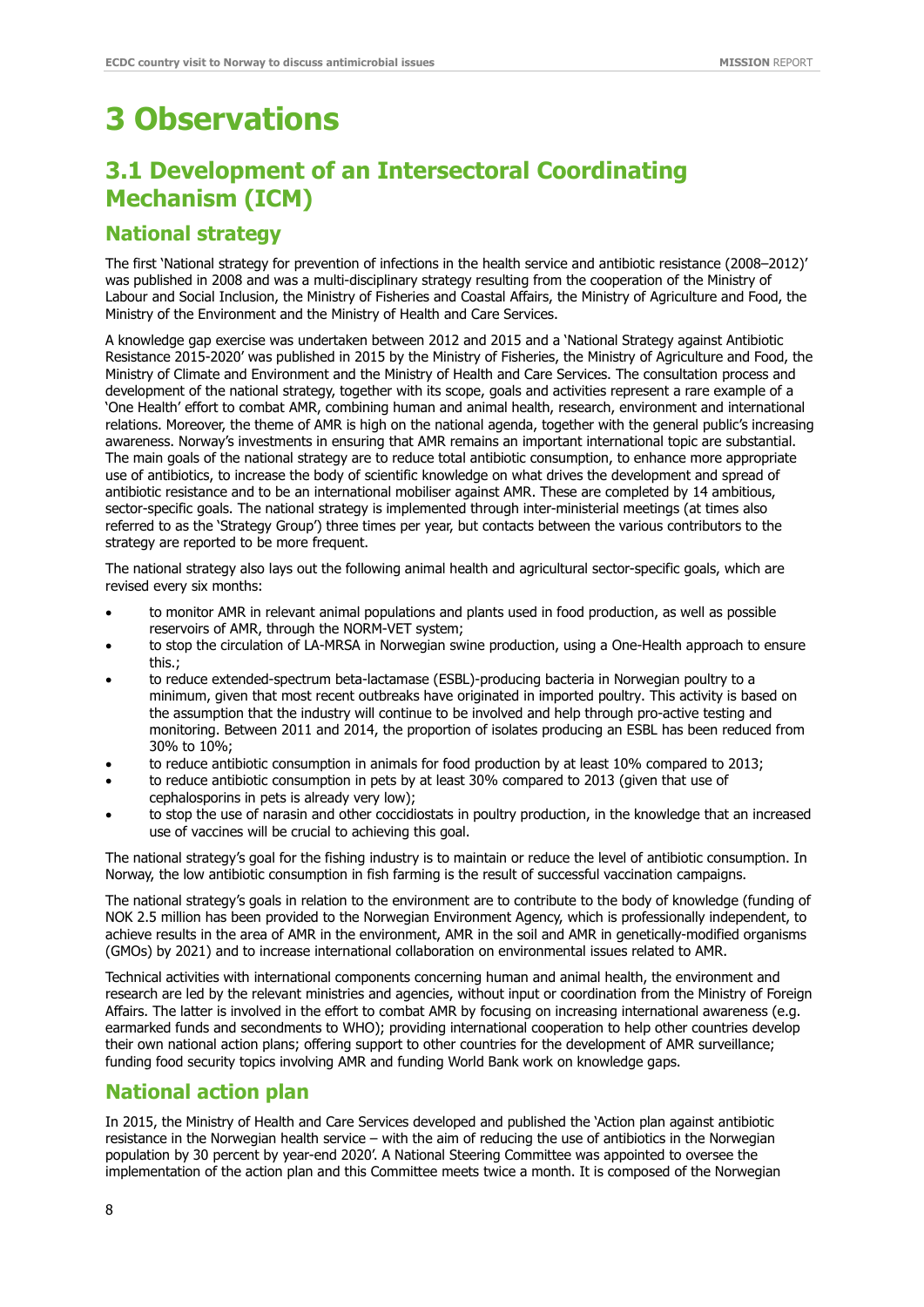Directorate of Health (chair), the Norwegian Institute of Public Health, the Norwegian Medicines Agency and the Norwegian Directorate of eHealth. The National Steering Committee is assisted by a Reference Group, which ensures regional and professional support for the implementation of the action plan and meets at least twice per year. The Reference Group is composed of representatives from the offices of the county governors, the regional resource centres for infection control (RKS), the Norwegian Association of Local and Regional Authorities (KS)/local authorities, the Norwegian Medical Association, the Norwegian Dental Association, the Antibiotic Centre for Primary Care (ASP), the Norwegian National Centre for Antibiotic Use in Hospitals (KAS), and the regional medicines information and pharmacovigilance centres (RELIS).

Antibiotics are predominately consumed in primary care, therefore most measures pertain to reducing antibiotic prescription in primary care and are directed towards general practitioners (GPs). At present, more than 60% of antibiotics prescribed by GPs are for respiratory tract infections and, although narrow-spectrum antibiotics are predominantly prescribed in primary care, they seem to be used to shorten disease duration and alleviate the symptoms of infections. In comparison, antibiotic use in hospitals represents 7% of the total consumption and this is where more broad-spectrum antibiotics are prescribed to save lives and avoid complications.

In line with the national strategy and the action plan, Norway's human-health-specific goals are centred on antibiotic consumption and appropriateness of antibiotic use. For example, the national goals state that Norway aims to be one of the three European countries with the lowest consumption of antibiotics. In connection with this, specific goals aim to reduce antibiotic consumption by 30% compared to 2012; prescription of antibiotics shall be reduced from a current average of 450 to 250 prescriptions per 1 000 inhabitants per year and prescription of antibiotics for respiratory infections shall be reduced by 20% compared to 2012. Studies are also planned to investigate the possible effect of antibiotic usage being too low. Examples of enhancing appropriate use of antibiotics include promoting narrow-spectrum antibiotics such as penicillin instead of broad-spectrum antibiotics, while increasing access to penicillin and appropriate antibiotic use in other countries. Better diagnostics, surveillance and analysis of data are also stated as goals in the national strategy and/or the national action plan.

Other measures described in the national action plan aim at strengthening national organisations (steering and references groups, strengthening the Antibiotic Centre for Primary Care (ASP), increasing knowledge of antibiotics and immunisation in the general population, providing more suitable package sizes and reducing the length of validity of antibiotic prescriptions, strengthening antibiotic stewardship in the primary healthcare sector (academic detailing of GPs, peer-review of antibiotic prescriptions, diagnostic codes on prescriptions, electronic prescribing support), in the hospital sector (antibiotic management programme, updating guidelines), in dental institutions (appoint a dental committee to review antibiotic use in the dental health service), and in municipal health institutions (AMR surveillance in long-term care facilities (LTCFs), improvement of infection prevention and control in LTCFs, academic detailing for LTCFs).

Most activities in the action plan are foreseen within the available annual budget: however, NOK 5 million have been specifically allocated for the implementation of specific interventions, such as for the appointment of the steering committee, strengthening the ASP (the majority of the allocated funds) and to pilot test academic detailing of GPs and LTCFs for antibiotics.

The Norwegian Institute of Public Health (NIPH) has an official antibiotic committee, which includes microbiologists, infection prevention and control (IPC) and AMR specialists. The committee's responsibilities are generally limited to human health, although an agreement is in place with the Norwegian Food Safety Authority (NFSA) based on a general memorandum of understanding - i.e. not specifically centred on AMR. The NIPH and the NFSA meet 4-6 times per year, but collaboration can be more frequent when outbreaks occur involving both institutions.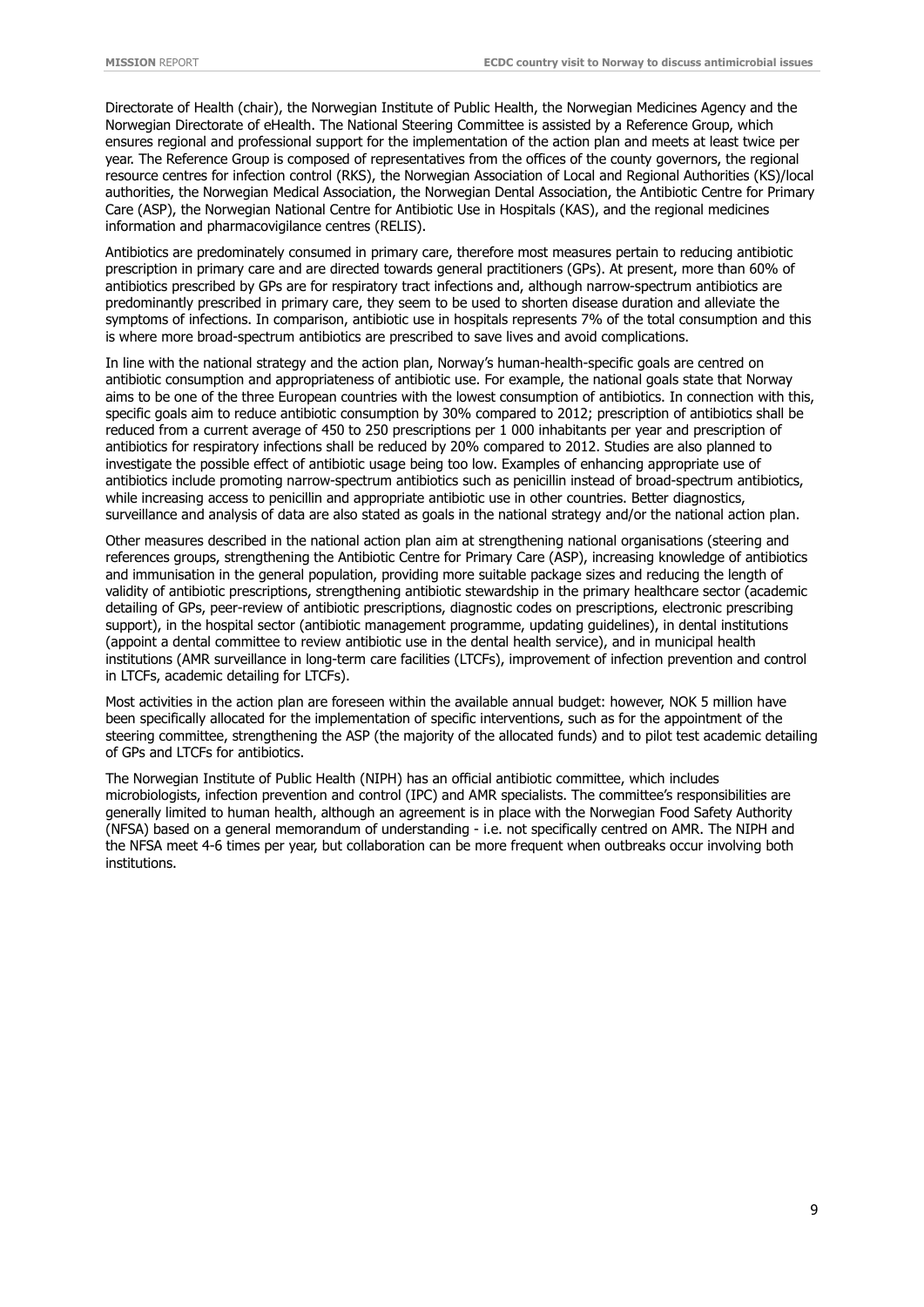# <span id="page-14-0"></span>**3.2 Organised multi-disciplinary and multi-sectoral collaboration at local level**

During the country visit, we were presented with an example of local collaboration between animal health and human health sectors, focusing on livestock-associated MRSA (LA-MRSA).

MRSA, including LA-MRSA, is a notifiable disease in Norway and its incidence has remained stable since 2014, although MRSA colonisation has increased (maybe due to increased screening and mainly in travel-related cases). The MRSA cases were increasingly reported as being infected outside of Norway or with unknown place of acquisition. Most MRSA cases in humans were not outbreak-related, although some had outbreak potential.

Three main MRSA cluster outbreaks in humans have been identified and studied by sampling 26 swine herds, two slaughterhouses, and including 36 human isolates. They were all independent (i.e. resulting from primary introductions) and did not appear to originate from pigs. The joint multi-disciplinary group of medical doctors, veterinarians, epidemiologists and microbiologists investigating these outbreaks found that the pigs were infected by humans (LA-MRSA-positive farm workers).

Only 20 pigs were imported into Norway between 2007 and 2014, which is an indication that Norway is selfsufficient in the production of pigs. Antimicrobial consumption in food-producing animals such as pigs is low in Norway, representing only 11% of the total antimicrobial consumption (humans and animals combined).

Norway's approach to LA-MRSA is not only to prevent spill-over of LA-MRSA to humans, but to eradicate LA-MRSA from food animals. In 2014, nationwide surveillance of MRSA in livestock was implemented, whereby all pig populations are regularly sampled for MRSA by the NFSA. When a case is identified, measures are implemented to eradicate LA-MRSA and these include trade restrictions for the farm (no import/export of pigs) as well as depopulation and local containment measures (sanitation and disinfection). The trade restrictions are lifted only when eradication of LA-MRSA at the farm has been confirmed. Simultaneously, contact-tracing activities are initiated in humans. Eradication of LA-MRSA is costly and is financed partly from state subsidies, and partly by farmers and their insurance.

In the future, the national goal is to focus on preventing the spread of LA-MRSA by screening humans in contact with pigs for LA-MRSA carriage, carrying out annual surveys of the pig population for LA-MRSA carriage, and undertaking targeted testing where there is a suspicion of LA-MRSA introduction into the country. This example shows an effective working relationship (the peak observed in 2015 has now inverted its trend) and involvement of all stakeholders. The NFSA and the NIPH have also collaborated in a socio-economic study on the costs of LA-MRSA eradication. The application of a similar approach is currently being considered for other relevant antimicrobial-resistant bacteria such as ESBL-producing E. coli and antimicrobial-resistant *Salmonella* spp. and *Campylobacter* spp.

# <span id="page-14-1"></span>**3.3 Laboratory capacity**

In 2016, the EU Laboratory Capability Monitoring System (EULabCap) index of Norway was 8.3, which slightly improved since 2013 (8.1). Other data from the EULabCap indicated that the public health microbiology system had a high and stable level of capability/capacity. Antimicrobial susceptibility testing in all laboratories is based on the implementation of EU standards (EUCAST) and molecular and genomic surveillance is fully deployed. The EU 'One Health' surveillance protocol is applied to AMR monitoring and reporting in zoonotic pathogens. However, not all clinical laboratories are accredited according to ISO/national standards (which are not required to obtain biosafety authorisation for BSL2/CL2 operations) and key national diagnostic testing guidelines are not monitored for compliance in clinical practice.

All 24 clinical microbiology laboratories in the country are properly equipped, financed by the public health system and include microbiologists in their staff. All GPs can send isolates from the community clinics and/or LTCFs to the clinical microbiology laboratories, although it is not clear if and when GPs receive feedback on preliminary results. Concerns about long waiting times for laboratory results were expressed in one hospital that we visited, which reported an average of four days between taking the sample and getting the results. Reportable pathogens are referred from clinical microbiology laboratories to national surveillance, in addition to the reporting of cases by clinicians.

There are several AMR reference laboratories in Norway. For example, the MRSA reference laboratory is in Trondheim, whereas Enterobacteriaceae isolates resistant to carbapenem and/or colistin are referred to the clinical microbiology laboratory at the University Hospital of North Norway in Tromsø. Isolates of reportable antimicrobialresistant pathogens are sent to reference laboratories for phenotypic confirmation, genetic resistance mechanism identification, and whole genome sequencing (WGS).

Significant investments have recently been made at the NIPH reference laboratory with the aim of shifting from mainly phenotypic testing for antimicrobial susceptibility to WGS. However, concerns were expressed about the ability of the NIPH reference laboratory to detect emerging, but currently unknown, antimicrobial resistance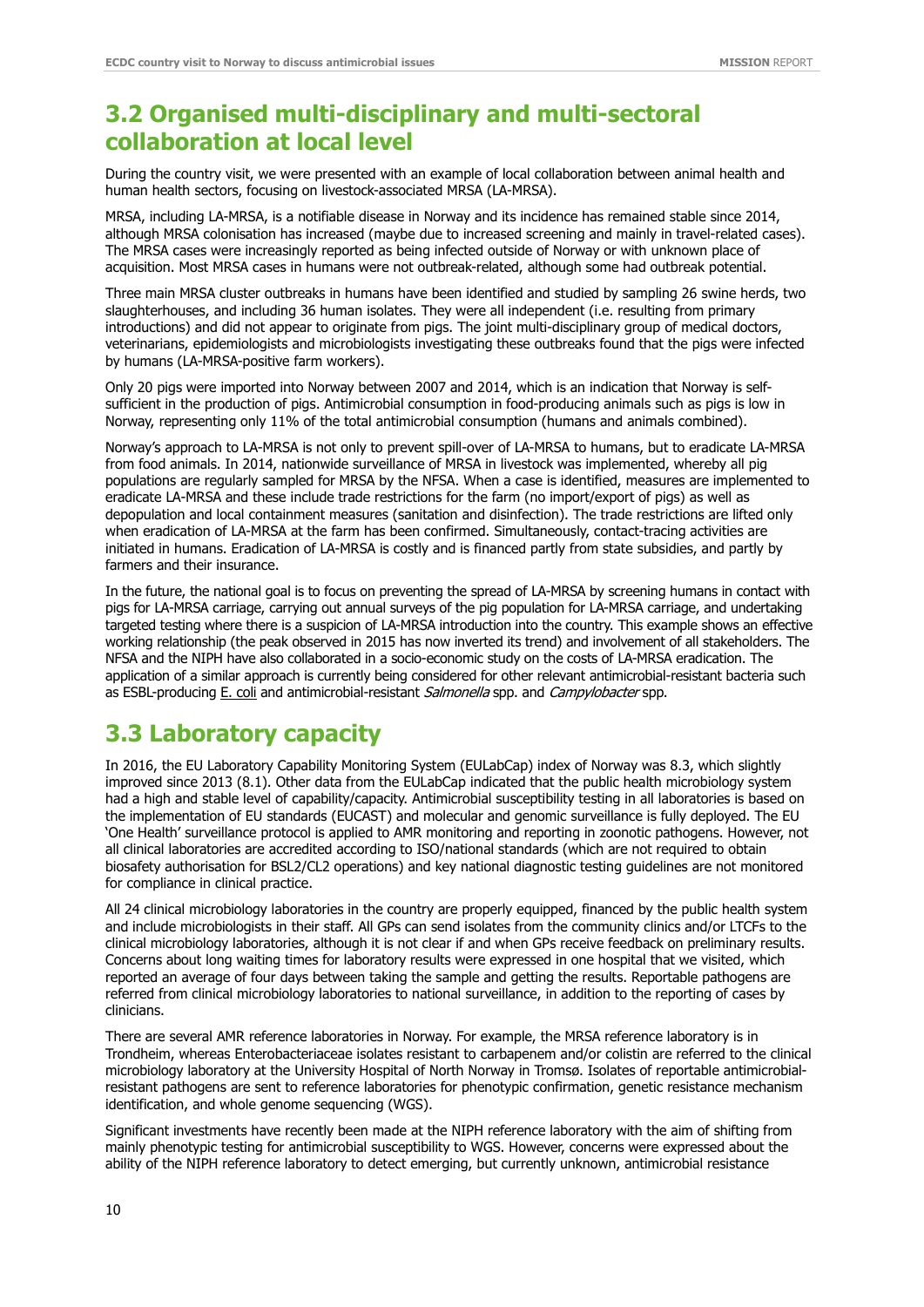mechanisms if only WGS methods are used, particularly given the 10% budget cut imposed on the NIPH reference laboratory, which de facto results in the reduction of routine, phenotypic antimicrobial susceptibility testing.

# <span id="page-15-0"></span>**3.4 Monitoring of antibiotic resistance**

Monitoring of AMR in Norway is based on four pillars: routine data such as that providing information to EARS-Net and considered of good quality; surveys based on the Norwegian Surveillance System for Antimicrobial Drug Resistance (NORM) specific protocols; the National Notification System for Infectious Diseases (MSIS) hosted at NIPH, and data reported from reference laboratories.

The notification pathway starts with a microbiology laboratory identifying a resistant isolate and sending this isolate to the reference laboratory for confirmation. Once confirmed, both the primary and the reference laboratory send a notification to MSIS and the primary laboratory sends the result to the treating physician. The latter will send a pre-defined referral to the MSIS with epidemiological and clinical information to obtain a complete picture of the reported case. Reference laboratories do not receive the clinical and epidemiological information on the tested isolate, thus limiting their possibility to investigate outbreaks or perform root-cause analysis of infection or carriage of resistant bacteria. It was reported that the notification rate from GPs is declining, although drivers for this trend are unclear. During the visit, the team noticed that GPs rarely perform screening tests to detect carriage of resistant bacteria, and when this was done it was generally only for MRSA.

No formal notification system exists between hospitals and communication is generally on a voluntary basis. This informal system is perceived as being sufficient and formalisation is not considered necessary.

Every year a combined NORM/NORM-VET report is produced describing the proportions of AMR in bacteria from humans, animals and the environment, together with special topics of relevance. These results are based on routinely collected surveillance data, mainly from hospital laboratories that also test isolates sent in by primary care facilities (almost all laboratories in Norway participate). Data are generally sent from microbiology laboratories and epidemiological information is usually limited and/or not standardised. For aggregate data visualisation there is NORM-atlas, with restrictions on personal case-based data for privacy reasons. The NORM-atlas allows municipalities to monitor themselves and compare their resistance proportions with that of other regions and municipalities. We were shown an example from a large university hospital that publishes local surveillance data every month.

During the visit, we were presented with the latest epidemiological information published by NORM. Around 6% of E.coli from bloodstream and urinary tract infections are ESBL producers and this proportion has increased in recent years. The number of cases of carbapenemase-producing Enterobacteriaceae (CPE) cases – mainly E. coli and K. pneumoniae - has also been increasing, particularly between 2014 and 2015, with the most frequent carbapenemase being OXA-48 and cases mainly seen in patients having travelled outside of Norway. Several outbreaks of vancomycin-resistant Enterococcus spp. (VRE) have been reported, with a VanB strain linked to a specific hospital infectious disease ward. Infected and colonised cases of MRSA have increasingly been registered, predominantly in primary care and LTCFs, with about half of the cases having been acquired outside of Norway.

The NORM protocols are based on specific epidemiological questions and research objectives. Good quality of the datasets is a priority and they are checked for completeness and validity. For example, reporting of categorical susceptibility data based on results from automated systems is not accepted.

Norway has established a national advisory unit on detection of AMR (K-res), with the aim of building up competence to ensure that AMR is detected in accordance with national guidelines; to act as a reference to other microbiology laboratories for the definition of phenotypic and molecular analysis for the detection and characterisation of resistant bacteria, and to promote research at a high international level in collaboration with the national and international scientific community (K-res is a European Society of Clinical Microbiology and Infectious Diseases (ESCMID) collaborative centre and a EUCAST laboratory, and promotes the exchange of students and supervision of PhD projects).

# <span id="page-15-1"></span>**3.5 Monitoring of antibiotic usage**

Personal data, such as individual prescriber's name, patient's age, sex and geographical location, can be linked to prescriptions and these data are hosted by the Norwegian Prescription Database (NorPD) at the NIPH. However, for primary care prescriptions, the indication, diagnosis or infection related to a prescription are not collected in NorPD due to privacy issues. For hospitals, information on prescription is based on sales, and the hospital pharmacy is able to obtained detailed information of antimicrobials for each ward. Other information on antibiotic consumption in hospitals is collected through point prevalence surveys, although this information is limited to antibacterials for systemic use (ATC group J01). Similarly, information on antibiotic consumption in LTCFs is obtained from wholesale databases and prevalence surveys. The above-mentioned data collection systems are financially supported by the government, but further analyses of the data depend on the particular initiatives and interests of researchers.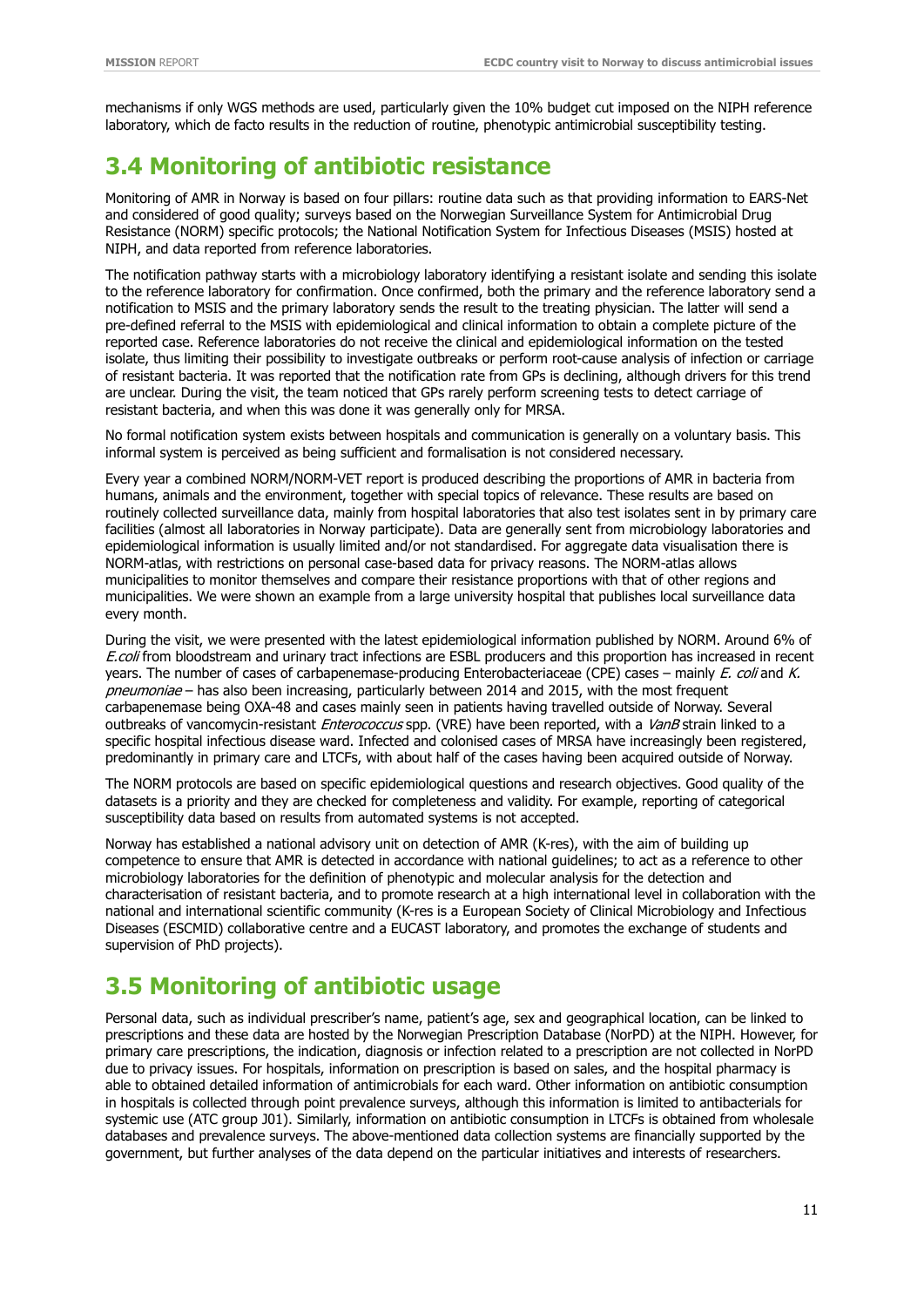The NIPH is hosting and financing the WHO Collaborating Centre for Drug Statistics, which is responsible for the maintenance and development of the ATC/DDD methodology used by WHO and globally for the monitoring of drug consumption, including consumption of antimicrobials. However, recent budget cuts at the NIPH are threatening the prominent role of this WHO Collaborating Centre.

Antibiotic consumption is low in Norway compared to other EU/EEA countries, and public awareness on the effects of inappropriate antibiotic consumption is high, which helps to keep the prescription of antibiotics low. In primary care, prescriber's information is generally used for self-assessment of the consistency of prescriptions with guidelines, and in hospitals aggregated data are used for local group discussions on antibiotic prescribing. Nevertheless, individual prescribers do not receive regular feed-back on their own antibiotic prescription patterns compared with that of their colleagues.

One target of the national strategy and action plan is to lower the number of antibiotic prescriptions by 30% by 2020. To help achieve this goal, a proper level of consumption has been estimated at country, regional and municipal level based on national and local indicators and benchmarks. Moreover, the trends in antibiotic consumption are monitored, by age group and indication, based on the epidemiology of infectious diseases and on guidelines.

# <span id="page-16-0"></span>**3.6 Antibiotic utilisation and treatment guidance**

On average, GPs account for 80% of antibiotic prescriptions, 5% in dental practices, 6% in long-term care facilities (LTCFs) and the remaining 7–8% of prescriptions occur in hospitals. All prescriptions, except for those in hospitals, must serve the purpose of alleviating symptoms and shortening the duration of infections, not necessarily saving patient lives.

A few targeted interventions aiming to further reduce the number of prescriptions have been implemented in several primary care areas. In LTCFs, for example, discussion with doctors and nurses in five counties on the appropriateness of prescribing antibiotics for the frequent number of urinary tract infections in LTCF residents have resulted in a 15–18% reduction in the number of prescriptions.

Other measures include tailored guidelines for GPs, dentists and prescribers working in LTCFs. Primary care guidelines are available via a dedicated website [\(www.antibiotika.no\)](http://www.antibiotika.no/) and a phone application which has been downloaded more than 15 000 times. GPs were extensively involved in the development of the guidelines and related decision support trees (also embedded into patient electronic charts), resulting in the guidelines being the most used source of information on antibiotic prescribing. The system includes information on rapid diagnostic testing and how to interpret the results. Information on conferences and continuous medical education (CME) courses is also available.

In addition, the intervention 'Riktigere Antibiotikabruk i Kommunene' is built around the use of academic detailing and consists of three group meetings in supplementary education groups and an e-learning course. At the core of the intervention is the antibiotic report tailored for each attending GP, based on data from the prescription registry. In this report, GPs learn about their own prescription rates, the distribution of the types of antibiotics used and their indications. GPs can benchmark their prescription pattern with that of other GPs in the same local area, the same county and the whole country. The report is an important tool in the discussions among colleagues in the education groups. Since the beginning of the intervention, attended by 40–50% of GPs, a 15% reduction in total GP prescriptions has been observed, with a 22% increase in the use of penicillin V for respiratory infections, a decrease in the prescription of tetracyclines and macrolides, and a 4–6% decrease in the prescription of quinolones for urinary tract infections.

As part of intervention, an antibiotic-free prescription ('Antibiotikafri resept') information leaflet (available in six languages) has been developed for distribution by GPs to patients when an antibiotic is not prescribed. The leaflet describes how long the infection will last, the reasons why an antibiotic prescription was not necessary, information on AMR and what to do if the infection persists.

During our interactions, GPs expressed their satisfaction with the amount of time allocated for patient consultations. This allows for thorough clinical examination and exchange of information, including raising awareness on AMR and antibiotic use, as well as the appropriateness of antibiotic prescription, which in turn increases acceptance from patients when an antibiotic is not prescribed.

The Norwegian Directorate of Health is responsible for developing national antimicrobial prescription guidelines in hospitals. The latest guidelines were published in 2013 and 30 000 copies have been printed and distributed amongst hospital prescribers. A computer and phone application is also available and is accessed on average 50 000 times per month. The 2013 guidelines have not been updated because of the lack of resources. It has been reported that many regional and local guidelines are available, although the examples provided date from before 2013.

The National Centre for Antibiotic Use in Hospitals (KAS) was established in 2011 and has a budget of EUR 360 000 from the Ministry of Health and Care Services. It is a multidisciplinary unit with infectious disease specialists,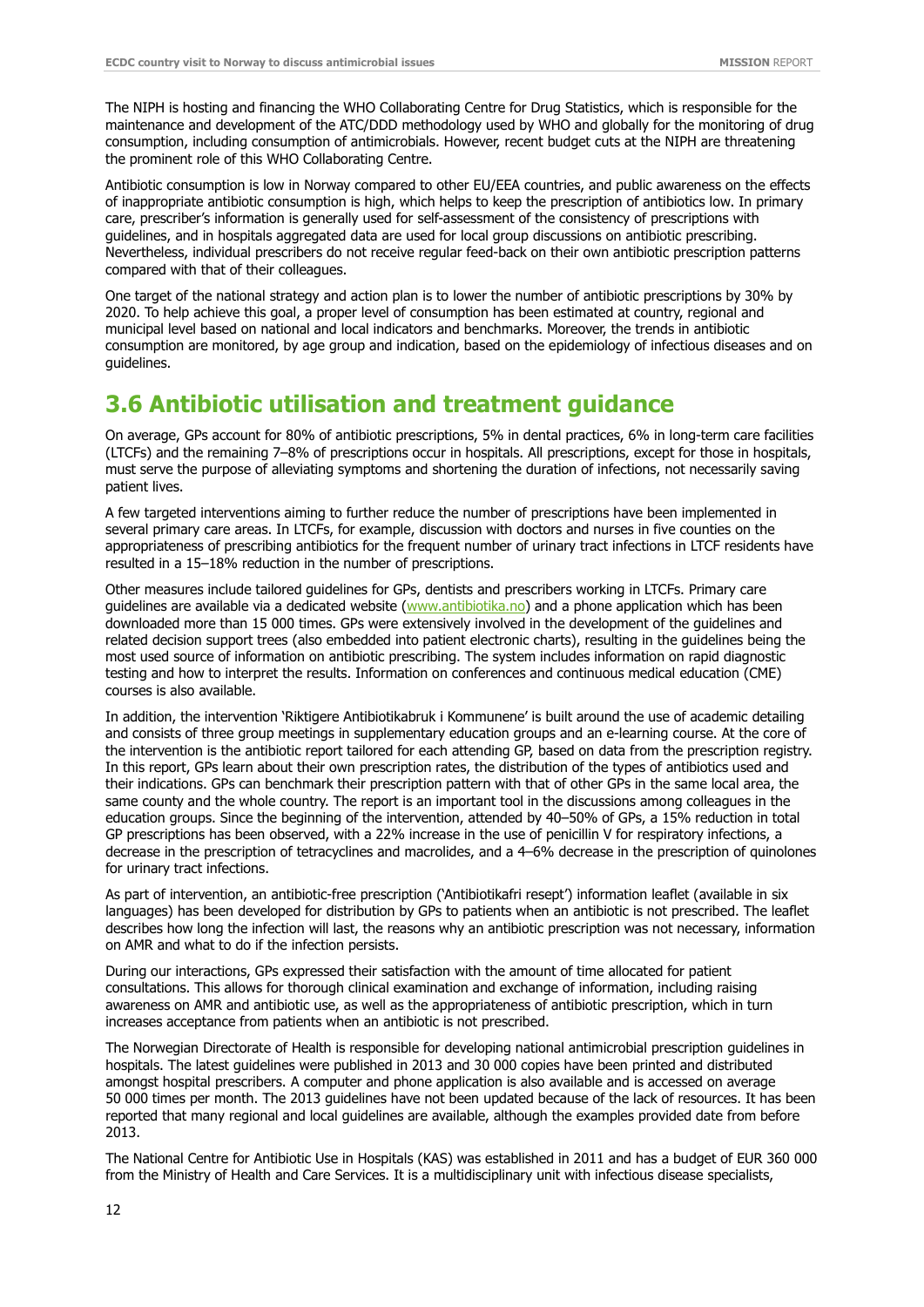pharmacists and nurses and staffing of 2.5–3 full-time equivalents, located within the Division of Patient Safety of the 'Helse Bergen' and Haukeland University Hospital. The main activities of KAS are to network and promote antibiotic stewardship teams through meetings, conferences, website resources and reports on antibiotic use, to prepare and distribute material for European Antibiotic Awareness Day (EAAD), and to assist other hospitals in antibiotic stewardship programmes.

In one hospital that we visited, a multi-disciplinary antibiotic stewardship team was in place, which included an infectious disease physician (leading the team), a microbiologist, an infection control physician, an infectious disease nurse, a surgeon and delocalised physicians at the same hospital. As in other hospitals in Norway, information on consumption is based on sales of antibiotics; however, a new electronic system will soon be in place, which will include the indication for the antibiotic prescription and other patient and prescriber information. Some prescription restrictions are already in place, such as the need to obtain an infectious disease opinion and agreement before prescribing carbapenems or colistin. Some challenges and areas for improvement were presented, such as the need to further involve hospital leadership, define/monitor/evaluate knowledge requirements for all prescribers and perform regular audits on the compliance to prescription guidelines.

In another hospital that we visited, a multi-disciplinary antibiotic team was in place and was responsible for stewardship both at hospital and community levels. The team has many tasks, ranging from developing antibiotic consumption reports (stratified by hospital unit), to developing communication strategies (also for EAAD), improving microbiology testing, and monitoring and evaluating stewardship activities within the different clinical units and delocalised healthcare centres. The latter intervention, for example, ensured a 50% reduction in the prescription of broad-spectrum antibiotics in a local hospital. However, the antibiotic team voiced their concern regarding the difficulties of involving leadership. Other concerns are related to the tendency of prescribers to substitute broad-spectrum antibiotics with penicillin, even when an antibiotic is unnecessary in the first place. However, the antibiotic team managed to achieve relevant outcomes, such as increasing knowledge of prescription guidelines and raising awareness on the positive effects of prudent use of antibiotics.

Adherence to prescription guidelines is assessed through specific audits and projects. In one hospital that we visited, a recent audit on the implementation of antibiotic stewardship (mainly based on mandatory e-learning for prescribers and a two-day course for nurses) through interviews of leaders showed that, although a good general structure is in place, there was a lack of clear goals, a need to empower nurses and a need to facilitate the review of prescriptions after three days.

# <span id="page-17-0"></span>**3.7 Infection prevention and control**

Infection prevention and control (IPC) in Norwegian healthcare is based on two legislative frameworks; the first dating from 1996 regulating the screening of healthcare workers for antibiotic-resistant bacteria and the second, in 2005, regulating HAIs and antibiotic consumption. The latter was the basis for the implementation of the Norwegian Surveillance System for Healthcare-Associated Infections (NOIS) hosted at the NIPH. It became mandatory for all healthcare institutions to have an infection control programme, written guidelines and surveillance of HAIs. Moreover, an IPC committee was formally established. However, the legislation does not cover IPC in dental services, home-based care and other institutions for the elderly.

The legislative framework defines the roles and responsibilities of all actors in the healthcare system. All municipal health institutions are required to have an IPC programme, and ensure assistance and training for IPC. Regional competence centres for IPC are established, which are responsible for initiating IPC programmes in hospitals, facilitating an appropriate distribution of IPC personnel, developing and coordinating IPC activities in the region, assisting the municipal authorities when requested and providing expert assistance (counselling, surveillance, competence-building measures for personnel, research and outbreak investigation) in cooperation with the NIPH. The NIPH coordinates activities related to IPC, is responsible for national surveillance, prepares annual statistics on HAIs, stimulates professional development, provides assistance in outbreaks, and coordinates the development of guidelines and surveys. The Norwegian Directorate of Health is responsible for the overall IPC strategy, sets IPC standards and formulates requirements for education in IPC.

Norway does not have a national programme or action plan on IPC. Hospitals and LTCFs generally have written IPC programmes, although implementation and updating was reported to be limited in most settings. Other healthcare services are not required to have an IPC programme. Moreover, Norway does not have a national programme or action plan on IPC. All hospitals have IPC nurses, but many lack formal education – no formal IPC education is required to become an IPC nurse – and they also work in areas other than IPC. A recent survey showed that smaller hospitals have one IPC nurse per 250 beds, whereas large hospitals have, on average, one IPC nurse for 488 beds. Most hospitals either do not have an IPC doctor or only allocate a small proportion of a doctor's time to IPC. It should be noted that IPC is not a topic in the education of medical personnel.

Compliance with hand hygiene measures was not reported to be audited on a regular basis, and auditing is mainly done according to structural indicators. One university hospital that we visited had an IPC centre was in place. It consisted of two doctors and four nurses who meet regularly. They report on HAIs and can initiate root-cause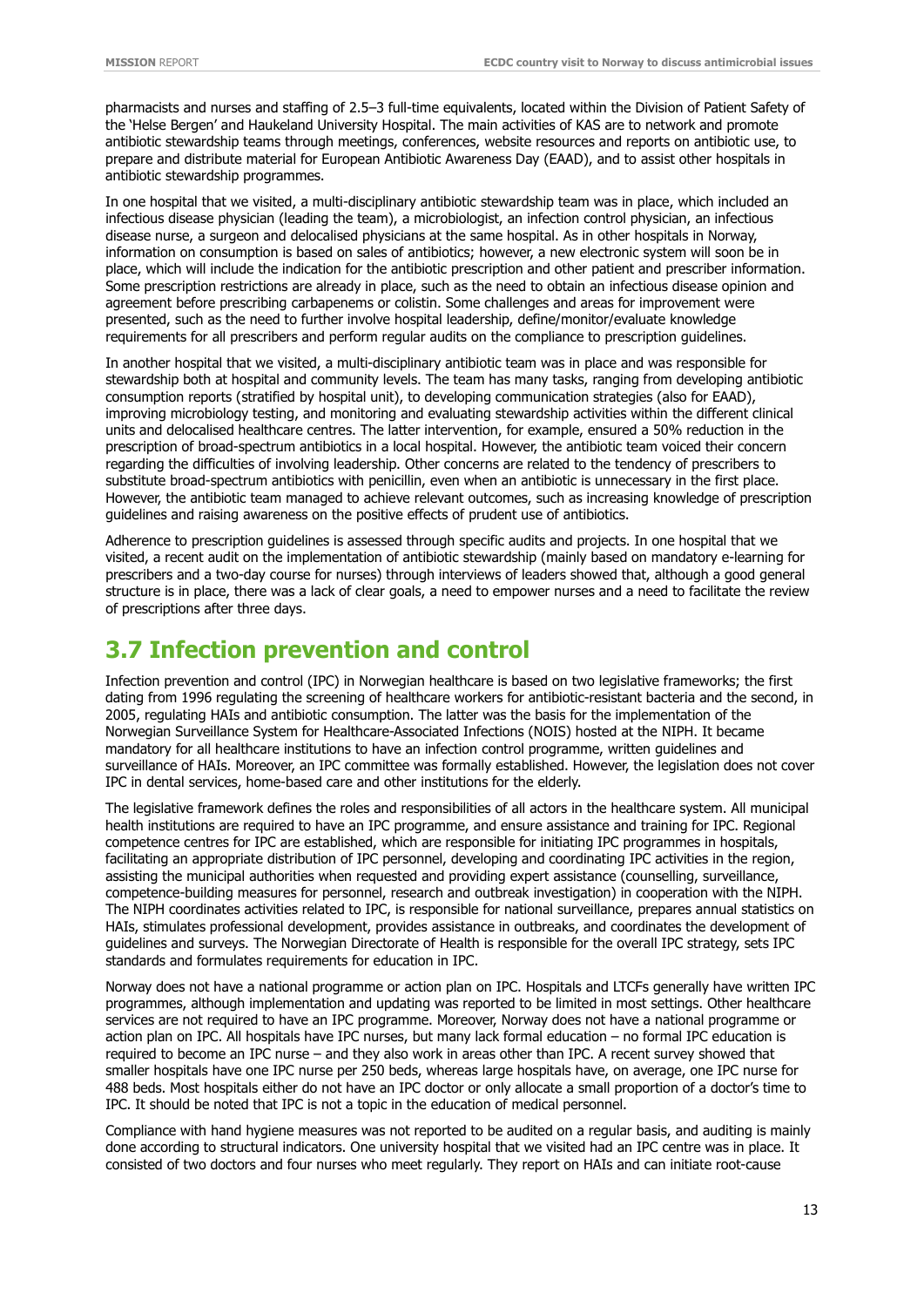analysis during outbreaks, and report on antibiotic consumption to the wards and discuss stewardship with the prescribers. They are also responsible for the hospital IPC programme and preparedness planning, counselling, education and internal audits. They are involved in the remodelling of hospital buildings and assisting in the revision of regional and national IPC guidelines. In another university hospital, the IPC team, which is also responsible for antibiotic stewardship and surveillance, is placed within the patient safety unit and is multidisciplinary (infectious disease physician, microbiologist, nurses and pharmacist). They perform daily rounds in clinical wards and aim to improve IPC through leadership commitment and discussions with nurses. A monthly epidemiological review is undertaken that will inform risk assessments and guidelines, as well as counselling and education.

IPC in LTCFs is considered the responsibility of the municipality and it is common for IPC personnel not to be on site. Staff involved in home-based care and dentistry do not require specific IPC training.

National guidelines for hand hygiene were published in 2017. These guidelines were developed by the NIPH together with representatives from all regions and municipalities. NIPH has set up a dedicated hand hygiene website, and develops educational materials and posters to hang in hospital wards for communication with healthcare workers and the general public.

National guidelines also exist for the prevention of catheter-associated urinary tract infections (2013), for the screening and handling of patients with MRSA (2009) and for the isolation of patients (2004). National guidelines on IPC are currently being developed at the NIPH. All hospitals and most LTCFs have local IPC guidelines, although these are not regularly updated or based on scientific evidence. It was suggested that the latter might represent an unnecessary use of resources.

The compulsory tasks of NOIS include the implementation – twice a year and ongoing since 2002 – of point prevalence surveys (PPSs) of HAIs and antimicrobial consumption in hospitals and LTCFs (60% of all LTCFs), and to implement prospective surveillance of surgical site infections based on ECDC surveillance protocol, focusing on five types of surgical interventions (coronary artery bypass grafting, hip replacement, Caesarean section, cholecystectomy and colon surgery). The results from the last PPS in 2017 show a decrease in the prevalence of HAIs to below 5% in hospitals and in LTCF. The PPS also showed that 28% of hospitalised patients were given antibiotics, of which 33% were broad-spectrum agents (about one third were used to treat HAIs). Of those HAIs treated with broad-spectrum antibiotics, 72% had a clinical microbiology sample, compared to 78% for other antibiotics. The most commonly prescribed broad-spectrum antibiotics were piperacillin-enzyme inhibitor combinations and third-generation cephalosporins. Patient data are anonymised in NOIS and the data represent a public quality indicator at institutional level.

The Norwegian Board of Health Supervision is responsible for IPC audits. The number of audits in LTCFs and of home care workers is unknown. Other audits carried forward by the Board related to isolation and IPC in ten health trusts (2006), IPC in six intensive care units (ICUs) (2002) and IPC services in municipalities (2002). In addition, local audits are being performed. Only 10% of hospitals report having audits for IPC, 60% report having audits for antibiotic use and very few audits have been performed for hand hygiene.

An IPC education programme for nurses in training will start in August 2019 and this will correspond to 60 (ECTS) credits. However in Norway, IPC is neither a medical specialty, sub-specialty, or academic discipline. While 70% of training sessions in hospitals focus on appropriate antibiotic use, only 30% are centred on IPC and very little research on IPC is promoted.

'Sykehusbygg' is a competence organisation owned by the regional health trusts and used when planning and building hospitals. 'Sykehusbygg' is currently developing guidelines on how IPC should be considered when building hospitals. An indicator survey found that 44% of the rooms in Norwegian hospitals are single rooms and that around 13% of patients have their own toilet and shower. Concerns were raised on the isolation capacity in hospitals, particularly in ICUs where there seems to be insufficient isolation rooms and personnel to care for isolated patients. Most hospital beds have alcohol hand rub dispensers for hand hygiene, although during our visit the team found several empty dispensers and the dispenser was often not easily accessible (i.e. not at the foot of the bed).

Screening policies for resistant bacteria in hospitals are claimed to be based on 'search and destroy' tactics. Upon admission, patients will be considered for screening of MRSA, VRE and ESBL-producing Enterobacteriaceae if they have been admitted to a hospital outside of the Nordic region in the previous 12 months, if they have been admitted from a Nordic hospital with an ongoing outbreak or if the patient has previously had a positive result for MRSA, VRE or ESBL. In addition, patients or healthcare workers are screened for MRSA if they have worked in a hospital outside of the Nordic region or if they have been in close contact with a known carrier. High-risk units are advised to consider screening all patients for carbapenemase-producing organisms (CPOs), although the application of this recommendation seemed to differ in the hospitals we visited. Some hospitals have slightly different screening policies and, for example, will screen any patient hospitalised abroad, even from a Nordic country. On the other hand, the same hospital might not screen a returning traveller (e.g. backpacker) requiring hospitalisation who may well be carrying an ESBL-producing Enterobacteriaceae.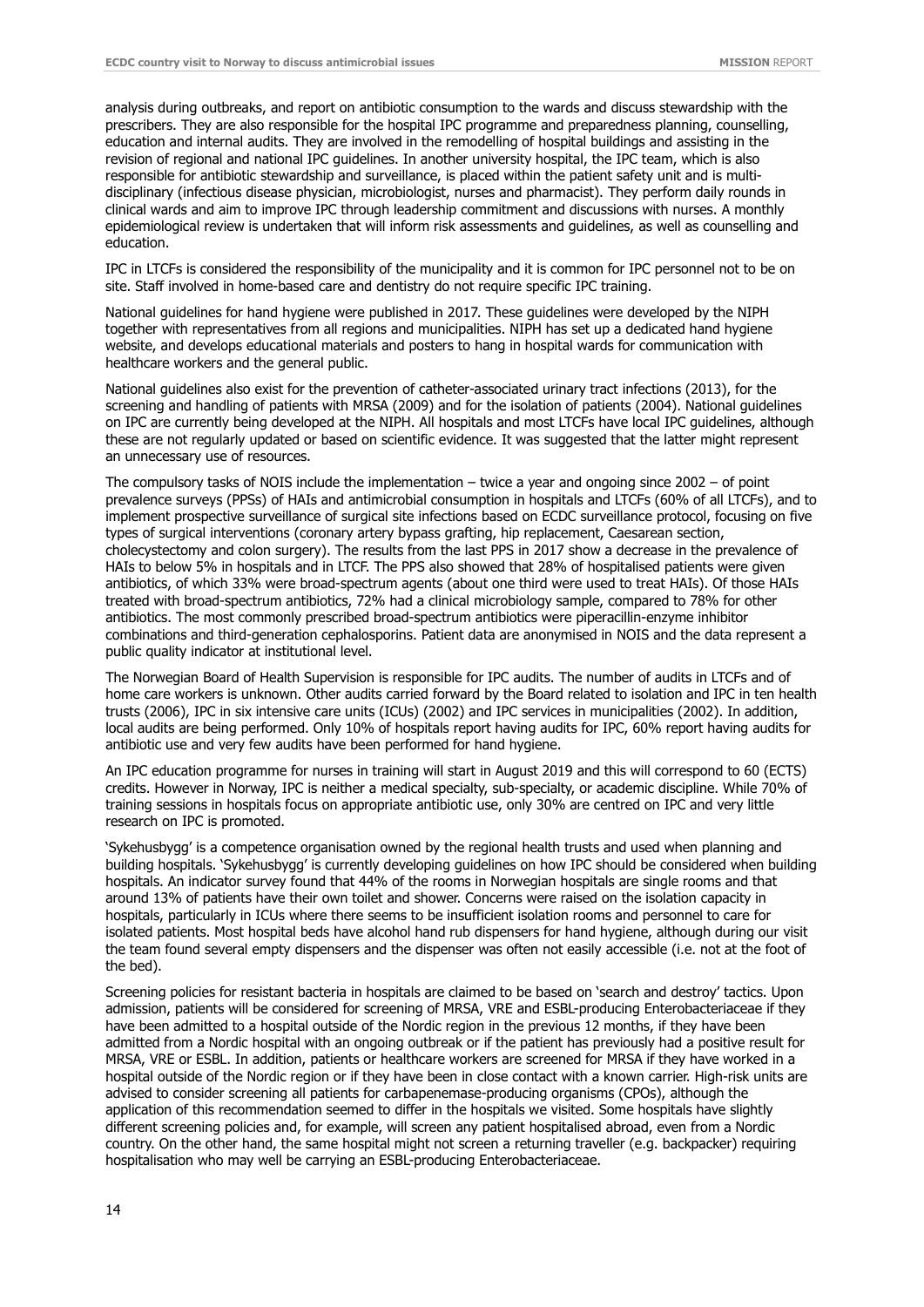In one hospital that we visited, a VRE outbreak that started in 2011, and looked as if it was under control by 2015, seems to have started again in 2017, is ongoing in the hospital, and has now extended (same strain according to whole genome sequencing) to LTCFs in the region. The extent of this outbreak in the region is unclear, and it is also unclear whether, in 2018, the VRE strain has spread to other hospitals and other regions in the country.

In Norway, the target influenza vaccination rate is set to 75% for the defined population at risk (healthcare workers, general population over 65 years and/or affected by a chronic condition). However, during the 2016–2017 season, only 17% of healthcare workers having contact with patients were vaccinated (15% in the general population overall and 28% in the population at risk). The vaccination coverage rates have increased during the 2017–2018 season, although they are still far from the target.

# <span id="page-19-0"></span>**3.8 Educational programmes on AMR**

A goal of the national action plan is to improve the knowledge of nurses on AMR and increase their training in antibiotic stewardship. As described above, a Nordic education programme in IPC will start in August 2019 as part of the training for nurses and doctors, but also other types of health personnel.

Antibiotic stewardship and AMR are topics in undergraduate medical and nursing schools, although the approach is not standardised and curricula may differ between universities. There is no formal postgraduate, ongoing education and training on antibiotic stewardship in Norway. Industry-sponsored workshops no longer exist as pharmaceutical companies do not seem to be interested in promoting antibiotics in Norway.

Knowledge-based update visits (KUPP), an experimental implementation of academic detailing for antibiotics prescribed by GPs has been ongoing since 2015, promoted by St. Olavs hospital, Trondheim, and the Central Norway RELIS (regional medicines information and pharmacovigilance centre). A focus group composed of clinical pharmacologists, pharmacists and GP representatives discussed the information available from antibiotic prescription guidelines and other published scientific evidence. The focus group prepared a distilled set of independent a priori key messages for GPs trained by the group in order to maximise the effectiveness of the 20 minute academic detailing meeting with individual GPs in their office. These messages focus on appropriate antibiotic prescription, screening and patient education. The messages are presented and interactively discussed with the GP visited, although their specific prescription patterns are not reviewed. The GP visited is given the opportunity to reflect on whether their own practice is in accordance with the best available evidence, and make changes if needed. All GPs in the Trondheim area were offered a visit and 80% accepted, with many welcoming a subsequent re-visit during which the key messages were repeated and reinforced.

The first results from the deployment of academic detailing to 450 GPs, during which the main messages centred on appropriate use of antibiotics for respiratory infections and choosing penicillins over macrolides and fluoroquinolones, showed that prescriptions for penicillins increased by 5.6% in the intervention group compared to a 7.6% decrease in the control group. Prescription of fluoroquinolones showed a 21.2% decrease in the intervention group compared to a decrease of only 12.5% in the control group.

# <span id="page-19-1"></span>**3.9 Public information related to AMR**

Norway has implemented communication campaigns focusing on the prudent use of antibiotics and has been participating in European Antibiotic Awareness Day (EAAD) since 2008. Most of the communication activities around antibiotic resistance in Norway take place between November and January.

A campaign was launched in 2016, with the objective of informing the general public about the relationship between overuse of antibiotics and emergence of antibiotic-resistant bacteria. This was done in collaboration with a communication agency, and after working with focus groups to determine what the public knew and thought about antibiotics and antibiotic resistance. The findings of the focus groups showed that the Norwegian population, in particular the parents of small children, have confidence in their doctor and a good overall knowledge of the issue. However, the technicalities of antibiotic resistance, its impact on their own lives and the actions that they could take, were not common knowledge among focus group participants. Taking this into account, the Norwegian Directorate of Health and the NIPH have developed a campaign with two practical objectives: appealing to emotions with messages about what could happen in a world without antibiotics, and producing materials with key data translated into simple messages. Social media results indicate that the campaign was successful among the selected audience but also with health professionals. Information on travel-related risks of infection or colonisation with antimicrobial-resistant bacteria has still not been included as part of the awareness campaigns.

Communication efforts in other areas are also ongoing - e.g. smaller campaigns on hand hygiene and IPC, as well as prevention and treatment of sexually-transmitted diseases. Age segments where antibiotic consumption is high, such as people aged 55 years and above, are not targeted through communication initiatives. Norway is also working with Sweden, Finland, Denmark and Iceland on a Nordic project, with the aim of sharing and translating materials.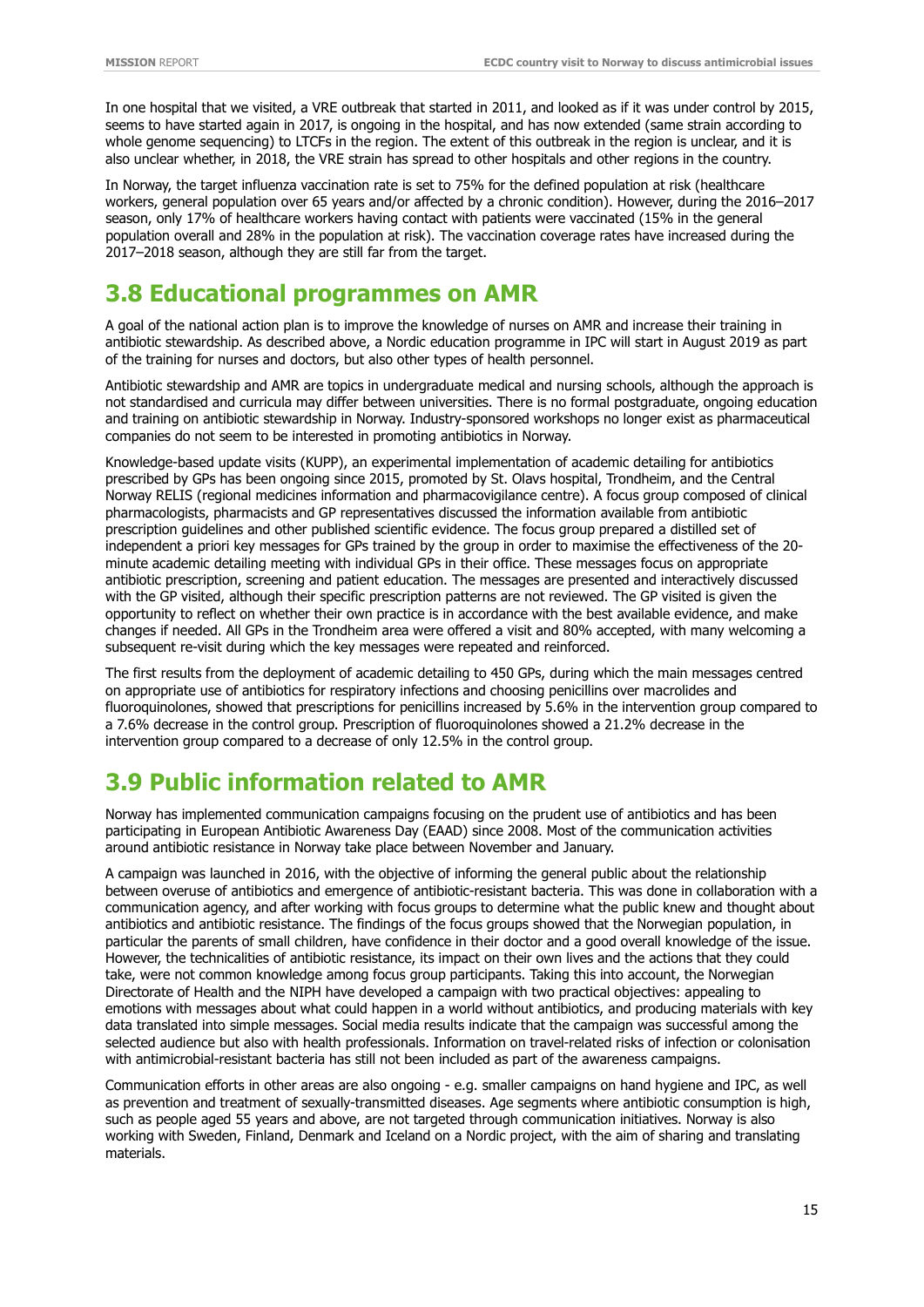Public relations are relevant and well managed and there is close cooperation with key journalists across the country. Media interest is high with regard to AMR and hospital safety, and an increase in coverage has been visible since 2011. The latter could be attributed to the international interest in the topic due to EAAD and the World Antibiotic Awareness Week (WAAW), as well as national efforts and strategies.

Evaluation measurements include process indicators, such as media clippings or social media statistics (e.g. reach, video views and reactions.) These were high for the campaign in 2016 and the follow-up efforts in 2017. Perception studies are not available in the country and Norway is not included in the European Commission's Eurobarometer surveys on AMR.

Collaboration between ministries and professional groups is well established. However, there does not seem to be any link up with other groups developing campaigns on AMR awareness, such as MSF Norway or the Norwegian Cancer Society.

Hard-to-reach populations have been identified and are being targeted for communication on many health-related topics, including antibiotics. Outreach is done through community leaders, by translating key messages and using simple language that can be understood by individuals learning Norwegian.

'One Health' campaigns and other communication efforts have been discussed. The first initiative will involve communicating to dentists, veterinarians and doctors about the change in the duration of antibiotic treatments. Other plans might include a campaign for veterinarians taking care of small animals and horses.

# <span id="page-20-0"></span>**3.10 Marketing related issues**

The Norwegian Medicines Agency aims to ensure that information on medicines is independent and is disseminated to prescribers. Guidelines have been developed for this purpose by the Directorate of Health, the ASP, the NIPH, public hospitals, KUPP and public primary care providers.

Ethical guidelines on the relationship between physicians and the pharmaceutical industry are in place ('A doctor may not interact with the pharmaceutical industry in a manner that may affect trust in the doctor's decision'). Personal gifts or other benefits given by the industry are illegal.

In Norway, a doctor's salary is completely unrelated to prescriptions. Advertising for antibiotics is restricted and there is no advertising on antibiotics for systemic use.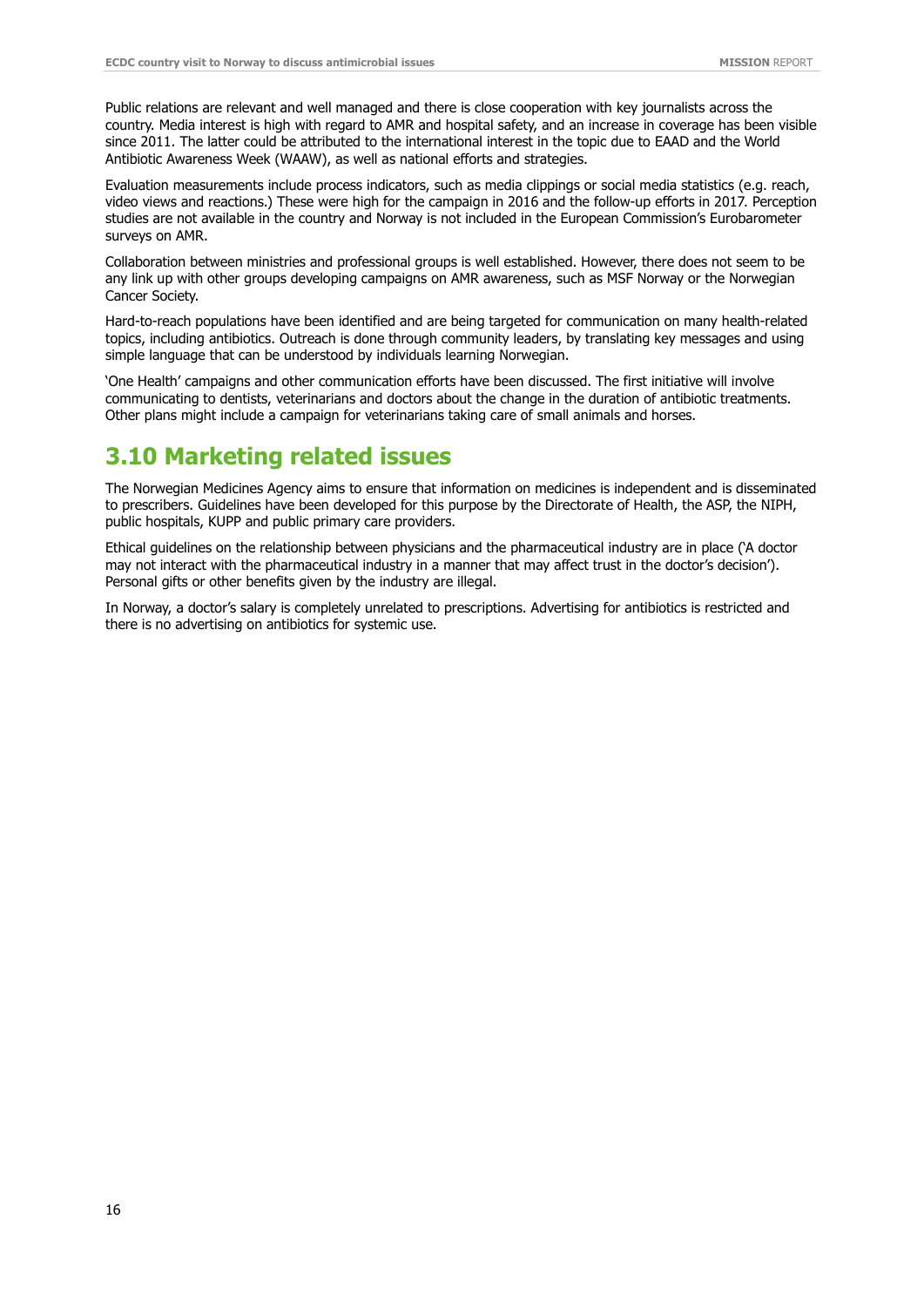# <span id="page-21-0"></span>**4 Conclusion and recommendations**

# <span id="page-21-1"></span>**4.1 Conclusions**

Data from the European Antimicrobial Resistance Surveillance Network (EARS-Net) show that the proportion of AMR in bacteria from bloodstream infections in Norwegian patients is consistently below the EU/EEA average and often among the lowest in Europe. Nevertheless, although significantly below the EU/EEA average, resistance to broad-spectrum antibiotics such as third-generation cephalosporins has been increasing over the past 10 years. This is the result of emergence of strains that produce an extended-spectrum beta-lactamase (ESBL), combined with increasing consumption of broad-spectrum antibiotics in healthcare.

Norway's consumption of antibiotics is below the EU/EEA average, both in the community (i.e. outside of hospitals) and in the hospital sector. Nevertheless, faced with a steadily increasing antibiotic consumption in the community since 2000, Norway first published a first cross-sectoral action plan to prevent antibiotic resistance (2000–2004), then a 'National strategy for prevention of infections in the health service and antibiotic resistance (2008–2012)'. Finally, in 2015 Norway published its 'National strategy against antibiotic resistance 2015–2020' which took a 'One-Health' perspective, with sector-specific goals to be reached by 2020. These goals included substantial reductions of antibiotic consumption in human medicine and maintenance of the already low antibiotic consumption rate on the animal side, with specific initiatives for fisheries and turkey production. The national strategy also included AMR targets in food-producing animals, such as ensuring that livestock-associated meticillin-resistant Staphylococcus aureus (LA-MRSA) does not establish itself in the Norwegian pig population.

In 2016, the Norwegian Ministry of Health and Care Services published an 'Action plan against antibiotic resistance in the Norwegian health services with the aim of reducing the use of antibiotics in the Norwegian population by 30 percent by year-end 2020'. This included 20 measures, mainly covered by the existing budgetary framework at various levels. One notable exception is specific funding allocated to the establishment of a national steering committee and reference group to strengthen the Antibiotic Centre for Primary Care (ASP) and carry out academic detailing<sup>[6](#page-21-2)</sup> for antibiotics in primary care (KUPP). This renewed momentum has already resulted in decreasing antibiotic consumption and it is likely that, if these actions are sustained, Norway will reach or even go below the antibiotic reduction targets in humans that it has set for 2020. It is currently too early to assess whether these reductions have had an effect on decreasing AMR.

Compared with many other European countries, Norway has a long-standing history of increased awareness of AMR issues, with a focus on controlling the spread of MRSA. The recent success towards eradication of LA-MRSA from Norwegian pig herds, through 'One Health' collaboration, is another example of how targets, such as those in the National Strategy, and clear responsibilities result in rapid change.

Since 2010, many hospitals in Norway have experienced cases and sometimes substantial outbreaks of vancomycin-resistant Enterococcus faecium (VRE) by Norwegian standards. One university hospital is now facing an endemic situation. In addition, an increasing number of cases of carbapenem-resistant Enterobacteriaceae (CRE) have been reported in the country in recent years, particularly since 2015. These are sometimes referred to as ESBL<sub>CARBA</sub> although they are more resistant than the usual ESBL-producing strains. CRE are highly drug-resistant bacteria, that are even resistant to the safest last-line antibiotics - i.e. carbapenems - and options for the treatment of CRE-infected patients are even more limited.

According to the data that were presented to us, most CRE cases were related to hospitalisation abroad and/or international travel. However, a substantial proportion of cases could not be accounted for via this route of transmission and therefore there is a concern that patient-to-patient transmission in Norway has occurred, causing at least one outbreak.

Examples from other European countries show that if spread of VRE and CRE is not tackled at an early stage, these multidrug-resistant bacteria will inevitably spread within the affected hospitals, between hospitals and long-term care facilities (LTCFs) in affected regions, and ultimately between hospitals in different regions of the country. While Norway has been and continues to be quite successful at controlling MRSA, these new developments show that the control of VRE has not been equally successful. Once introduced into the healthcare system, CRE is even more difficult to control and the clinical consequences result in greater patient mortality and morbidity. There is concern that once this happens, the existing system for detection and control of CRE may fail, as has happened in some hospitals with VRE.

Thanks to its existing structures and the large number of experts, Norway is still in a good position to reverse these new trends in AMR. However, VRE, CRE and other emerging multidrug-resistant bacteria each require the implementation of a new set of well-coordinated, specific actions over and above the current sustained efforts to reduce antibiotic consumption in humans. The focus must be a rapid step-up of infection prevention and control in

ī

<span id="page-21-2"></span><sup>6</sup> University or non-commercial-based educational outreach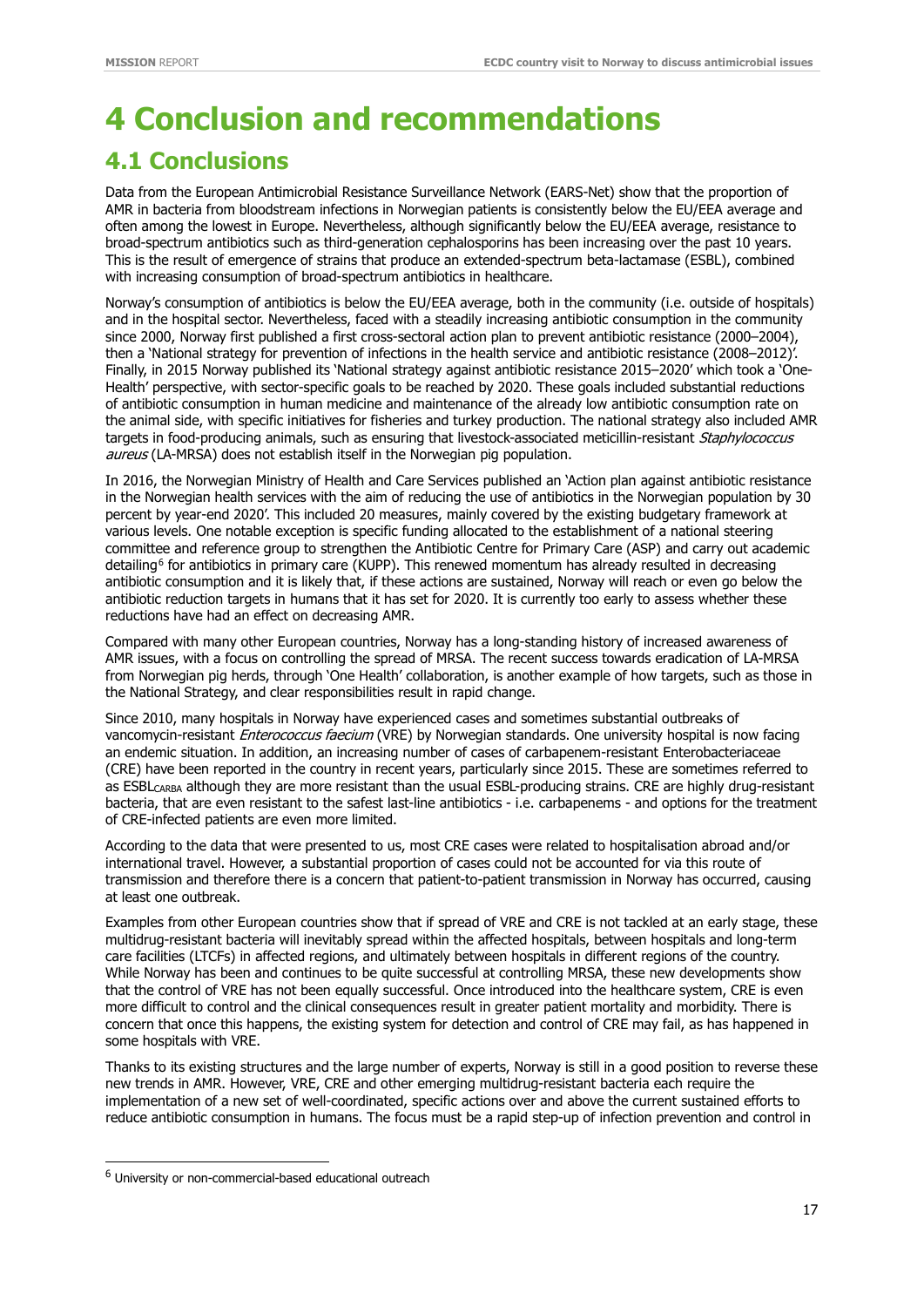the country. This is essential if Norway wants to retain its good international position regarding AMR and secure the safety of its patients in healthcare.

# <span id="page-22-0"></span>**4.2 Recommendations**

**Continue with the actions that are part of the current action plan against antibiotic resistance** in the Norwegian health service which have already proven successful in reducing the consumption of broad-spectrum antibiotics.

**Step-up hand hygiene and standard precautions in hospitals and all other healthcare settings,** through a campaign that focuses on raising awareness. Process indicators relevant to infection prevention and control need to be established, including effective hand hygiene, through audits in all hospitals.

**Increase all healthcare professionals' knowledge of VRE and CRE and the measures necessary to detect, prevent and control their spread**. This can be achieved by various means such as awareness campaigns, training courses in hospitals and even academic detailing for VRE and CRE prevention and control measures. This, in turn, will require adequate numbers of professionals formally trained in infection prevention and control and would require establishing a career path in infection prevention and control. The current heterogeneity in the numbers of infection control nurses and doctors – as well as their background training – should be addressed by establishing clear complement requirements (e.g. a ratio of infection control nurses per bed), based on hospital type and size and indicating the basic level of training needed.

**Support and coordinate control of VRE and CRE at national level by**

- formally appointing one reference laboratory for VRE and CRE (this can be the same laboratory);
- ensuring that a strong epidemiological team at the Norwegian Institute of Public Health (NIPH) coordinates collection of data on VRE and CRE at national level and that these data are translated into support and field investigation where necessary (cases with unknown or unclear mode of transmission should be considered for root-cause analysis);
- ensuring a robust coordinating role and the regular link between these reference laboratories and the epidemiological team at NIPH;
- strengthening the department undertaking infection prevention and control at NIPH so that it can be more pro-active in providing standardised guidance to hospitals, as well as providing expert support in outbreaks, especially when they have the potential to involve different regions, hospitals and municipalities.

**Control VRE and CRE at hospital level by ensuring** (a) that the currently recommended screening programmes are properly applied and possibly expanded, (b) that the results are communicated rapidly, and (c) that the necessary control measures involving the infection control team are implemented. Norway could consider audits on preparedness for prevention and control of VRE and CRE in all hospitals. Ultimately, this could be extended to other healthcare settings and in particular to LTCFs. To ensure the good use of available local data, Norway should consider training infection control teams on how to make sense of surveillance data and how to investigate outbreaks.

**At AMR reference laboratories, phenotypic testing is essential to identify resistance due to currently unknown genes**. At present this cannot be achieved by only performing next generation sequencing. In addition, AMR reference laboratories that do phenotypic testing can continue to provide advice and support to local clinical microbiology laboratories. It is essential for Norway that phenotypic testing for AMR is maintained at reference laboratories.

**The actions on prevention and control of VRE and CRE would most probably need to be combined in an** Action Plan for the prevention and control of multidrug-resistant organisms in Norwegian healthcare applicable to hospitals, LTCF and other settings, such as primary care.

**Norway should consider including targets in this new action plan** since in the current action plan the activities related to antibiotic reduction that have been successful are those with clear targets. In addition, specific funding should be allocated for the above-mentioned activities – or at least a mechanism should be put in place to ensure that national agencies and regions are prioritising these activities.

**The national antibiotic guidelines for hospitals should be reviewed and revised where necessary**. One particular issue that will need to be considered is situations where the current first-line regimen of penicillin/ampicillin + gentamicin should no longer be recommended because of increasing proportions of AMR.

Academic detailing on prudent use of antibiotics for GPs and in LTCFs has proven successful and, if the resources for continued national deployment are not available, **Norway should consider focusing on the prescribers of the highest numbers of antibiotics as this would provide the best value for money**.

In primary care, the introduction of electronic prescriptions represents an opportunity to collect, analyse and routinely feed back detailed information on antibiotic use by prescriber, type of patient and indication, without the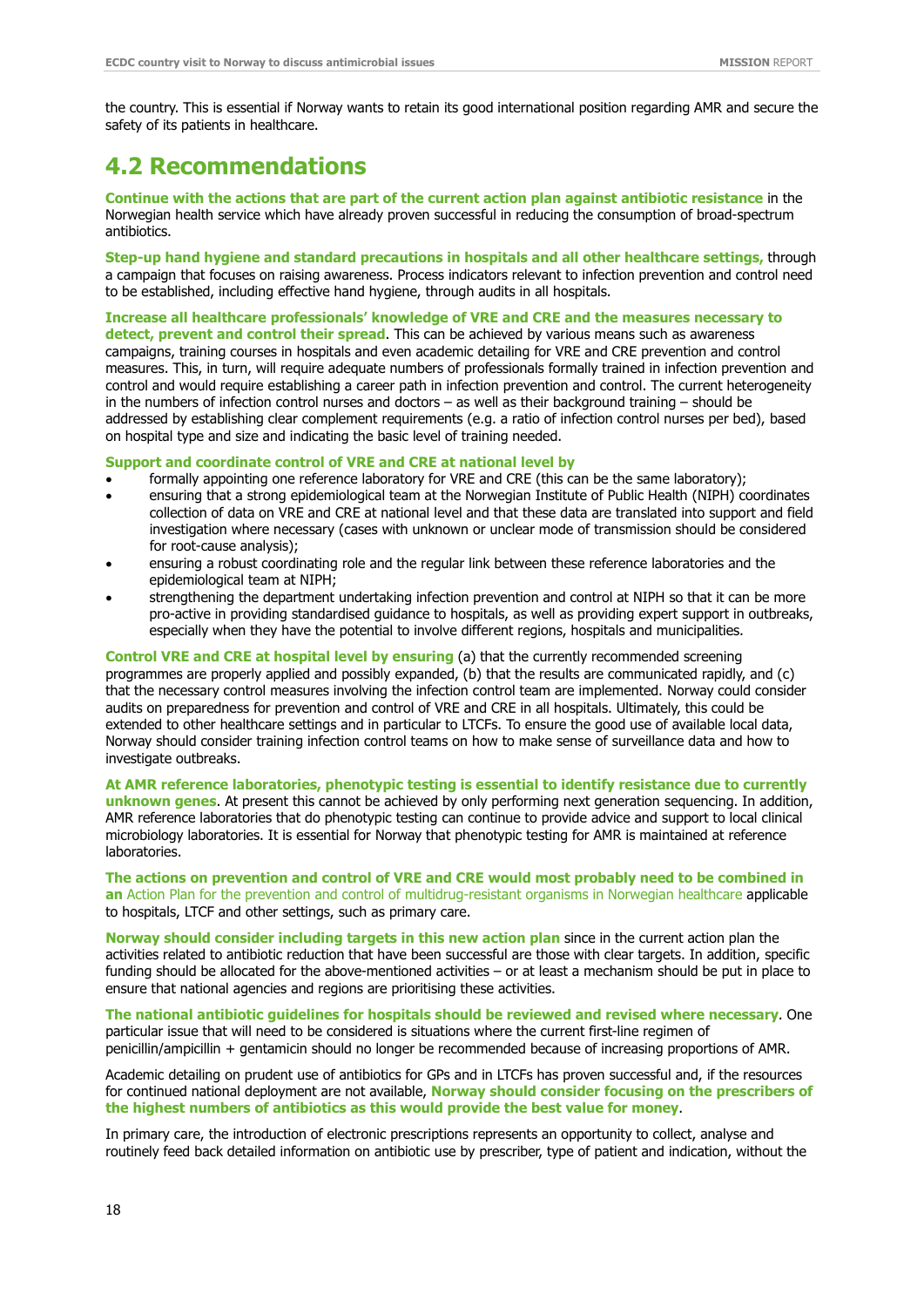need for the prescriber to have to request such information. **This data should routinely be fed back to prescribers whenever academic detailing is undertaken**.

#### **In hospitals, the focus on reducing consumption of broad-spectrum antibiotics should continue**. In

addition, regions and hospitals should investigate the reasons for the high consumption of third-generation cephalosporins, for example by performing audits on prescription and giving feedback to prescribers. Behaviour change interventions should be introduced, aimed specifically at third-generation cephalosporins and carbapenems. These are already undertaken in some hospitals and include restricted laboratory reporting and the need for authorisation by an infectious diseases/microbiology expert before these antibiotics can be dispensed.

Finally, we would like to express concern that the operation of the WHO Collaborating Centre for Drug Statistics Methodology is currently at risk due to budget reduction. This centre is hosted at NIPH and financed by Norway. The Centre provides services and advice to WHO on the ATC/DDD<sup>[7](#page-23-0)</sup> index which is the classification and metric used to perform surveillance of consumption of antibiotics and of other medicines. This system is used at WHO and worldwide and Norway is recognised globally for this contribution.

<span id="page-23-0"></span><sup>&</sup>lt;sup>7</sup> ATC/DDD - anatomical, therapeutic and chemical (classification system)/defined daily dose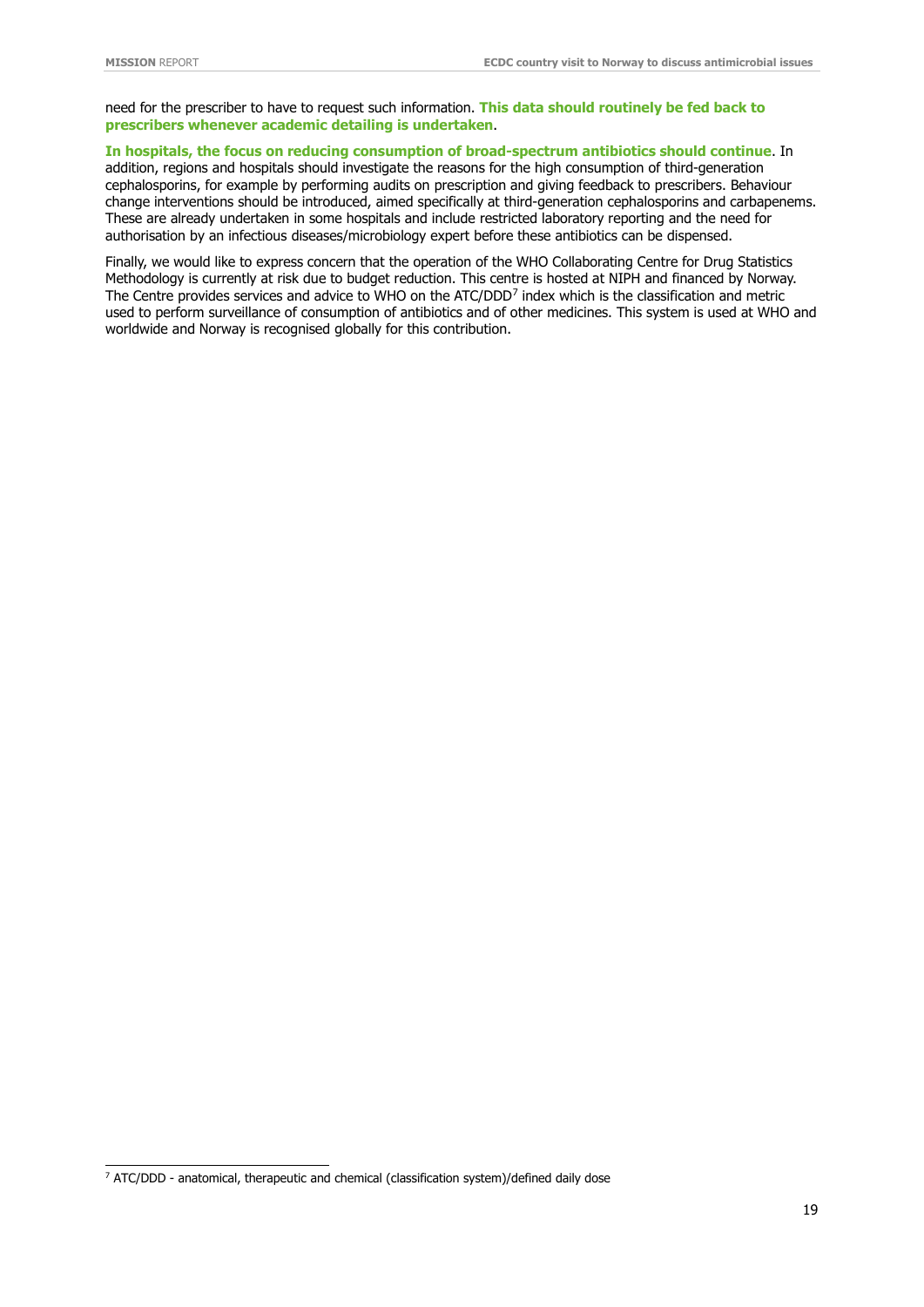# <span id="page-24-0"></span>**Annexes**

# **Country visit team and people met during the ECDC country visit to Norway to discuss AMR issues**

## **ECDC Team**

- Alessandro Cassini, Expert for Antimicrobial Resistance and Healthcare-associated Infections, ECDC, Stockholm, Sweden
- Dominique L. Monnet, Head of Antimicrobial Resistance and Healthcare-associated Infections (ARHAI) Programme, ECDC, Stockholm, Sweden
- Michael Borg, National Focal Point for AMR, National Focal Point for Antimicrobial consumption, National Focal Point for Healthcare-Associated Infections, Malta
- Ute Wolff Sönksen, Clinical Microbiology specialist, National Focal Point for AMR and for Antimicrobial Consumption, Bacteria, Parasites & Fungi, Statens Serum Institut, Copenhagen, Denmark
- Walter Zingg, Infection Control Programme of the University of Geneva Hospitals in Switzerland; Infection control programme, Imperial College NHS Trust, London, United Kingdom
- Andrea Nilsson, Communication Specialist Press and Media, Communication Support, ECDC, Stockholm, Sweden (12 and 13 March)

## **Persons met**

### Monday 12 March 2018

**Meeting on the status of the Norwegian strategy for antimicrobial resistance, governance and action at ministerial level: Ministry of Health and Care Services, Ministry of Agriculture and Food, Ministry of Trade, Industry and Fisheries, Ministry of Climate and Environment and Ministry of Foreign Affairs, Norwegian Veterinary Institute**

#### **Ministry of Health and Care Services, Oslo**

- Lise Albreschtsen, Senior Advisoer, Ministry of Foreign Affairs
- Kjersti Nilsen Barkbu, Senior Advisor, Ministry of Agriculture and Food
- Solveig Crompton, Senior Adviser, Ministry of Climate and Environment
- Carl Andreas Grøntvedt, Scientist, Norwegian Veterinary Institute
- Merete Hofshagen, Director of Animal Health and Food Safety Department, Norwegian Veterinary Institute
- Ragnhild Holst, Senior Adviser, Ministry of Health and Care Services
- Torstein Lindstad, Senior Advisor, Department of Public Health, Ministry of Health and Care Services
- Casper Linnestad, Senior Adviser, Ministry of Climate and Environment
- Stig Atle Vange, Ministry of Health and Care Services
- Anne Margrete Urdahl, Senior Researcher, Norwegian Veterinary Institute
- Nina Eriksen Vinje, Senior Adviser, Ministry of Trade, Industry and Fisheries
- Karl-Olaf Wathne, Special Advisor, Department of Public Health, Ministry of Health and Care Services

#### **Meeting to discuss implementation of the AMR strategy with a 'One Health' approach: Ministry of Health and Care Services, Norwegian Institute of Public Health, Norwegian Veterinary Institute, Norwegian Food Safety Authority, Norwegian Environment Agency and Norwegian Agency for Development Cooperation**

#### **Ministry of Health and Care Services, Oslo**

- Petter Elstrøm, Researcher, Norwegian Institute of Public Health
- Torstein Lindstad, Senior Advisor, Department of Public Health, Ministry of Health and Care Services
- Aina Nedal, Senior Adviser, Norwegian Environment Agency
- Line Vold, Director of Zoonotic, Food- and Waterborne Infections Department, Norwegian Institute of Public Health
- Karl-Olaf Wathne, Special Advisor, Department of Public Health, Ministry of Health and Care Services
- Kine Rautio Øverland, Senior Adviser, Norwegian Environment Agency

**Detailed discussion on AMR in Health and Care Services: Ministry of Health and Care Services, Directorate of Health, Norwegian Institute of Public Health, Norwegian Medicines Agency, Norwegian Dental Association, University Hospital of North Norway, National Centre for Antibiotic Use in Hospitals (KAS), Independent drug information for healthcare professionals (RELIS), Antibiotic Centre for Primary Care (ASP)**

#### **Ministry of Health and Care Services, Oslo**

- Per Espen Akselsen, Academic Director, National Centre for Antibiotic Use in Hospitals (KAS), Haukeland University Hospital
- Øyvind Asmyr, Head of Political Affairs and Continuing Education, the Norwegian Dental Association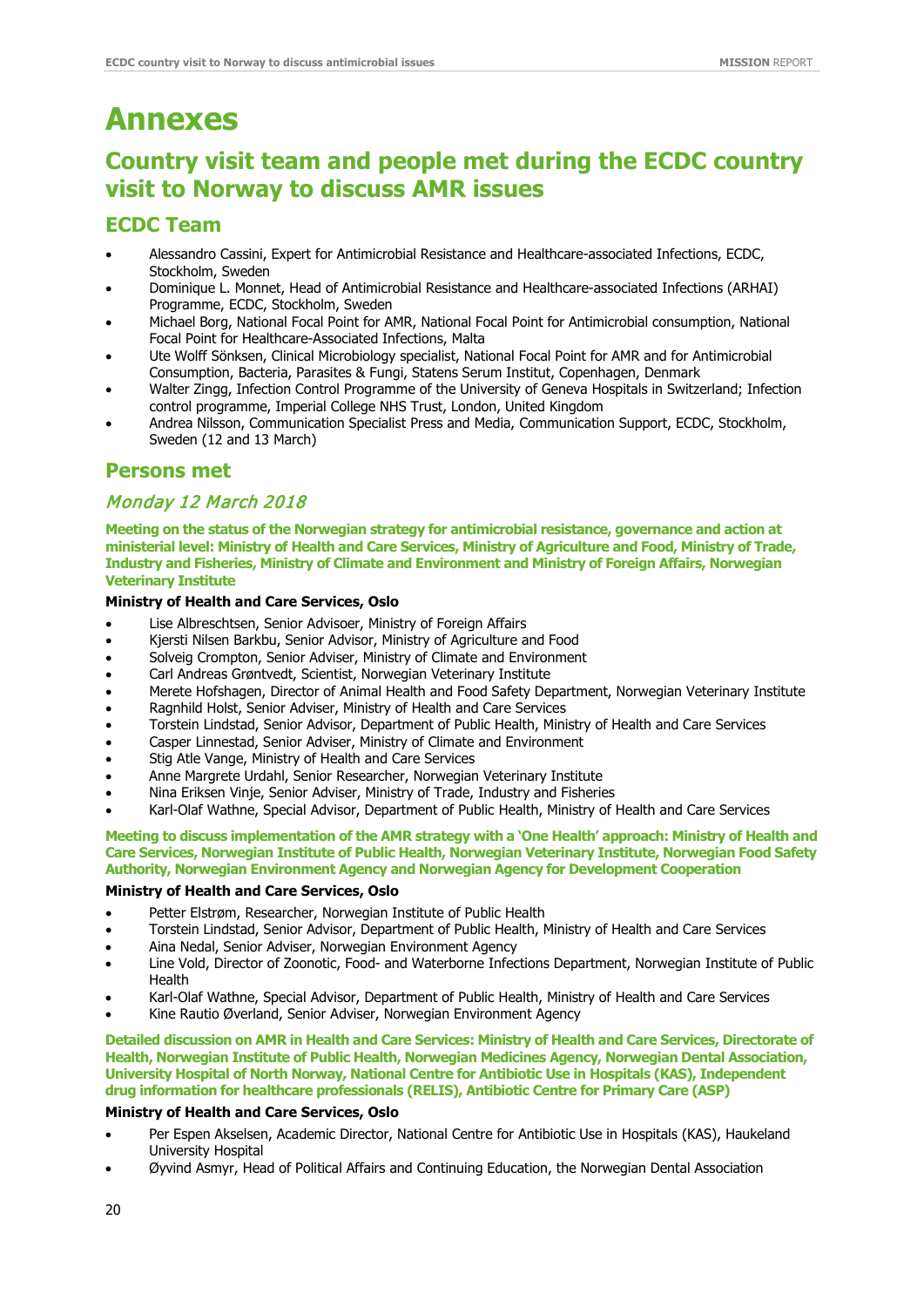- Hege Salvesen Blix, Senior Researcher, Norwegian Institute of Public Health
- Ulf Reidar Dahle, Laboratories Director, Norwegian Institute of Public Health
- Roar Dyrkorn, Chief physician, Independent drug information for healthcare professionals (RELIS)
- Hanne-Merete Eriksen, Acting Director of Resistance and Infection Prevention Department, Norwegian Institute of Public Health
- Svein Hoegh Henrichsen, Senior Adviser, Directorate of Health
- Sigurd Hortemo, Senior Physician, Norwegian Medicines Agency
- Harald Christian Langaas, Leader, Independent drug information for healthcare professionals (RELIS)
- Børge Myrlund Larsen, Senior Advisor, Directorate of Health
- Siri Jensen, Senior Advisor Researcher, Antibiotic Centre for Primary Care (ASP)
- Morten Lindbæk, Professor and Leader of the Antibiotic Centre for Primary Care (ASP)
- Torstein Lindstad, Senior Advisor, Department of Public Health, Ministry of Health and Care Services
- Ingrid Kristine Ohm, Advisor, Directorate of Health
- Gunnar Skov Simonsen, Head of Microbiology Department and Head of NORM, University Hospital of North Norway
- Andreas Skulberg, Senior Adviser, Directorate of Health
- Line Vold, Director of Zoonotic, Food- and Waterborne Infections Department, Norwegian Institute of Public Health
- Karl-Olaf Wathne, Special Advisor, Department of Public Health, Ministry of Health and Care Services

### Tuesday 13 March 2018

**Visit to the University Hospital of North Norway (UNN HF): National Reference Laboratory for AMR, clinical microbiology laboratory, infection control unit, antibiotic stewardship team, intensive care unit, infectious disease ward, gastrointestinal surgery ward**

#### **University Hospital of North Norway, Tromsø**

- Einar Bugge, Deputy CEO, University Hospital of North Norway
- Anne-Sofie Furberg, NORM, University Hospital of North Norway
- Bjørg Haldorsen, Norwegian National Advisory Unit on Detection of AMR, University Hospital of North Norway
- Haakon Lindekleiv, Chief Medical Officer, University Hospital of North Norway
- Annelin Lyshoel, Section Leader of the Infection Control Unit, University Hospital of North Norway
- Torni Myrbakk, Senior Physician of Infection Control, University Hospital of North Norway
- Markus Rumpsfeld, Head of Infectious Diseases and Internal Medicine, University Hospital of North Norway
- Ørjan Samuelsen, Norwegian National Advisory Unit on Detection of AMR, University Hospital of North Norway
- Jeanette Schultz Johansen, Pharmacist and member of the Antibiotic Stewardship Team, University Hospital of North Norway
- Gunnar Skov Simonsen, Head of Microbiology Department and Head of NORM, University Hospital of North Norway
- Karl-Olaf Wathne, Special Advisor, Department of Public Health, Ministry of Health and Care Services

#### **Visit to Nordbyen Regular General Practitioner officeTromsø**

- Trygve Sigvart Deraas, General Practitioner, Nordbyen GP Centre
- Lise Zimowski Johansen, General Practitioner, Nordbyen GP Centre
- Gunnar Skov Simonsen, Head of Microbiology Department and Head of NORM, University Hospital of North Norway
- Karl-Olaf Wathne, Special Advisor, Department of Public Health, Ministry of Health and Care Services

### Wednesday 14 March 2018

**Visit to the Haukeland University Hospital: infection control unit, antibiotic stewardship team, hospital pharmacy, National Centre for Antibiotic Use in Hospitals, microbiology laboratory, intensive care unit, infectious disease ward, surgery ward**

#### **Haukeland University Hospital, Bergen**

- Per Espen Akselsen, Academic Director, National Centre for Antibiotic Use in Hospitals (KAS), Haukeland University Hospital
- Marit Helen Ebbesen, Clinical Microbiologist, Haukeland University Hospital
- Hans Flaatten, Intensive Care Unit, Haukeland University Hospital
- Merete Gjerde, IPC Nurse, Haukeland University Hospital
- Clara Gram Gjesdal, Deputy CEO and Director of Research and Development, Haukeland University Hospital
- Eivind Hansen, CEO, Haukeland University Hospital
- John-Helge Heimdal, Clinical Director Surgery, Haukeland University Hospital
- Janiche Heltne, Head of Gastro-surgical Department, Haukeland University Hospital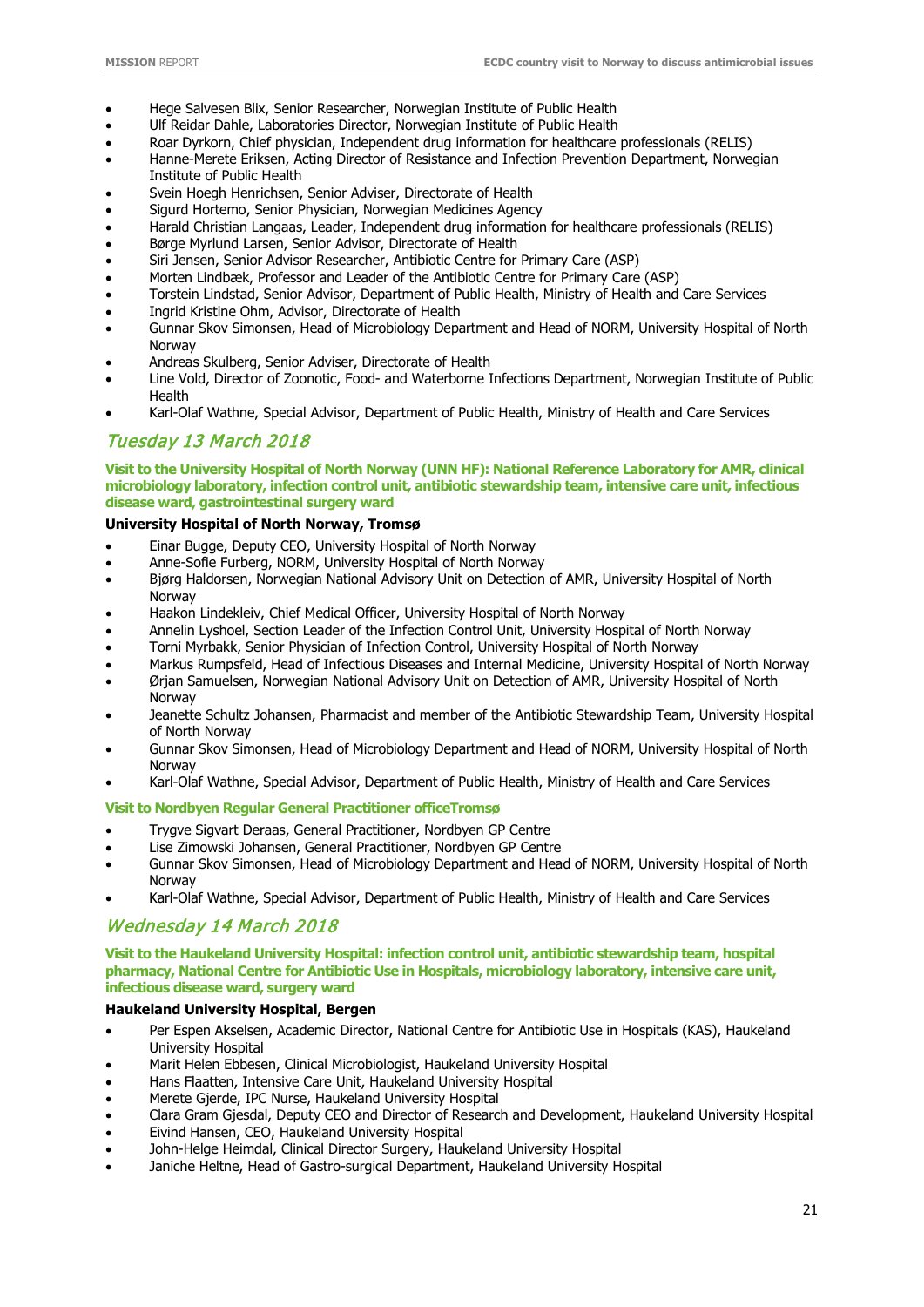- Arild Horn, Gastrosurgical ward, Haukeland University Hospital
- Kristin Kilhus, IPC Physician, Haukeland University Hospital
- Frank Jørgensen, Hospital Pharmacist, Bergen Hospital Pharmacy
- Christoffer Lindemann, Microbiological Laboratory, Haukeland University Hospital
- Torstein Lindstad, Senior Advisor, Department of Public Health, Ministry of Health and Care Services
- Marion Neteland, Pharmacist, KAS and Antibiotic Stewardship Team, Haukeland University Hospital
- Dorthea Oma, IPC Physician, Haukeland University Hospital
- Brita Skodvin, KAS and Antibiotic Stewardship Team, Haukeland University Hospital
- Steinar Skrede, Infectious Disease ward, Haukeland University Hospital

#### **Visit to the University of Bergen: Department of Clinical Dentistry at the University of Bergen**

#### **University of Bergen, Bergen**

- Trond Berge, Professor, Department of Clinical Dentistry, University of Bergen
- Siv Kvinnsland, Specialist in Endodontology, Department of Clinical Dentistry, University of Bergen
- Torstein Lindstad, Senior Advisor, Department of Public Health, Ministry of Health and Care Services
- Bodil Lund, Professor, Department of Clinical Dentistry, University of Bergen

#### **Visit to the Bergen city centre local pharmacy**

#### **VitusApotek Nordstjernen, Bergen**

- Tonje Cecilie Mohn, Pharmacist
- Torstein Lindstad, Senior Advisor, Department of Public Health, Ministry of Health and Care Services
- Csaba Pataki, Pharmacist

**Visit to the Attendo Kleppestø Nursing Home: infection control, antibiotic utilisation and treatment guidance related to nursing homes** 

#### **Attendo Kleppestø, Askøy**

- Kjellaug Enoksen, Public Health Medical Doctor, Kleppestø Nursing Home
- Janne Halvorsen, Head Nurse, Kleppestø Nursing Home
- Torstein Lindstad, Senior Advisor, Department of Public Health, Ministry of Health and Care Services

#### **Visit to Regular General Practitioner: infection control, antibiotic utilisation and treatment guidance related to general practice**

#### **Kokstad Medical Center, Kokstad**

- Roger Borge, General Practitioner, Kokstad Medical Center
- Hege-Vala Førland, General Practitioner, Kokstad Medical Center
- Karina Koller-Løland, General Practitioner, Kokstad Medical Center
- Torstein Lindstad, Senior Advisor, Department of Public Health, Ministry of Health and Care Services
- Torstein Ljones, General Practitioner, Kokstad Medical Center

### Thursday 15 March 2018

#### **Visit to the Visit of Lovisenberg Deaconale Hospital**

#### **Lovisenberg hospital, Oslo**

- Bjørn Brandsaeter, Chief Physician Infectious Diseases, Lovisenberg Deaconale Hospital
- Bjørn Magne Eggen, Chief Medical Officer, Lovisenberg Deaconale Hospital
- Per Gerlyng, Internal Medicine physician, Lovisenberg Deaconale Hospital
- Urszula Jadczak, Infection Control Nurse, Lovisenberg Deaconale Hospital
- Torstein Lindstad, Senior Advisor, Department of Public Health, Ministry of Health and Care Services
- Anne Marit Pedersen-Bjergaard, Pharmacist, Lovisenberg Deaconale Hospital

#### **Visit to the microbiology laboratories at the Norwegian Institute of Public Health**

#### **Norwegian Institute of Public Health, Oslo**

- Martha Bjørnstad, Microbiology, Norwegian Institute of Public Health
- Torbjørn Bruvik, Microbiology, Norwegian Institute of Public Health
- Nadia Debech, Microbiology, Norwegian Institute of Public Health
- Pal Kristiansen, Director of Bacteriology Department, Norwegian Institute of Public Health
- Torstein Lindstad, Senior Advisor, Department of Public Health, Ministry of Health and Care Services
- Anne Torunn Mengshoel, Mycobacteria microbiologist, Norwegian Institute of Public Health
- Martin Steinbakk, AMR microbiologist, Norwegian Institute of Public Health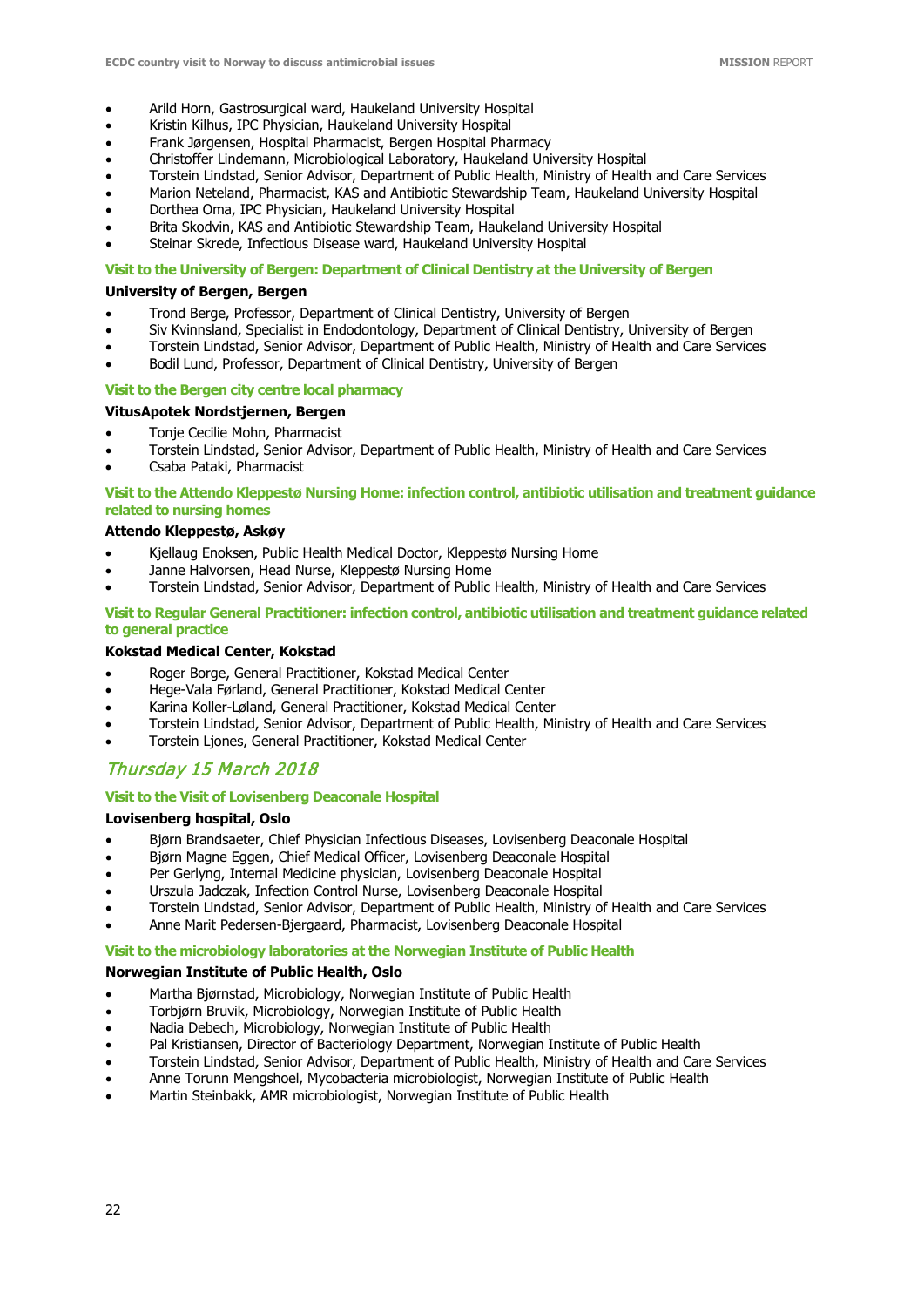#### **Visit to the Infection Control Unit at the Office of the Health Authority in the Oslo Municipality**

#### **Health Authority, Oslo**

- Catrine Dahl, Health Agency, Oslo Municipality
- Kirsten Marie Garder, Health Agency, Oslo Municipality
- Øystein Riise, Health Agency, Oslo Municipality
- Siri Seterelv, Nursing Home Agency, Oslo Municipality
- Tore W. Steen, Health Agency, Oslo Municipality
- Ingvild Vik, Medical Doctor, Antibiotic Centre for Primary Care and Oslo Accident and Emergency Outpatient Clinic (AEOC)
- Karl-Olaf Wathne, Special Advisor, Department of Public Health, Ministry of Health and Care Services

### Friday 16 March 2017

#### **Preliminary report debriefing from the ECDC Team to Bent Høie, Minister of Health**

#### **Ministry of Health and Care Services, Oslo**

- Bent Høie, Minister of Health
- Torstein Lindstad, Senior Advisor, Department of Public Health, Ministry of Health and Care Services
- Karl-Olaf Wathne, Special Advisor, Department of Public Health, Ministry of Health and Care Services

**Preliminary report debriefing from the ECDC Team to representatives of the Ministry of Health and Care Services, Ministry of Agriculture and Food, Ministry of Trade, Industry and Fisheries, Ministry of Climate and Environment, Ministry of Foreign Affairs, Norwegian Veterinary Institute, Norwegian Food Safety Authority, Norwegian Environment Agency, Directorate of Health, Directorate of eHealth, Norwegian Medicines Agency, Norwegian Medical Association, Norwegian Dental Association, Norwegian Institute of Public Health and the Antibiotic Centre for Primary Care**

#### **Ministry of Health and Care Services, Oslo**

- Per Espen Akselsen, Head of the National Advisory Unit for Antibiotic Use in Hospitals
- Elin Anglevik, Head of Public Health Department, Ministry of Health and Care Services
- Øyvind Asmyr, Head of Political Affairs and Continuing Education, the Norwegian Dental Association
- Kjersti Nilsen Barkbu, Senior Advisor, Ministry of Agriculture and Food
- Hege Salvesen Blix, Senior Researcher, Norwegian Institute of Public Health
- Geir Bukholm, Division Director, Norwegian Institute of Public Health
- Petter Elstrøm, Researcher, Norwegian Institute of Public Health
- Frode Forland, Specialist Director, Norwegian Institute of Public Health
- Svein Hoegh Henrichsen, Senior Adviser, Directorate of Health
- Ragnhild Holst, Senior Adviser, Ministry of Health and Care Services
- Børge Myrlund Larsen, Senior Advisor, Directorate of Health
- Siri Jensen, Senior Advisor Researcher, Antibiotic Centre for Primary Care (ASP)
- Svein Lie, Director of Primary Care, Directorate of Health
- Torstein Lindstad, Senior Advisor, Department of Public Health, Ministry of Health and Care Services
- Ingrid Kristine Ohm, Advisor, Directorate of Health
- Øystein Riise, Health Agency, Oslo Municipality
- Gunnar Skov Simonsen, Head of Microbiology Department and Head of NORM, University Hospital of North Norway
- Andreas Skulberg, Senior Adviser, Directorate of Health
- Karl-Olaf Wathne, Special Advisor, Department of Public Health, Ministry of Health and Care Services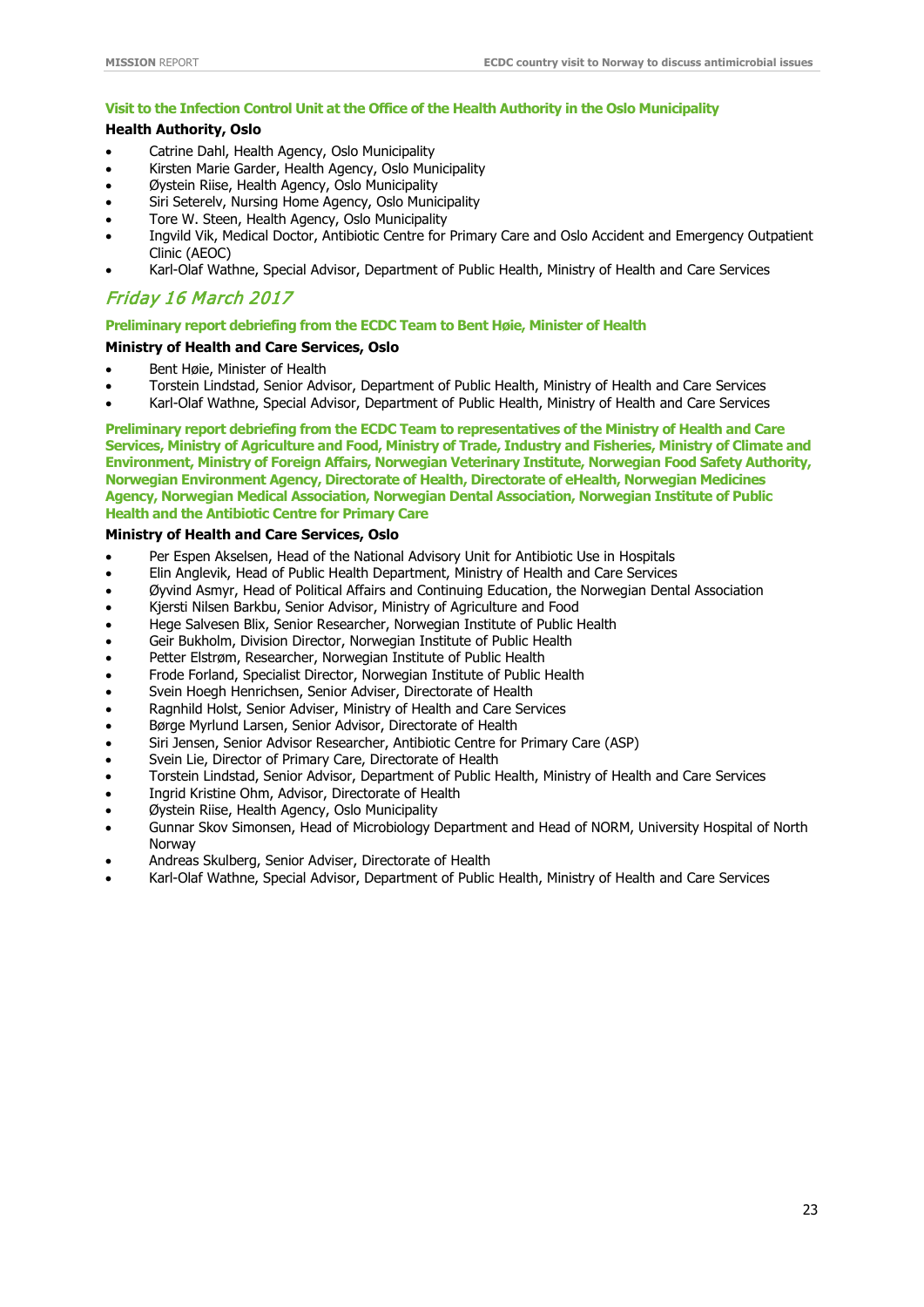# **Assessment tool for ECDC country visits to discuss antimicrobial resistance (AMR) issues**

The mechanisms behind emerging antimicrobial resistance (AMR) are complex. However, two main issues that stand out offering opportunity for control efforts are: the use of antibiotics and the epidemiological spread of resistant microbes.

The complexity of the problem makes it difficult to grade which interventions are most successful. Where interventions have been introduced few of them have been evaluated. This may partly be because few systematic interventions have been used.

The Council Recommendation on the prudent use of antimicrobial agents in human medicine (2002/77/EC) lists a number of areas that have an impact on controlling AMR. Most of the following tentative indicators are based on the Council Recommendation. Some are based on experience from different countries. These indicators are either structure- or process-related. Outcome indicators are collected by dedicated surveillance networks.

### **1. Development of an Intersectoral Coordinating Mechanism (ICM)**

Due to the complexity of the issue there is a need for coordination to make an interventional strategy work. There is also a need for close cooperation from fields such as epidemiology, microbiology clinical medicine, infection control, veterinary medicine, pharmacology and behavioural sciences. It also requires cooperation from practitioners working in different medical specialities as well as government departments and healthcare providers.

In the Council Recommendation on the prudent use of antimicrobial agents in human medicine (2002/77/EC) and the World Health Organization (WHO) Global Strategy for Containment of Antimicrobial Resistance (WHO/CDS/CSR/DRS/2001.2) the establishment of a coordinating group is regarded as essential.

Member States have different administrative organisations. There should be a group at the highest administrative level where representatives from regulatory bodies and professionals from the different sectors coordinate.

## **Tentative indicators for 1**

#### **Structures**

- Multidisciplinary composition
- Regular meetings
- Minutes from meetings
- National strategy plan available
- Defined governmental mandate
- Financially supported by government.

#### **Functions**

- Coordinates analysis of consumption and plans and supports interventions
- Proposes national objectives and policies
- Proposes, plans and supports interventions
- Provides policymakers, media and public with continues updated and structured data
- Provides support to local working groups.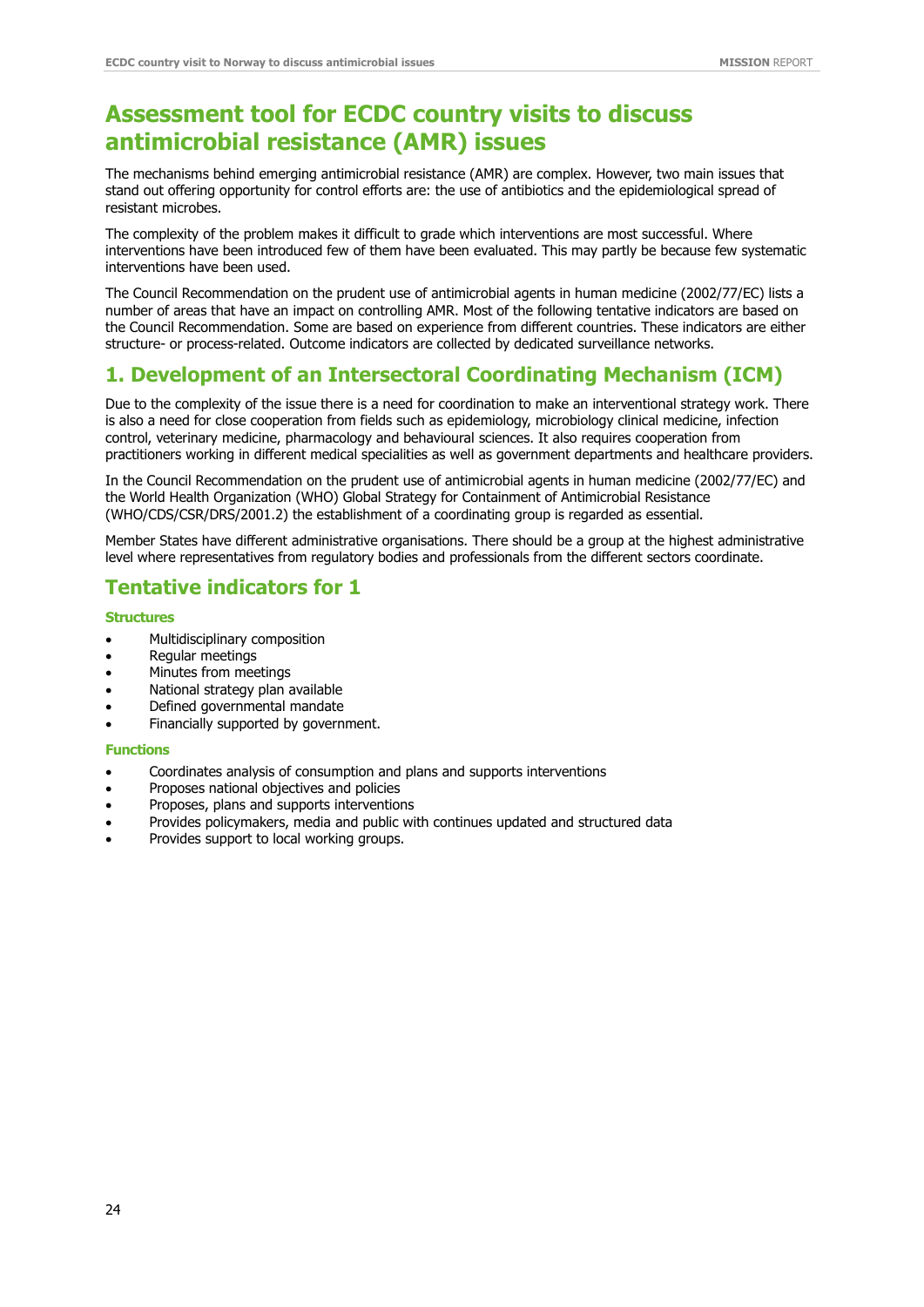## **2. Organised multidisciplinary and multisectoral collaboration at local level**

One of the main elements for control strategies is to lower the selective pressure of antibiotics by restricting usage to appropriate indications. There is much evidence showing that antibiotics are overused. Prescribers need to be well acquainted with the AMR problem and the rational of using antibiotics appropriately.

A non-regulatory intervention that has had some influence on prescribing habits is a local activity whereby practising physicians discuss local data on consumption and bacterial resistance patterns, supported by epidemiologists, pharmacists and infection control. This proves to be an appropriate opportunity to revise local usage patterns, develop local guidelines (based on national guidelines) and organise local meetings with prescribers to promote rational use of antibiotics. In addition, topical issues can be discussed, such as problems related to MRSA or Clostridium difficile 027.

Practising doctors have limited time available. It is essential that there is a good collaboration with and support from the national/regional group to provide background data and help with scientific updates.

### **Tentative indicators for 2**

#### **Genera**l

#### **Structures**

- Are there local activities in some places?
- Are there nationally disseminated local activities?
- Are activities in hospitals and primary healthcare coordinated at the local level?

### Primary health care

#### **Structures**

- Are there local activities in primary health care?
	- − If yes:
	- − Mostly multidisciplinary
	- − Private practitioners are taking part
	- − Have access to local surveillance data on AMR
	- − Have access to local antibiotic consumption data
	- − Have public funding
	- − Meet regularly.

#### **Functions**

#### **Primary areas of work are:**

- Infection control
- Diagnostic practices/habits
- Analysis of local consumption and resistance data
- Educational activities
- Coordination of interventions
- Provide local guidelines
- Convene local meetings with prescribers at least once a year.

### **Hospitals**

#### **Structures**

- Are there local activities in hospital health care?
	- If yes:
	- − Mostly multidisciplinary
	- − Have access to local surveillance data on AMR
	- − Have access to local antibiotic consumption data
	- − Have public funding
	- − Meet regularly.

#### **Functions**

#### **Primary areas of work are:**

- Infection control
- Diagnostic practices/habits
- Analysis of local consumption and resistance data
- Educational activities
- Coordination of interventions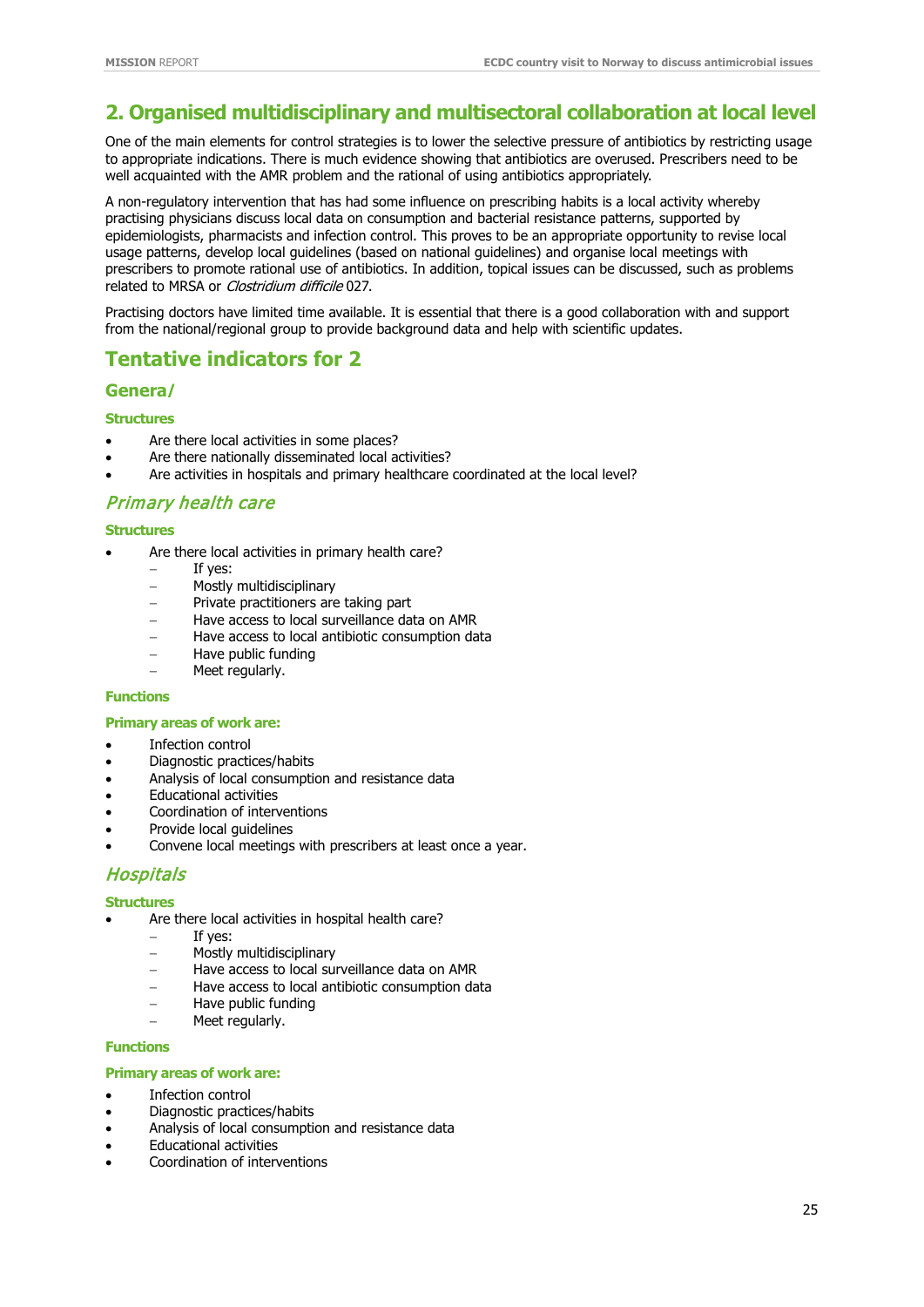- Provide local guidelines
- Convene local meetings with prescribers at least once a year.

### **3. Laboratory capacity**

Laboratory capacity is essential for many reasons:

- To be able to follow trends in antimicrobial resistance;
- To discover newly emergent resistant strains;
- To enable prescribers to make informed antibiotic choices. For this there is a need for timely feedback to clinicians.

It is important to characterise isolates that may have clinical importance. Often this cannot be done in all laboratories so a referral system to specialised laboratories should exist.

All laboratory work should be quality assessed regularly.

### **Tentative indicators for 3**

### **General**

#### **Structures**

- How many diagnostic laboratories are appropriately equipped for microbiological diagnostic work (minimum requirement: performance of gram-stain, aerobe culture and antimicrobial susceptibility testing)?
- What proportion of microbiological laboratories have at least one specialist clinical/medical microbiologist?
- Is there a formal referral structure to reference laboratories supported by public (alternatively through insurance system or equivalent) funding?
- Does a national external quality assessment scheme exist?
- Does an accreditation system exist for microbiological laboratories that requires regular QC and EQA?

#### Hospitals

**Functions**

- What proportion of microbiological laboratories provide preliminary and individual feedback (gram stain, rapid tests, culture results) via telephone or clinical rounds to the submitting clinician within the first 12 hours of receiving a diagnostic specimen?
- What proportion of microbiological laboratories provide preliminary and individual feedback (gram stain, rapid tests, culture results) via telephone or clinical rounds to the submitting clinician within the first 24 hours of receiving a diagnostic specimen?
- What proportion of microbiological laboratories provides susceptibility test results to the submitting clinician within 48 hours of receiving a diagnostic specimen?
- What proportion of microbiological laboratories provides species identification of blood culture isolates to the submitting clinician?
- Who pays for the analysis of samples sent in?

#### Out patients

#### **Functions**

- What proportion of general practitioners can submit clinical specimen for microbiological investigation to an appropriately equipped microbiological laboratory within 12 hours?
- What proportion of microbiological laboratories provide preliminary and individual feedback (gram stain, rapid tests, culture results) to the submitting clinician within the first 24 hours of receiving diagnostic specimen?
- What proportion of microbiological laboratories provides susceptibility test results to the submitting clinician within 48 hours of receiving a diagnostic specimen?
- Who pays for sent in sample analysis?

### **4. Monitoring of antibiotic resistance**

Resistance patterns should regularly be followed. This should be done using a standardised method. The method should be quality assessed on a regular basis.

To be able to guide prescribers in prudent usage of antibiotics, surveys of different clinical conditions should be carried out to define which pathogens and their susceptibility profiles for antibiotics. The resistance pattern may vary from area to area so local monitoring may be needed.

Data should be gathered nationally and internationally to follow long term trends.

### **Tentative indicators for 4**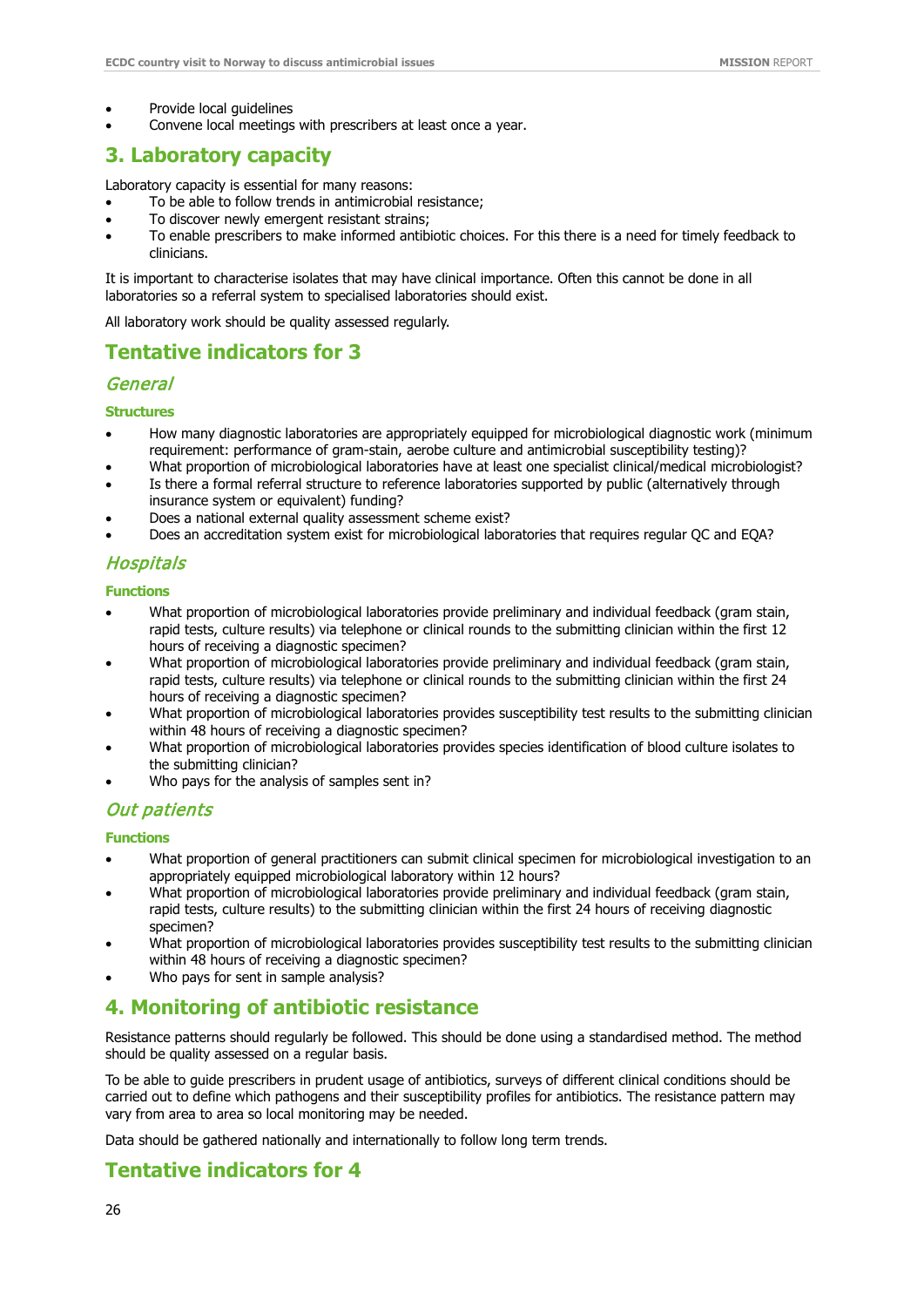- Local, time limited studies have been performed
- Local continuous, monitoring is done in a few laboratories
- Are duplicates excluded?
- National monitoring with standardised methodology on clinically and epidemiologically relevant bacterial pathogens is on-going
- Country wide local monitoring with standardised methodology in communities and hospital unites is on-going
- Data from hospitals and out-patient settings are treated separately
- Data collection is financially supported by government
- Regular surveys of resistance patterns for pathogens in population based syndromes are performed
- Regular feedback of resistance patterns to prescribers and local groups is given.

### **5. Monitoring of antibiotic usage**

As antibiotic usage is the driving force for emerging resistance it is important to monitor usage. Therefore, reliable surveillance systems of antibiotic consumption are essential to complement antibiotic resistance data and develop instruments for assessing effective strategies to foster appropriate antibiotic use in all European countries.

Current antibiotic use surveillance systems are mostly monitoring trends and shifts in usage patterns. However, to deepen our understanding of antibiotic prescribing, more detailed information is needed on patients' age and gender, the prescriber, the indication and pathogen. Although prescriber data are felt as sensitive, this kind of data can be used for the self-assessment. Aggregated data may be used for local group discussions.

## **Tentative indicators for 5**

- Are valid national data on outpatient antibiotic use available?
- Are valid national (or at least representative sample) data on hospital antibiotic use available?
- Is collection of data on antibiotic use legally supported?
- Is data collection financially supported by the government?
- Are data available per prescriber/ clinical diagnosis/micro-organism?
- Is there regular feedback of prescription patterns to prescribers?
- Are anonymous data fed back to local groups?

## **6. Antibiotic utilisation and treatment guidance**

Antibiotics should be used properly. 'Proper use' is a difficult term both in human and veterinary medicine. There is still a need to find some common view on what is 'proper'. Guidelines are a way of agreeing locally or nationally.

Antibiotics allow treatment of serious bacterial infections. The largest volume of antibiotics is prescribed in ambulatory care. This use is increasingly recognised as the major selective pressure driving resistance, which in turn makes them ineffective. Therefore antibiotics should be used appropriately - i.e. (no) antibiotics for those who will (not) benefit from the treatment. In addition, unnecessary use of antibiotics requires more resources, motivates patients to re-consult and exposes them to the additional risk of side effects, whereas under-prescribing could be associated with higher risk of complications of untreated infections.

A 'proper' level of usage is difficult to define. The levels are mostly for following trends and shifts in usage patterns. With these data related to other data there might be a way of defining a 'proper' range of usage. One benchmark value at European level cannot be given, because for different countries the demographical characteristics and epidemiological situation can influence this indicator. Individual countries should position themselves and define their own benchmark, This should be based on the epidemiology of infectious diseases and national guidelines. A range of acceptable antibiotic use should be defined rather than one threshold value. If the use is outside the limits of the range, more detailed assessment is recommended in order to define the action required. For any action planned explicit targets should be set.

Most guidelines define treatment for specific diagnosis. This means that the diagnosis has to be made correctly before guidelines are applicable.

That also means that antibiotic usage must be directed by medical diagnosis and decisions. This is why systemic antibiotics are prescription-only medicines in the European Union.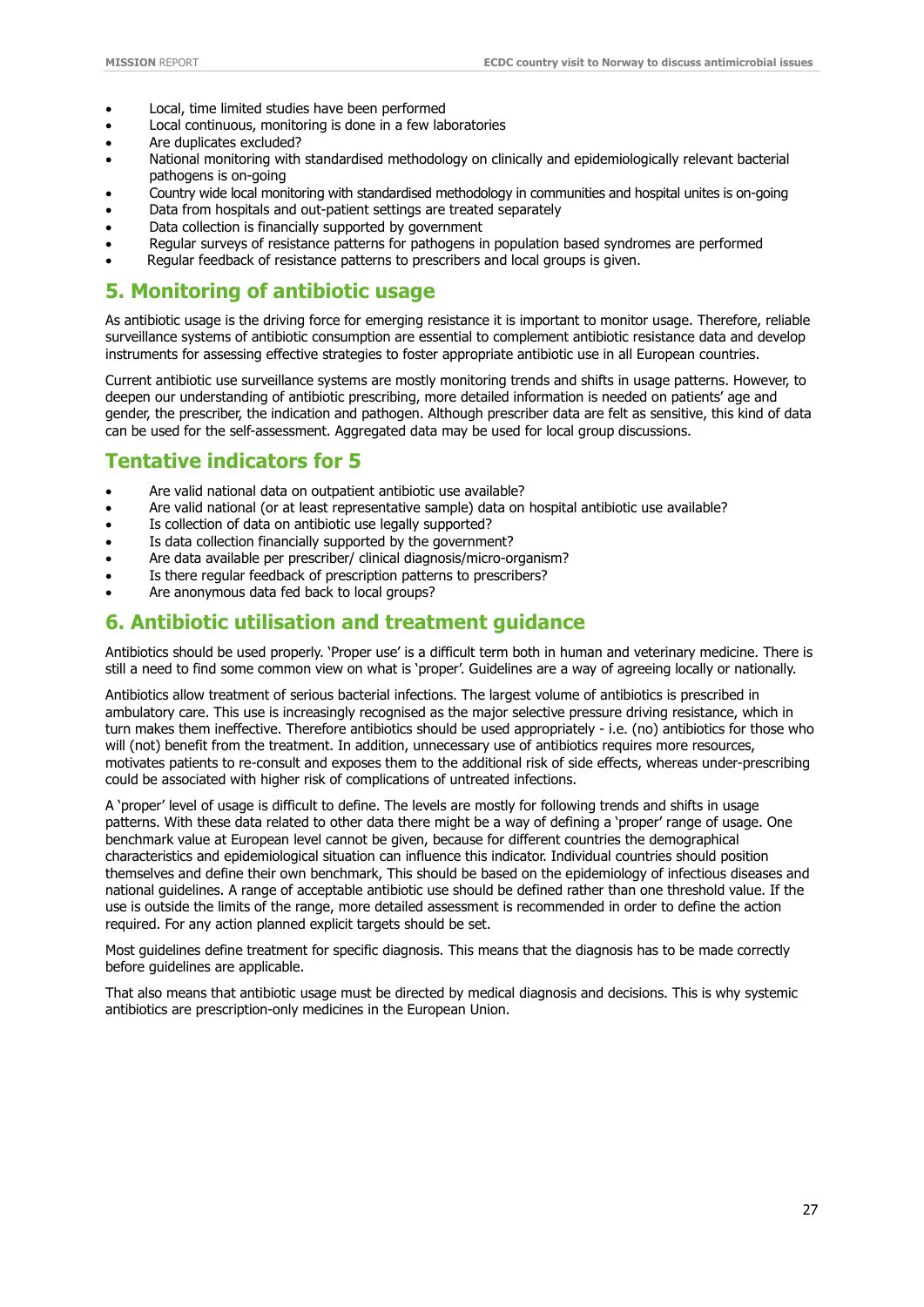## **Tentative indicators for 6**

- Availability of OTC (over-the-counter) antibiotics
- Availability of national treatment guidelines
- Availability of locally adapted treatment guidelines
- Has the compliance to guidelines been assessed?
- Defined standardised criteria for clinical diagnosis
- What is the rate of laboratory diagnostics use before deciding on use of antibiotics for sore throat (% of patients)?
- What is the rate of blood cultures before use of antibiotics for perceived bacteremia with sepsis (% of patients)?

## **7. Infection control**

Healthcare and hospitals in particular have historically been a major source of spread for epidemics. This has been shown for a wide variety of microbes – for example smallpox and early outbreaks of Lassa fever. A recent wellknown example is SARS. Another very well-known bacterium that spreads in healthcare settings is MRSA.

All hospitals have defined procedures and hygienic principles although these may not always be based on the latest scientific knowledge. Implementation of guidelines and adherence to procedures is another problem. Surveys have shown that adherence to infection control guidelines many times is poor.

More and more people with complicated medical conditions are given home-based care. Many of them are elderly. Such patients may have indwelling catheters, a lower immunity and often use antibiotics. Infection control guidelines are difficult to follow in a home setting and many of the care staff have little or no training in infection control. Increasingly MRSA is reported to also be a problem in these settings.

## **Tentative indicators for 7**

#### **General**

Is there a national committee on issues related to infection control?

### Hospitals

- Alcohol-based hand disinfection recommended for non-diarrhoeal disease
- Guidelines for hygienic procedures including standardised barrier precautions in >90% of hospitals
- Specific guidelines for MRSA in >90% of hospitals
- At least one infection control nurse/doctor per hospital
- Time allocated for infection control?
- What numbers of hospitals do surveillance of healthcare acquired infections (HAI) regularly in ICUs? (% of hospitals)
- What numbers of hospitals do surveillance of healthcare acquired infections (HAI) regularly in surgical wards? (% of hospitals)
- What numbers of hospitals do surveillance of healthcare acquired infections (HAI) regularly in internal medicine wards? (% of hospitals)
- Are there legal requirements for infection control system in hospitals?
- Is implementation of infection control practice regularly evaluated?

#### Health care settings outside hospitals

- Alcohol-based hand disinfection recommended for non-diarrhoeal disease
- Alcohol-based hand disinfection available in >90% of outpatient clinics
- Alcohol-based hand disinfection available in >90% of health care settings for elderly
- Guidelines for infection control are available for elderly and long term care staff
- Implementation of infection control practice in elderly and long term care is regularly evaluated.

### **8. Educational programmes on AMR**

Understanding the problem with AMR is the basis for having an impact with interventional programmes. This can partially be achieved with educational programmes. Educational programmes should be an integrated part of undergraduate studies. All healthcare-related professionals need to have an understanding of the AMR problem.

'Education' in the context of AMR is more than just pharmacology of antibiotics or resistance patterns in microbes. It encompasses the relationship between microbes, antibiotics and the epidemiology of resistant strains. It describes the complex interrelation between all aspects brought up in this document.

Regular, repetitive, independent educational material best provided by locally-based colleagues in discussion groups seems to be one of the better success factors.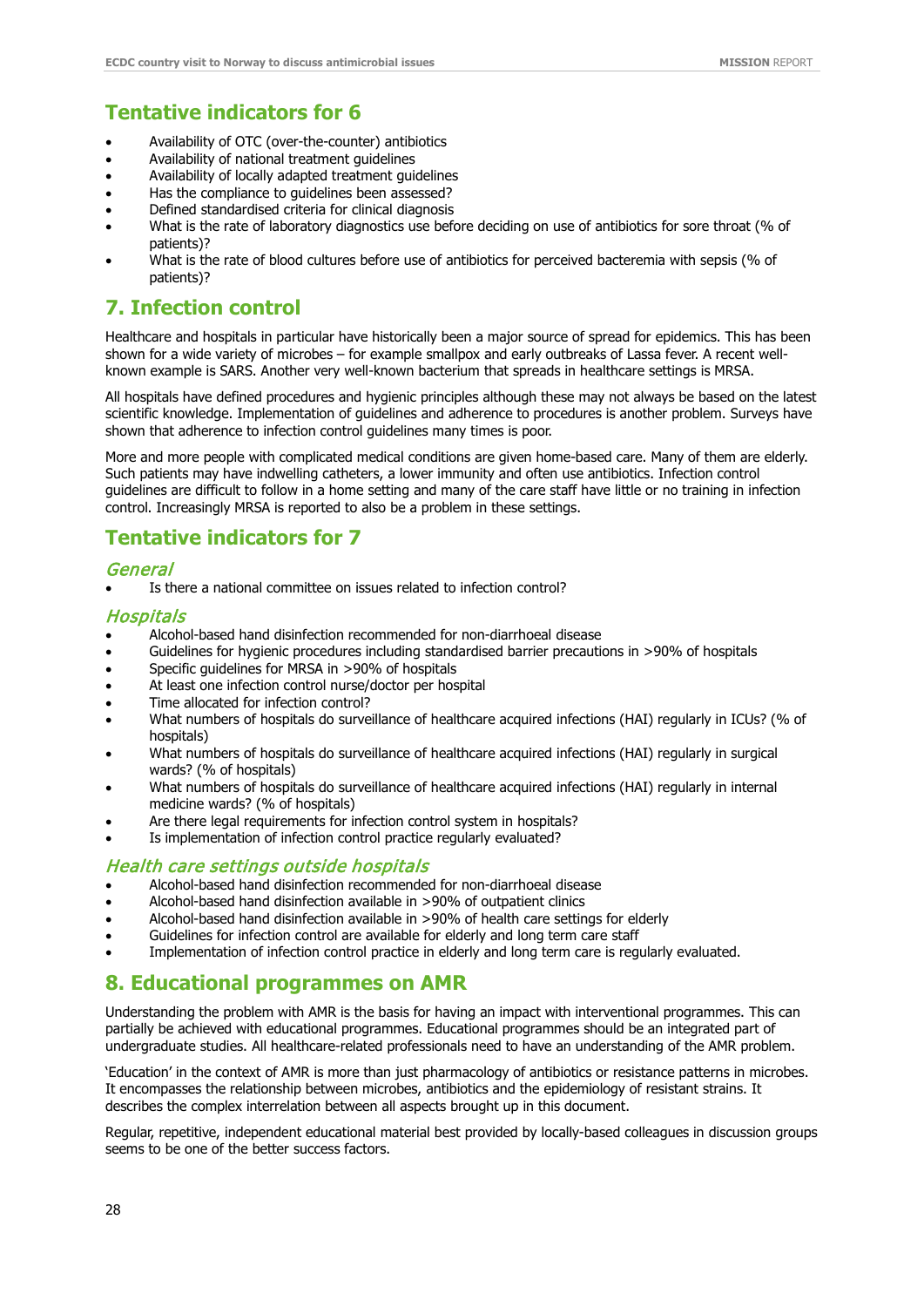## **Tentative indicators for 8**

- Doctors have in their curriculum AMR as undergraduate course
- Hospital health care workers have some education on AMR
- Community health care workers have some education on AMR
- Specific post-graduate courses for doctors in antibiotic resistance are provided
- Regular educational programmes in antibiotic resistance are provided for health staff
- It is compulsory for all prescribers to take part regularly in a session on AMR
- <60% of information on AMR is industry sponsored.

### **9. Public information related to AMR**

Many prescribers blame patients for demanding antibiotics irrespective of their condition. This can only be changed if the public is well informed about what antibiotics can and cannot do. Hence, educational activities for the wider public are important.

### **Tentative indicators for 9**

- No information provided
- Topic sometimes covered in media
- Some material for media and/or internet from official sources
- Occasional national campaigns
- Repeated, structured national campaigns
- Regular, structured information provided by professional bodies
- Public perception assessed.

### **10. Marketing related issues**

Economics also have an impact on prescribing habits, irrespective of diagnosis or best practice. This should be discouraged.

### **Tentative indicators for 10**

- Independent (not industry supported) drug information is available
- Ethical guidelines for interrelation between physicians and industry are in place
- Physician's prescriptions do not influence on physician's salary
- Personal gifts from industry to physicians are illegal.